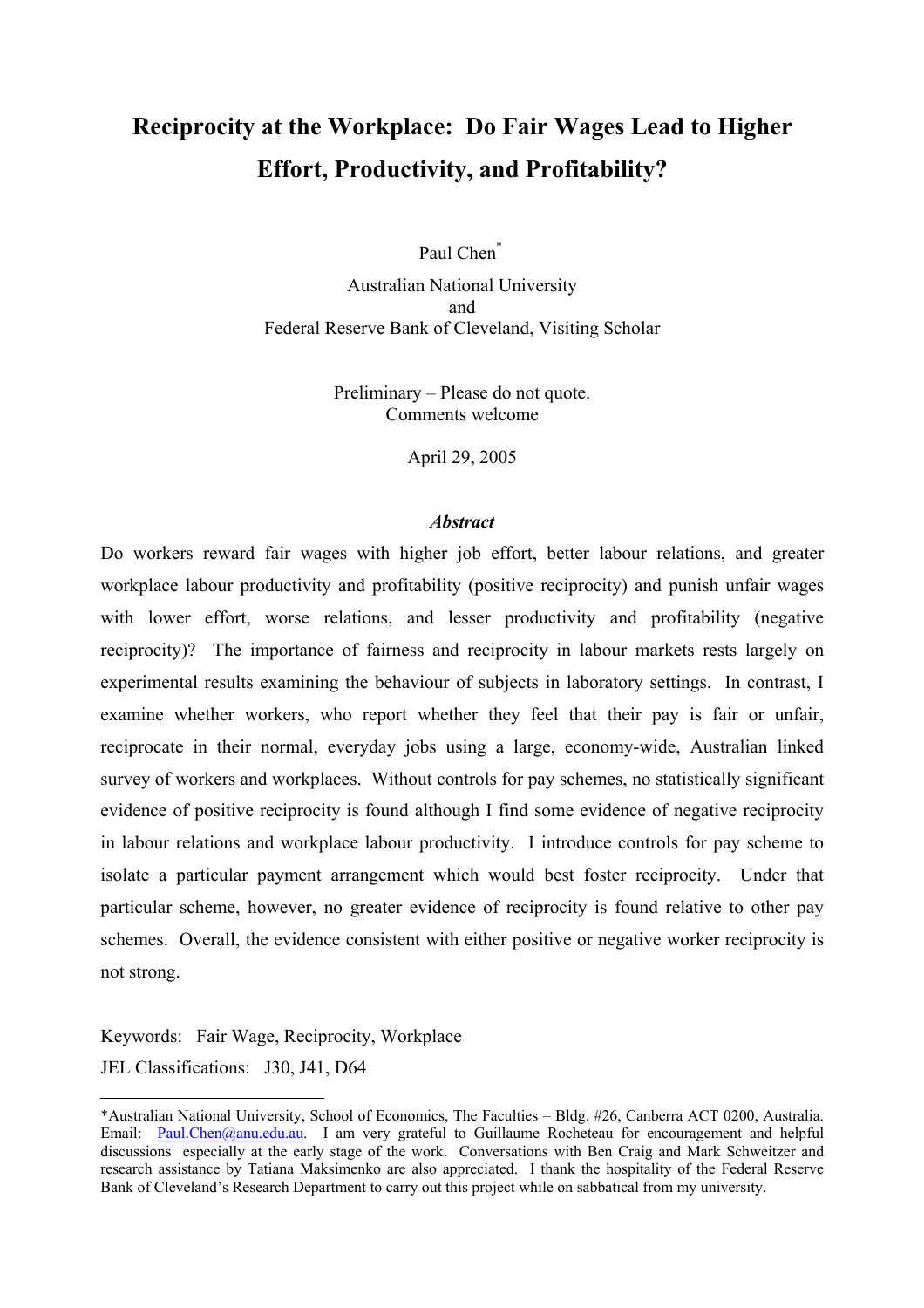## **I. Introduction**

 $\overline{a}$ 

A large body of experimental evidence finds that the standard *homo economicus* behavioural assumption of self-interested individuals sometimes predicts poorly how subjects behave by ignoring the notions of fairness and reciprocity. In particular, people care about how fairly or generously they are treated and are willing to reciprocate or respond in a similar manner even if it is costly to them and yields no present nor future monetary reward. Rewarding kind treatment (*positive reciprocity*) or punishing unkind treatment (*negative reciprocity*) describes well the choices often made by experimental subjects.

The importance of fairness and reciprocity in labour markets rests largely on experiments examining the behaviour of subjects in laboratory settings.<sup>1</sup> Workers in these settings are paid to perform very straightforward, well-defined tasks (e.g., cracking walnuts) or, more commonly, are simply choosing a number symbolizing effort which will affect some imagined output and the payoffs to the "firm" and the "worker". How worker productivity or the effort number varies with the wage level, type of wage contract offered, or who determines the wage is of primary interest. As Falk and Fehr [2003, p. 403] have pointed out,

While the superior control possibilities of experiments are beyond doubt, the question whether the conditions implemented in the laboratory are also present in reality will probably always be subject to some uncertainty and debate. This is one reason why lab experiments should not be viewed as substitutes but as complements to more traditional methods of empirical economic analysis.

The contribution of this paper is to apply such a traditional approach by using a large, economywide, Australian linked survey of workers and workplaces to examine whether employees, who state that they are paid fairly or not, reciprocate at the workplace. To the best of my knowledge, this study is unique in examining reciprocity by workers in their normal, everyday jobs.

The questions I address are: Do employees who feel that they are paid fairly put greater effort on the job? Do workplaces, which have a greater proportion of workers who receive a fair wage, have better labour relations, higher labour productivity, and greater profitability? An affirmative answer provides evidence of positive reciprocity. On the flip side, for workers who do not feel that they are paid fairly, do they place less effort on the job? For workplaces which have a greater proportion of such workers, are there worse labour relations, lower productivity, and lesser profitability revealing the impact of negative reciprocity? The reference worker or

<span id="page-1-0"></span><sup>&</sup>lt;sup>1</sup> Other evidence based on one-on-one interviews or interview surveys of employers, personnel managers, labour leaders, business consultants, and others suggest that fairness and reciprocity are important in explaining the reluctance of firms to cut nominal wages during recessions and high unemployment. See, e.g., Bewley [1999] and Agell and Lundborg [1995].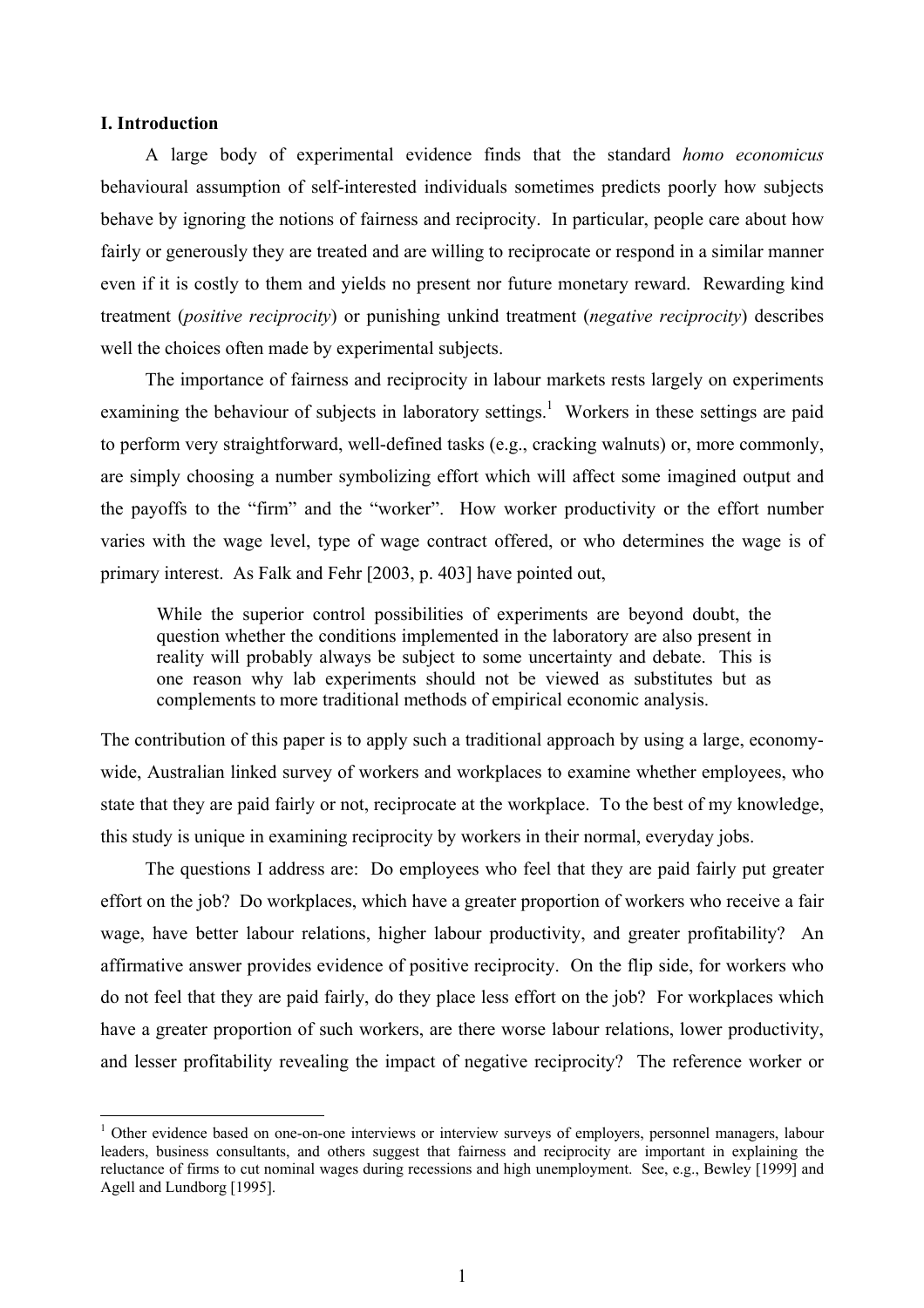worker group are those who have neutral or indifferent feelings about their pay, i.e., they neither feel that they are paid fairly nor unfairly.

I examine the above questions first without and then controlling for the type of pay scheme a worker is paid under. These controls are introduced to capture the influence of intentions and explicit incentives on worker reciprocity. Pay schemes where the wage offer can be causally attributed to the employer and not a third party and which do not incorporate explicit incentives should provide the best opportunities to foster and reveal reciprocity as suggested by laboratory experiments.

I establish first that workers who feel that they are paid fairly tend also to receive a high wage as measured by positive wage residuals from conventional wage regressions. In addition, fair wage workers are more likely to feel satisfied with their job and feel positive about their workplace and management.

To detect reciprocity, I examine whether self-reported worker effort and manager's responses regarding workplace labour relations, labour productivity, and profitability vary systematically with workers' fairness evaluation of their pay. Without controls for pay scheme, no statistically significant evidence of positive reciprocity is found. In fact, paying fair wages has an unexpected negative although insignificant impact on labour relations, productivity, and profitability. Some evidence consistent with negative reciprocity appears. Paying unfair wages has a highly significant negative impact on labour relations as well as a negative, albeit weakly significant, effect on workplace productivity.

With controls for pay scheme, few statistically significant effects of fair or unfair wages emerge. The pay scheme which would best reveal reciprocity given causal attribution of wages to employer intentions and the absence of explicit incentives does not provide any greater evidence of reciprocity than other pay schemes. Overall, the evidence consistent with either positive or negative worker reciprocity is not strong.

The paper is structured as follows: The next section briefly discusses some relevant reciprocity experiments. Section III provides details about the Australian linked workplaceworker survey and the main wage fairness variables. I also present the ordered logit framework and discuss some estimation considerations. In order to assess whether worker opinions on the fairness of their pay are meaningful, I examine in Section IV whether fair wages are positively associated with high wages and favourable attitudes by workers toward their job, workplace, and management. In Section V , different pay scheme variables are defined followed by the main investigation whether wage fairness leads to observable reciprocity effects. The final section provides a summary and concluding remarks.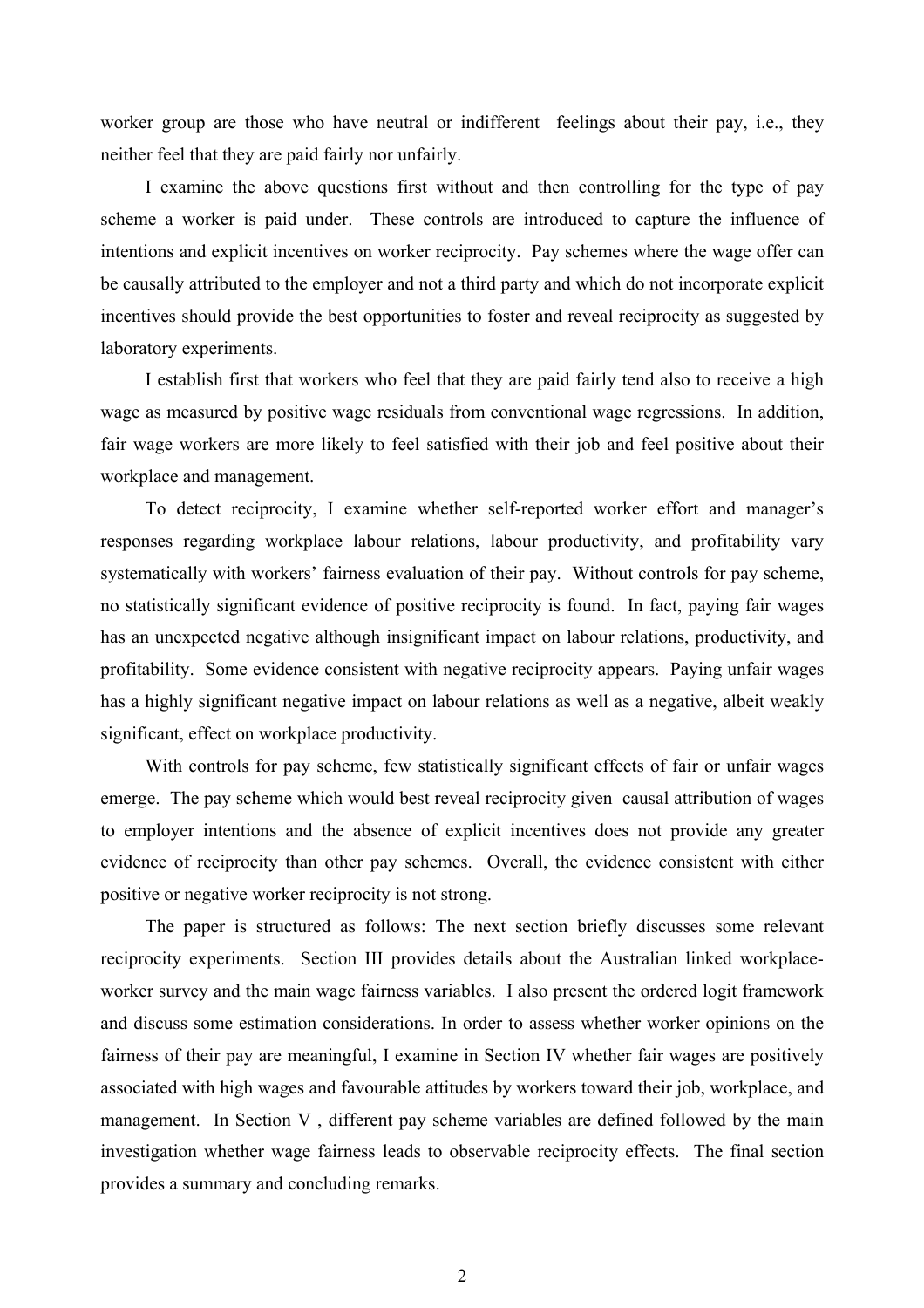### **II. A Brief Discussion of Some Reciprocity Experiments**

Results from ultimatum bargaining game experiments aptly demonstrate negative reciprocity.<sup>[2](#page-3-0)</sup> In this game, two subjects (a proposer and a responder) must agree on how to divide a fixed sum of money. The proposer makes an offer on how to share that sum which the responder must either accept or reject. If the offer is accepted, the proposed division is implemented. If rejected, both subjects receive nothing. Assuming selfish preferences, the subgame perfect strategy has the proposer offer the smallest positive amount to the responder who will then accept. A robust finding in hundreds of experimental trials is that offers of less than 20 percent of the amount to be shared are turned down with probability 0.4 to 0.6 . While self-interest would suggest accepting the offer ("something is better than nothing"), responders view offers which are too "low" as unfair and reject them. The proposer receives no share and is punished.

Positive reciprocity has been shown in gift-exchange experiments. A proposer or employer offers a wage payment. The responder or worker may either accept or reject the wage offer. If rejected, both subjects earn nothing. If accepted, the responder must choose a number that is an abstract representation of the level of worker effort. The responder/worker subject never expends physical nor mental effort. "Effort" here only has import due to its monetary consequences. Greater effort is profitable to the employer but increasingly costly to the worker. Workers have no monetary incentive to select more than the minimum level of effort. The above gift-exchange game presents a stylized principal-agent situation with incomplete contracts. The wage offer or contract is incomplete since the proposer or principal cannot specify and enforce a particular effort level of the responder or agent.

While the subgame perfect strategy would be the lowest possible wage offered and the lowest possible effort elicited, the main experimental findings are much higher wage offers and effort levels than predicted as well as a positive wage-effort relationship. A sizeable proportion of responders (often 40 percent or more) reward generous or fair wage offers with generous effort. This positive reciprocity leads to "cooperative" outcomes which are less Paretoinefficient relative to standard game theory predictions with self-interested agents. Given the contractual incompleteness with regard to effort, employers may use fair wages as a strategy based on worker reciprocity to motivate workers and limit shirking.

 $\overline{a}$ 

<span id="page-3-0"></span><sup>&</sup>lt;sup>2</sup> Falk and Fischbacher [2002], Fehr and Gächter [2000], and Fehr and Schmidt [2001] all provide an overview of the experimental results documenting the importance of fairness and reciprocity as well as coverage of different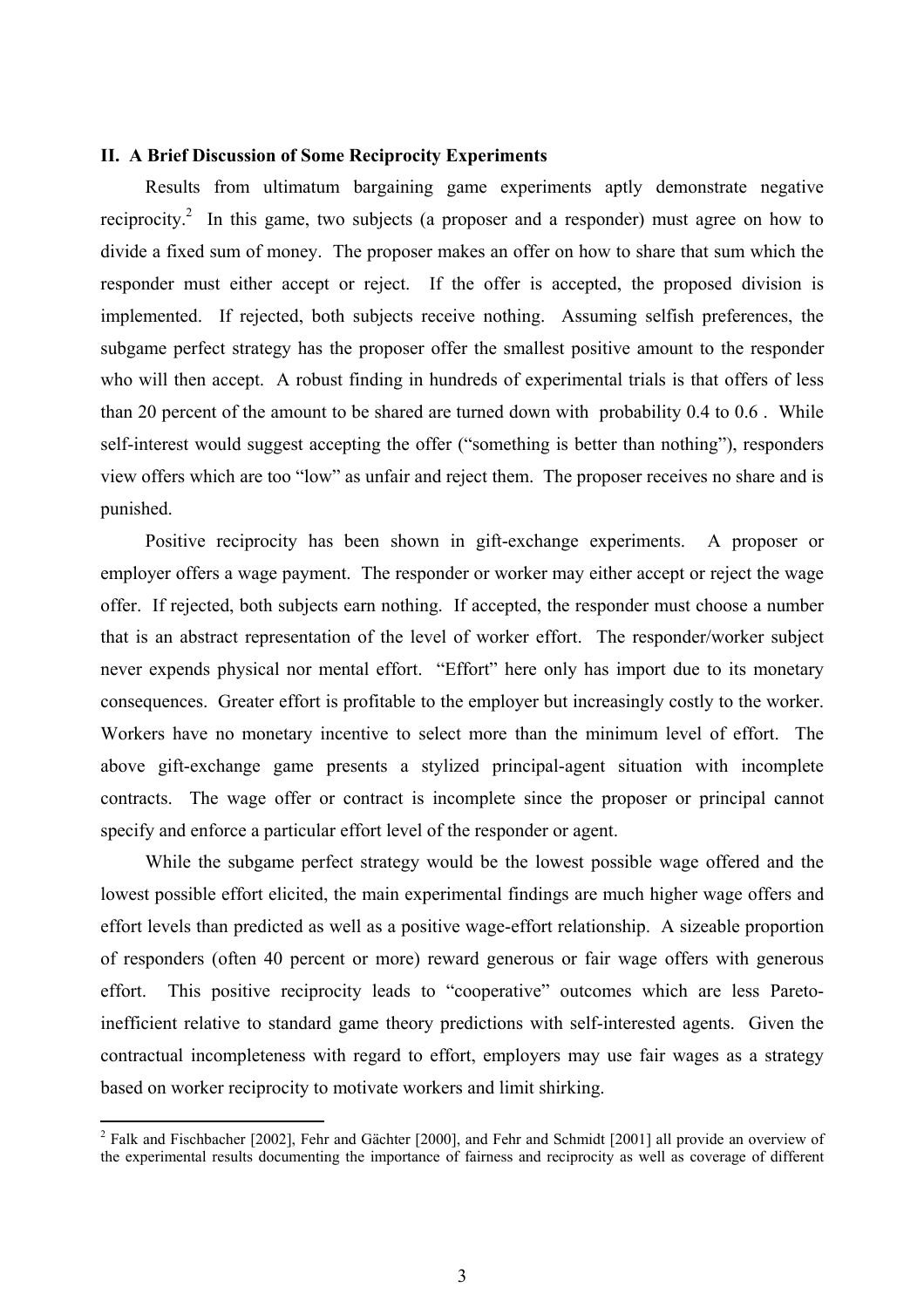The degree of reciprocity may depend on the type of reciprocity. Negative and positive reciprocity need not be symmetric. In experiments which consider both types, there ". . . seems to be an emerging consensus that the propensity to punish harmful behavior is stronger than the propensity to reward friendly behavior" (Fehr and Gächter [2000], p. 162).

Laboratory studies also suggest that worker reciprocity is influenced by intentions and explicit incentives. The importance of intentions is linked to "intentions-based reciprocity," one of the main theoretical approaches to modelling fairness and reciprocity. This approach is linked to psychological game theory and assumes that agents care about the intentions that lead their opponents to choose their actions as well as the distributional consequences of the actions (see Fehr and Schmidt [2001]). Modifying the above gift-exchange game so that workers are not allowed to reject the wage offer, Charness [2004] examines the effort choices of the worker when the offer is made by the employer or by an external process (a draw from a bingo cage or a choice by a neutral third party). Causal attribution takes into account whether the choice is made by a party who is materially affected by the choice and suggests that reciprocity would be greater in the case of employer's volition. His experiments show significant negative reciprocity as low wage offers are significantly more likely to lead to minimal effort in the employergenerated relative to the exogenous wage case. On the other hand, no clear conclusion can be drawn for positive reciprocity when examining the difference in effort response to high wage offers across the two treatment cases. He concludes that the attribution of volition is important in effort choice consistent with intentions-based reciprocity.<sup>3</sup>

Explicit incentives tend to reduce worker reciprocity or cooperation. In a series of experiments, Fehr and Gächter [2002] examine worker effort choices and resulting employer profits and wage payments under three treatments: employer offers a contract consisting of a fixed wage and a *desired* effort level and two treatments where the contract is supplemented with either a bonus or fine.<sup>[4](#page-4-1)</sup> If the worker is caught shirking (actual effort is less than desired), the worker is either fined or the bonus is not paid. The fine and bonus act as explicit performance pay since they depend on the worker's choice of effort. They bind when the worker shirks subject to an exogenous probability that the shirking is verified. Their results indicate that average effort levels are lower under explicit performance incentives relative to

theoretical approaches. References for the experimental results mentioned in this Section can be found in these three papers.

<span id="page-4-0"></span> $3$  Although not in a labour market context, other experimental evidence supporting the impact of intentions on reciprocity can be found in Blount [1995], Falk, Fehr, and Fischbacher [2000], and Offerman [2002]. 4

<span id="page-4-1"></span><sup>&</sup>lt;sup>4</sup> Fehr and Gächter [2002] present the experiments as a buyer and seller contracting over a good or service where the seller can determine the quality. Elsewhere (Fehr and Gächter [2000]), however, they re-label the buyer, seller, and quality as employer, worker, and effort which I follow here.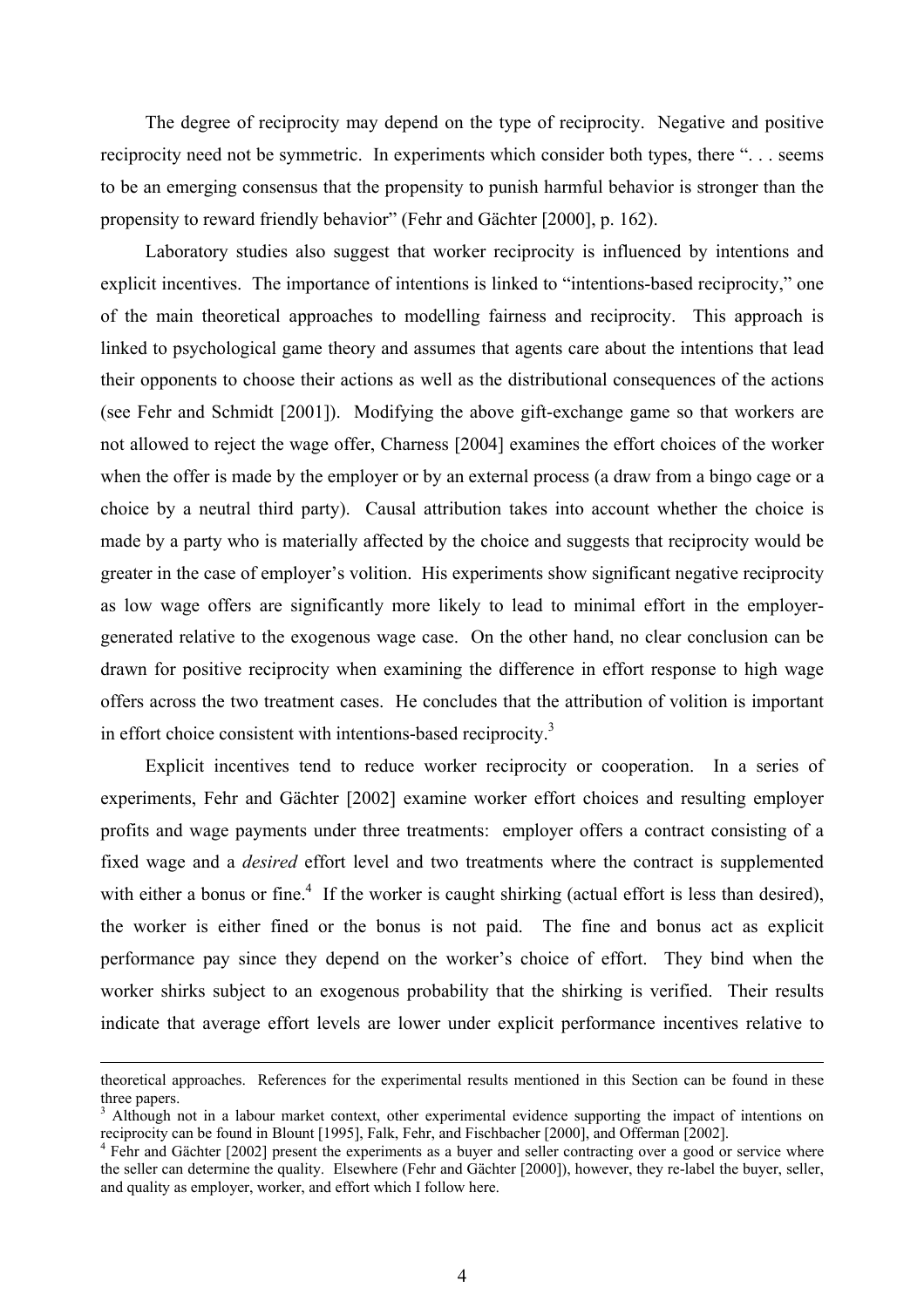fixed wages. The fixed wage "trust" treatment relies only on reciprocity-based effort elicitation which is reduced or "crowded out" when explicit incentives are introduced.<sup>[5](#page-5-0)</sup>

## **III. Data and Some Econometric Considerations**

### *A. The 1995 Australian Workplace Industrial Relations Survey*

The data used in this paper are drawn from the 1995 Australian Workplace Industrial Relations Survey (AWIRS 95). This survey was conducted by the Australian Commonwealth Department of Industrial Relations in 1995. I use two components of AWIRS 95 and establish a matched workplace-employee data set. The first component is the main survey of 2001 Australian workplaces with at least 20 employees spanning all industry sectors except agriculture, forestry and fishing, and defence. It is composed of four different questionnaires completed by different individuals affiliated with the workplace; in particular, an employee responsible for employee records, the most senior manager, the manager responsible for employee relations, and the most senior delegate from the largest union at the workplace, if a union and delegate were present. The second component is the employee survey which randomly surveyed a sample of employees at each of 1896 (or 95%) of the 2001 workplaces in the main survey. A total of 30,005 questionnaires were distributed resulting in 19,155 employee observations or a response rate of 64%. Linking these components provides detailed information about both the workers and their workplaces. [6](#page-5-1) 

#### *B. Wage Fairness Variables*

 $\overline{a}$ 

The key variables of interest capture worker responses to this statement:

# *I get paid fairly for the things I do in my job.*

Of the 18,287 useable responses, the distribution of possible answers were: "Agree" 47.5%, "Neither agree nor disagree" 20.5%, and "Disagree" 32.0%. Although almost half felt they received a fair wage, the fraction of employees who had a neutral opinion about the statement and of employees who disagree are sizable.<sup>7</sup>

<span id="page-5-0"></span><sup>&</sup>lt;sup>5</sup> Their results indicating that performance incentives may undermine reciprocity or lower voluntary cooperation are consistent with other work by economists (see, e.g., Gneezy and Rustichini [2000] ) and the work by psychologists on the crowding out of intrinsic motivation by explicit rewards (see Deci and Ryan [1985] ). 6

<span id="page-5-1"></span> $6$  Morehead et al. [1997] provides further detailed information about AWIRS 95.

<span id="page-5-2"></span><sup>&</sup>lt;sup>7</sup> Note for this variable and for other attitudinal queries in the AWIRS 95 survey, respondents could respond with "Don't know" but that response has been recoded as "Missing" in the data set available to this researcher. Generally, the "Don't know" response constitutes a small percentage of all responses. For example with regard to the paid fairly statement, the AWIRS 95 codebook reports that 447 (2.3%) of all 19,155 employee responses were truly "Missing" while 421 (2.1%) were actually "Don't know." The other possible responses of "Agree," "Neither agree nor disagree," or "Disagree" register a definite although possibly neutral opinion about the statement while "Don't know" suggests that the respondent is unsure about their opinion.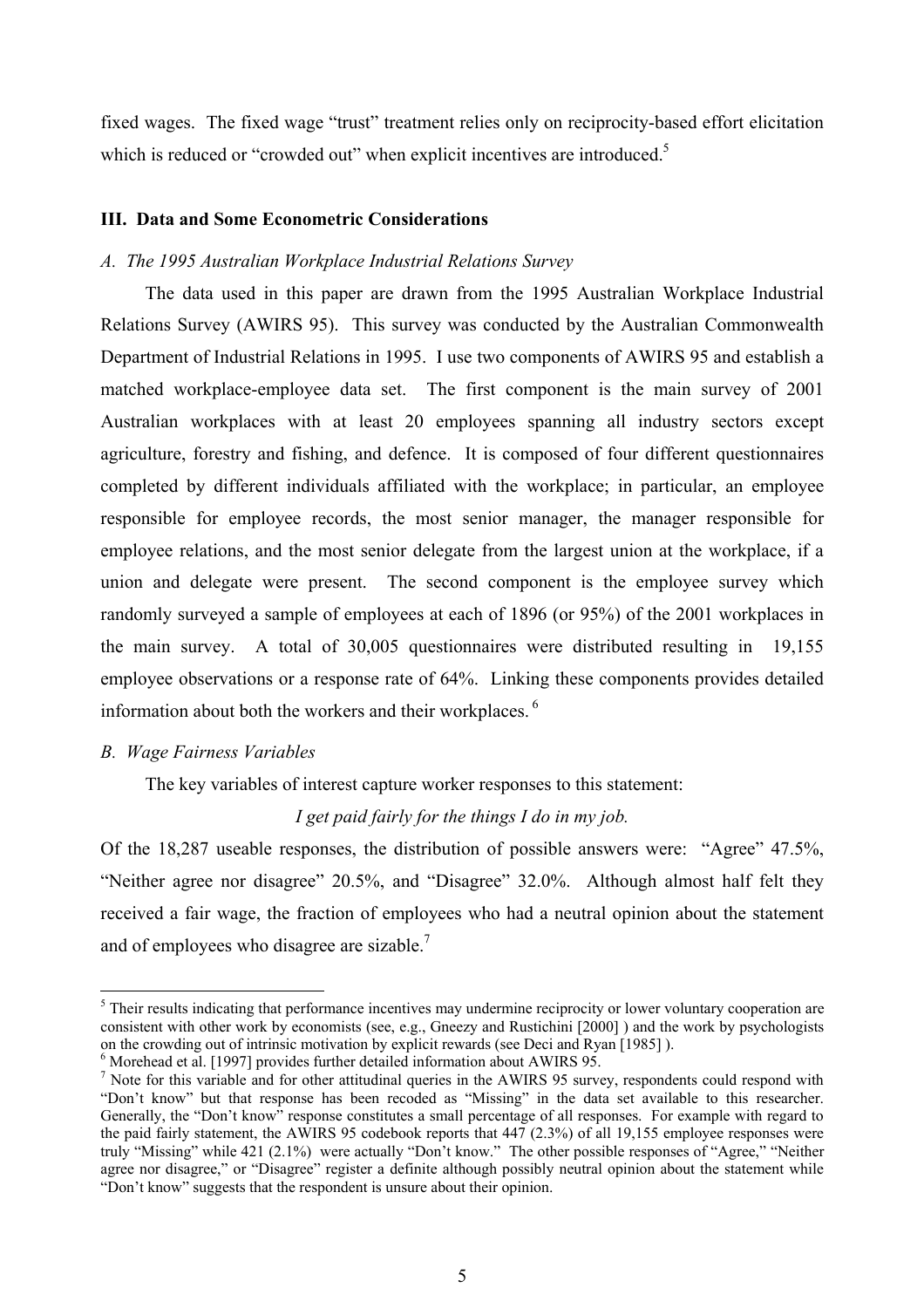Wage fairness is measured by the response of the worker and not of the employer or by some objective standard. The inherent subjectivity is unavoidable and desirable since the worker's beliefs are crucial in his/her desire to reciprocate.<sup>8</sup> Community surveys of fairness (see, e.g., Kahneman, et al. [1986]) find that while a large majority of the respondents might agree on the fairness or unfairness of pricing decisions in hypothetical product or labour market transactions, a substantial minority almost always will disagree. Like beauty, what constitutes a fair wage is in the eye of the beholder. How workers interpret being paid fairly and what interpersonal wage comparisons they might make is not certain (i.e., "fair" relative to what or whom?) nor is of primary importance to this paper.

Using the survey responses to the above statement, I construct two dummy variables (*Fair wage* and *Unfair wage*) to indicate whether the worker agreed or disagreed with the above statement. To capture wage fairness at the workplace, I need to aggregate across responses by individual workers. My approach is to construct two variables - one which reflects the proportion of workplace workers surveyed who responded that they agreed they were paid fairly (*% fair*) and the other the proportion that disagreed (*% unfair*).

#### *C. Ordered Logit Framework*

 $\overline{a}$ 

Almost all of the all of the left-hand side variables of interest are subjective, ordered multinomial responses. For example, the senior manager at the workplace is asked:

# *In your opinion, how does the level of labour productivity here compare with your major competitors?*

with possible responses "A lot lower," "A little lower," "About the same," "A little higher," and "A lot higher." I recode the manager's response  $y$  to take on the value of -2, -1, 0, +1, or +2, respectively. The values themselves are not important, only the ordering. The workhorse regression model will be an ordered logit framework for *y*. In particular, I assume a latent variable  $y^*$  determined by  $y^* = x\beta + \varepsilon$  where  $\varepsilon |x|$  has a logistic distribution and x does not contain a constant. For the above productivity response case, define  $\alpha_1 < \alpha_2 < \alpha_3 < \alpha_4$  as unknown cut points or threshold parameters and

| $y = -2$ | ıf | $y^* \leq \alpha_1$               |
|----------|----|-----------------------------------|
| $y = -1$ | if | $\alpha_1 \leq y^* \leq \alpha_2$ |
| $y = 0$  | if | $\alpha_2 \leq y^* \leq \alpha_3$ |
| $y = +1$ | if | $\alpha_3 \leq y^* \leq \alpha_4$ |

<span id="page-6-0"></span><sup>&</sup>lt;sup>8</sup> The importance of beliefs and not simply of events on behaviour is the premise of rational-emotive behaviour therapy founded by Albert Ellis and is related to the Stoic philosopher Epictetus' dictum "What disturbs people's minds is not events but their judgements on events."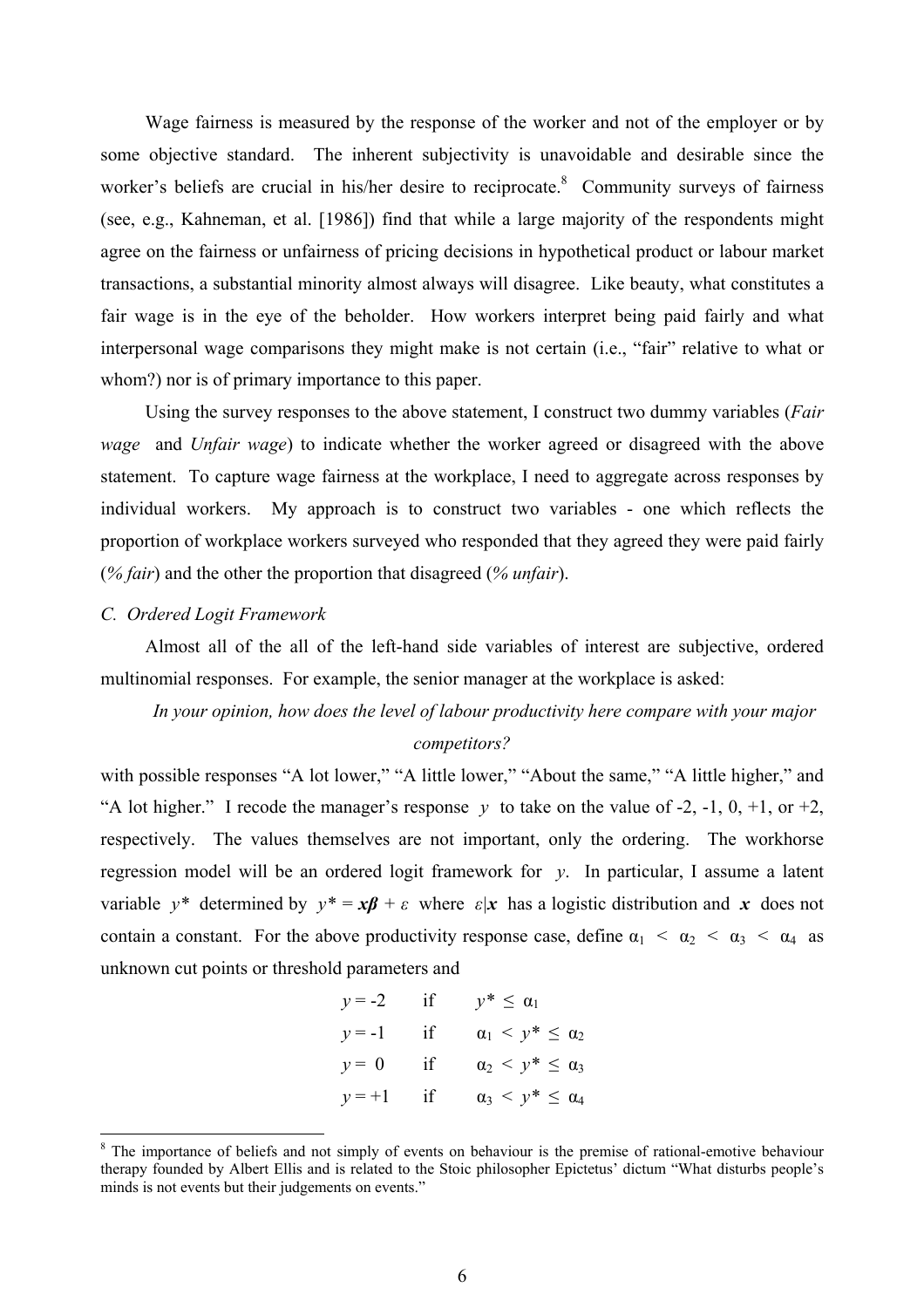$$
y = +2 \qquad \text{if} \qquad y^* > \alpha_4
$$

Estimation of **β** and the threshold parameters is by maximum likelihood. A positive (negative) value of  $β<sub>i</sub>$  suggests that with higher values of the associated variable  $x<sub>i</sub>$ , the distribution of  $y*$ will be shifted to the right (left) and raise (lower) the probability  $y$  is in the highest response category  $(+2)$  and lower (raise) the probability in the lowest response category  $(-2)$ . The probability impact on the intermediate categories cannot be signed.

The right-hand side variables consist of those used in a fairly conventional wage regression. I make use of the matched worker-workplace aspect of the AWIRS 95 survey. A large number of human capital variables, demographic characteristics, and job characteristics provide information about the worker while unionization membership and activity, workplace size, firm size, ownership, product market considerations, workforce composition, and 2-digit level industry dummy variables provide details about the workplace.<sup>9</sup> Table 1 provides summary statistics for all variables used in this study. For consistency and simplicity, the same controls are relied on in the non-wage regressions. Regressions at the worker-level incorporate information about both the worker and workplace while those at the workplace-level incorporate information about the workplace.

Because most of the right-hand side controls are indicator variables, the ordered logit regressions may, in a few cases, fail to converge due to the problem of perfect prediction or perfect separation. In particular, I examine in Sec. IV job effort by females where about 94% of female workers respond that they put "a lot of effort" into their job which is the highest response category. For any given indicator right-hand side variable, there may not be any variability in reported job effort for workers in the sample, e.g., among females whose highest completed education level is primary school, all report that they put a lot of effort into their job. Knowing if a female is in that education category perfectly predicts the dependent variable. As a result, maximum likelihood estimation chooses a coefficient for the primary education dummy variable closer and closer to infinity so that the latent variable  $v^*$  is almost certainly above the highest cut point. In these perfect prediction situations, I drop both the offending indicator variable and associated observations (e.g., females with only a primary education). These situations, however, do not arise when relying on the full AWIRS 95 sample of workers or workplaces but only when using the smaller sub-samples of male workers or of female workers.

<span id="page-7-0"></span><sup>&</sup>lt;sup>9</sup> These controls can be found in other wage studies which use the AWIRS 95 data, see, e.g., Wooden [2001].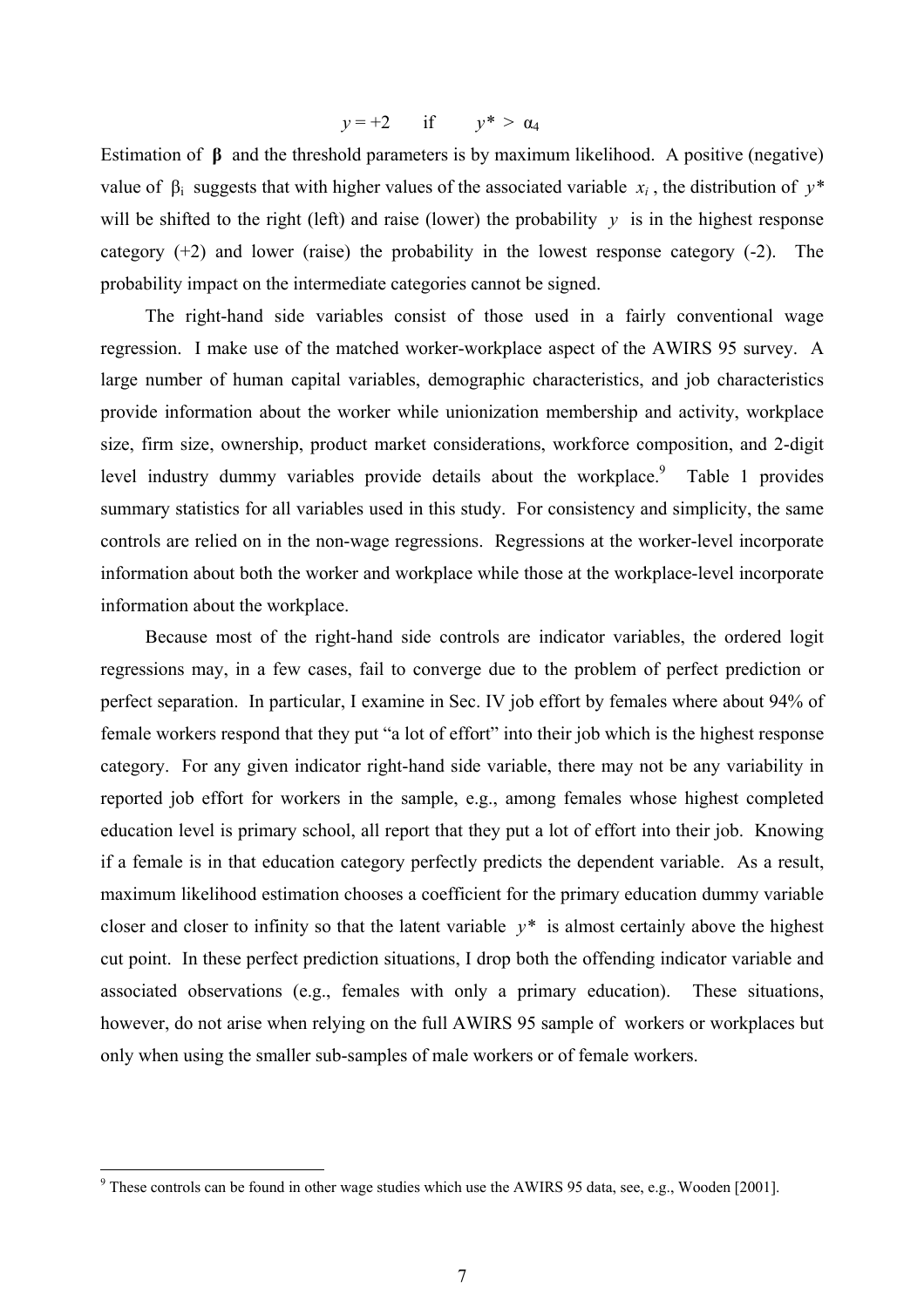### **IV. Fair Wages, High Wages, and Worker Attitudes**

As discussed in Section III, my variables for fair wage are based on workers' subjective responses. The economics literature refers to norms and suggests that the fairness of how one is treated is by comparison to the treatment of reference individuals or of reference groups (see, e.g., Akerlof [1982] and Fehr and Schmidt [2001]). I do not explore what are those norms or reference individuals/groups but instead assess whether workers' survey responses are meaningful by assessing their correlation with wages and attitudes toward work and management. In particular, I would expect that workers who report that they are paid fairly receive a high wage and look upon their job, workplace, and management favourably. If managers seek

### *A. Are Fair Wages High Wages?*

 $\overline{a}$ 

In the gift exchange version of efficiency wages, employers may find it profitable to offer workers a "gift" or wage in excess what they would receive if they left their current jobs.<sup>10</sup> I capture the notion of "high wage," i.e., a wage greater than a worker's best alternative or the market-clearing wage, by examining the residuals from a conventional wage regression. I conjecture that a worker who is paid more than what would be expected given the individual's measurable productivity and workplace characteristics is more likely to agree with the AWIRS 95 survey statement that "I get paid fairly for the things I do in my job."

The wage regression takes the form of

*ln*  $W_{ik} = \alpha + \beta X_{ik} + \gamma Z_k + e_{ik}$ ,  $i = 1, ..., N_k$   $k = 1, ..., K$  (1) where *ln W<sub>ik</sub>* is the natural log of the wage rate for worker *i* in workplace *k*,  $X_{ik}$  is a set of employee characteristics,  $Z_k$  a set of workplace characteristics,  $N_k$  the number of worker observations in workplace k , and *K* the number of workplaces. The choice and construction of variables (both dependent and independent) mimics what was used by Wooden [2001] who analyzes union wage effects in Australian labour markets using the same AWIRS 95 survey data as this study. The wage rate variable is constructed by dividing the usual or average gross weekly earnings by the usual hours worked on the job. The weekly earnings data is coded in 23 pay categories. As is conventional, actual earnings are approximated by choosing the mid-point of each pay category.<sup>[11](#page-8-1)</sup>

<span id="page-8-0"></span><sup>&</sup>lt;sup>10</sup> In Akerlof's [1982, p. 543] seminal paper linking gift exchange to labour markets, he writes, "Workers' effort depends upon the norms determining a fair day's work. In order to affect those norms, firms may pay more than the market-clearing wage."<br><sup>11</sup> Following Wooden [2001], the estimate for the top open-ended pay category (\$1,150 or more per week) was

<span id="page-8-1"></span>arbitrarily obtained by multiplying the lower bound of \$1,150 by 1.5 . Wooden [2001, fn. 8] indicates that his results are not sensitive to the method used in assigning earnings in this open range.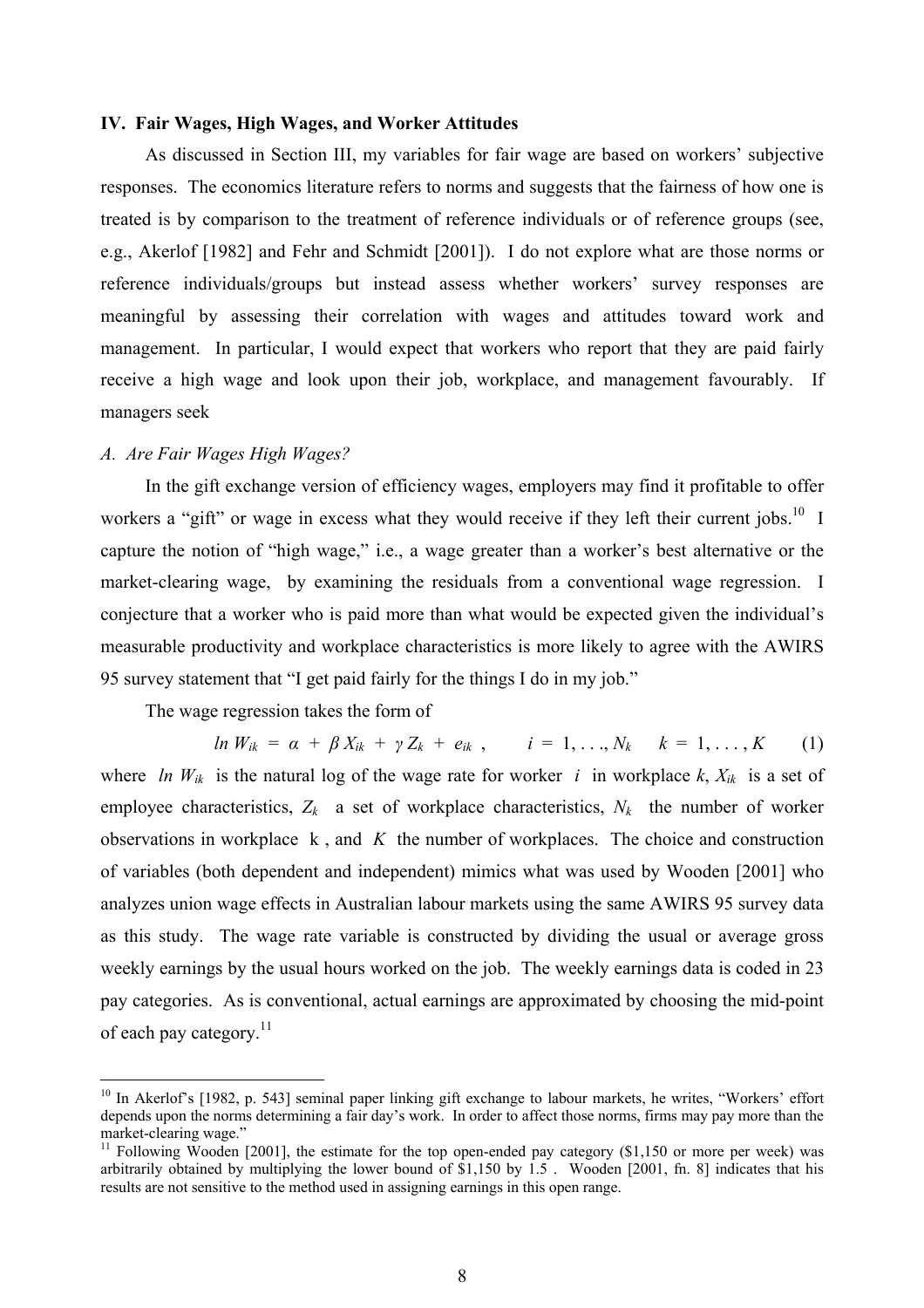A large number of explanatory variables are used most of which are dummy variables. The vector  $X_{ik}$  is composed of human capital, demographic, and job characteristics of the worker while  $Z_k$  is composed of workplace measures of union presence and activity, workplace ownership and size, firm size, product market characteristics, and gender and shiftwork composition of the workforce.<sup>12</sup>

Wage equation (1) is estimated separately by gender using fixed effects estimation for our workplace clustered sample.<sup>13</sup> I create a *Get paid fairly* ordinal variable taking the value of +1, 0, or -1 if an employee's response is "Agree," "Neither agree nor disagree," or "Disagree," respectively, to the statement *I get paid fairly for the things I do in my job.* Using an ordered logit model, I then regress separately by gender the *Get paid fairly* variable on the residuals  $\hat{e}_{ik}$ from estimating wage equation (1) as well as on the workplace effect  $\hat{c}_i$  and idiosyncratic error  $\hat{u}_{ik}$  components of  $\hat{e}_{ik}$  ( $\equiv \hat{c}_i + \hat{u}_{ik}$ ). Table 2 reports the results. I find that the coefficients on the estimated wage residuals as well as on its components are positive and highly significant (*p*value<.01) for both males and females. Clearly, employees who are paid more than what would be expected from a typical wage regression are more likely to respond that they are paid fairly.

 $\overline{a}$ 

<span id="page-9-0"></span><sup>&</sup>lt;sup>12</sup> In particular,  $X_{ik}$  consists of seven age group dummies, seven education dummies, job tenure, job tenure squared, eight occupation dummies, two overseas region of birth dummies, three variables indicating the number of children in three different age categories and several dummy variables which indicate whether worker is disabled, is an Australian Aboriginal or Torres Strait Islander, is employed on a casual basis (received neither paid holiday nor sick leave), is employed on a fixed term contract, and is a union member. The workplace variables  $Z_k$  control for the proportion of workplace employees who belong to a union, an "active" union dummy, two size of foreign ownership dummies, workplace employment size and size squared, six firm size dummies, 15 industry dummies (2 digit ANZSIC classification scheme), six dummy categories for percentage of employees who worked shifts or were on call, proportion of employees who are female, and several dummy variables which capture product market considerations. These product market variables indicate whether there are "few" or "many" competitors for the workplace's major product and whether the workplace is non-commercial, is in the public sector, exports most of its major product, or faces import competition. For additional details about the controls  $X_{ik}$  and  $Z_k$ , please see Wooden [2001]. Unlike Wooden, I do not include workplace controls for labour costs as a proportion of total costs nor seven variables measuring the occupational composition of the workforce. The former was viewed as a means to measure labour intensity and the latter as "as a crude means of controlling for sorting behaviour by firms" (p. 10). The theoretical justification for either is weak, however. I also do not include controls for workplace location since that AWIRS 95 information is no longer available for public use. In one very minor difference with Wooden who combines the 1000-4999 employees and 5000-9999 employees categories into one, I retain all seven, rather than six, workplace employment size categories.<br><sup>13</sup> For both male and female wage regressions, the Breusch-Pagan Lagrange multiplier test supports a random

<span id="page-9-1"></span>effects over a pooled OLS specification due to the presence of non-zero workplace effects. The Hausman  $\gamma^2$  test favours fixed effects rather than random effects for males and the reverse for females. For similar wage estimation across gender although at the cost of lesser efficiency, I focus on the fixed effects approach for the female sample. Note that the wage impact of workplace invariant controls  $Z_k$  can not be separately identified from the workplace fixed effect.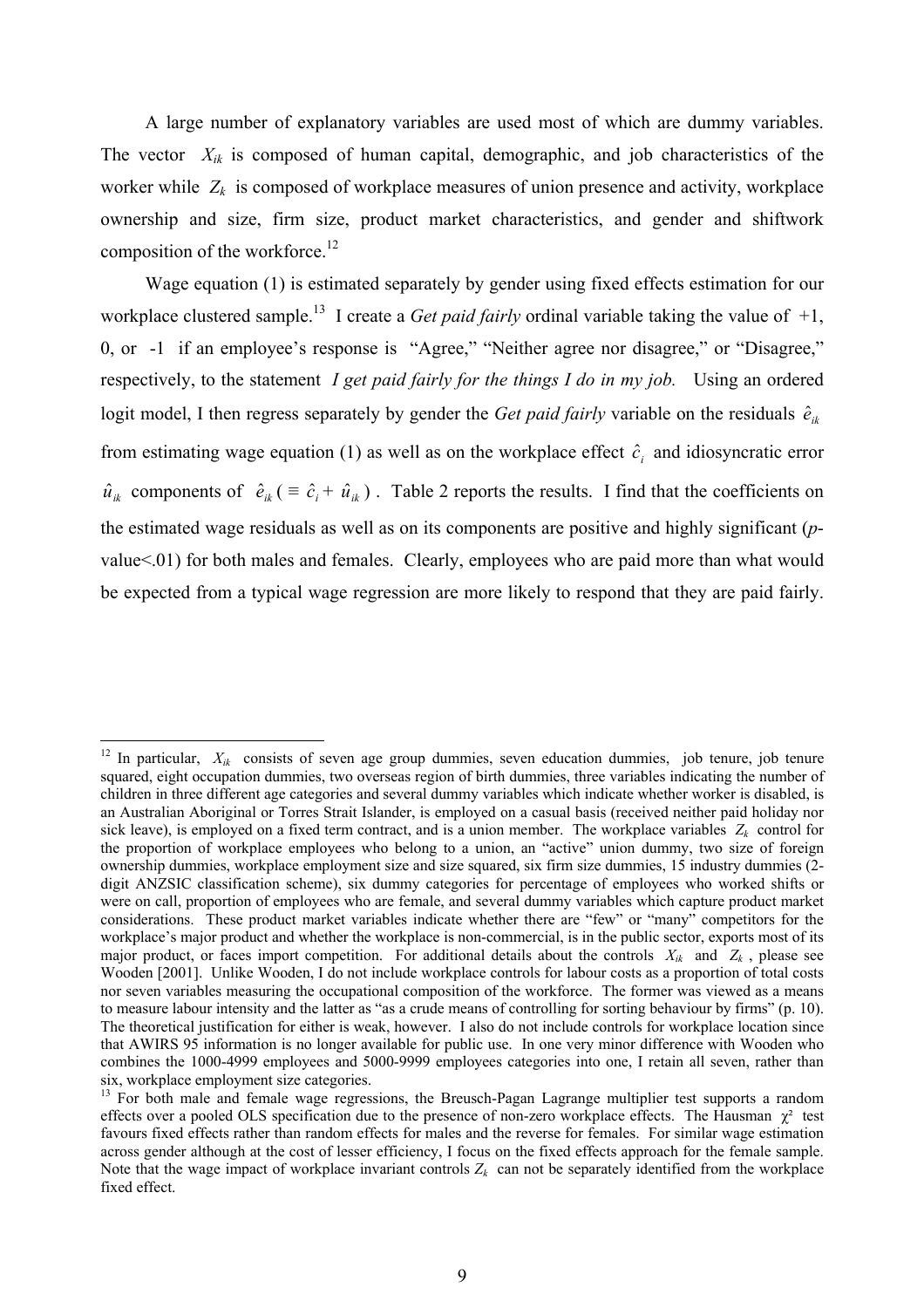In addition, employees at high wage workplaces (positive  $c_i$ ) as well as those who receive high wage shocks at any workplace (positive  $u_{ik}$ ) are more likely to perceive their wage as fair.<sup>[14](#page-10-0)</sup>

### *B. Do Fair Wages Contribute to Job Satisfaction and Favourable Work Perceptions?*

If employers seek to elicit positive reciprocity, one would expect that workers would not only receive a fair wage but also be exposed to a positive work environment. Several survey questions concerning employee attitudes about their job, their workplace, and management are relevant in testing this expectation. I list below in italics the four questions or statements and the distribution of useable employee responses in the AWIRS 95 sample along with the ordering of responses for later work.

*Are you satisfied with the following aspects of your job?. . . "Your job overall"*  "Satisfied" = +1 "Neither satisfied nor dissatisfied" = 0 "Dissatisfied" = -1 63.4 % 24.5 % 12.1 % N = 18,545 *Do you agree or disagree with the following statements?... "This is a good place to work"*  "Agree" = +1 "Neither agree nor disagree" = 0 "Disagree" = -1 58.7 % 29.5 % 11.8 % N = 18,442 *Are you satisfied with the following aspects of your job?. . . " The way management treat you and others here"*  "Satisfied" = +1 "Neither satisfied nor dissatisfied" = 0 "Dissatisfied" = -1 44.7 % 26.6 % 28.7 % N = 18,271

*Do you agree or disagree with the following statements about this workplace? "Management at this workplace does its best to get on with employees"* 

"Agree"  $= +1$  "Neither agree nor disagree"  $= 0$  "Disagree"  $= -1$  $56.7 \%$  26.6% 16.7% N = 18.559

Generally, most workers tend to have a positive attitude toward their employment situation while no more than 30% a negative attitude.

I analyze whether these attitudes are correlated with workers' perception of the fairness of their wage. The results are reported in Table 3. The explanatory variables of interest are the

 $\overline{a}$ 

<span id="page-10-0"></span><sup>&</sup>lt;sup>14</sup> These results are also obtained if the wage residuals are drawn from random effects as opposed to fixed effects estimation.

If the interpretation of the wage residuals as capturing unobserved worker ability differences, it is not obvious that one would expect a positive association between these ability differences and wage fairness responses.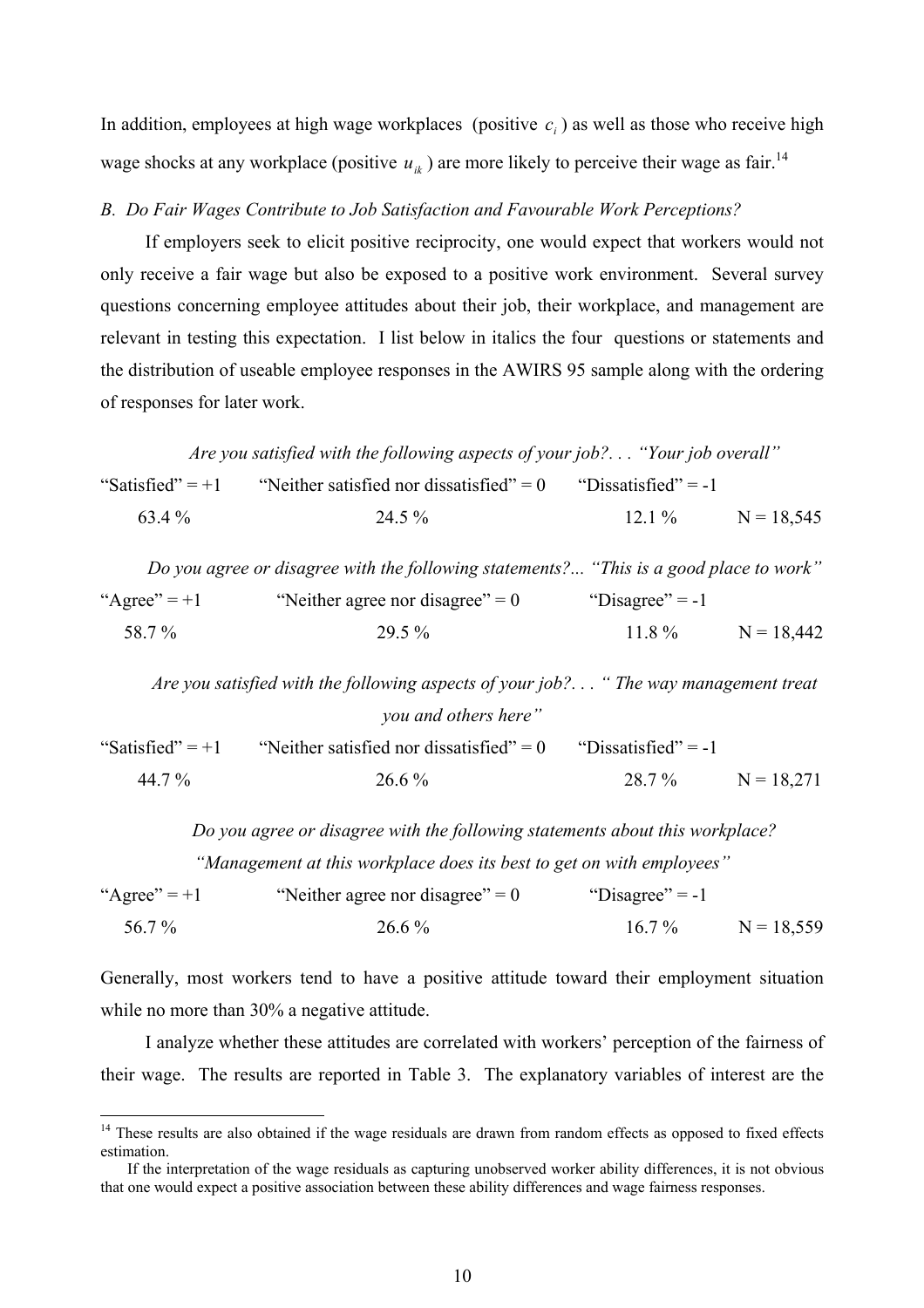dummy variables *Fair wage* and *Unfair wage* which indicate whether the worker agrees or disagrees, respectively, that he/she is paid fairly. The excluded response from the ordered logit regressions is where the worker neither agrees nor disagrees. Hence, the coefficients attached to the variables of interest indicate the impact on the latent variable *y\** relative to the excluded category of a worker who has a neutral opinion of the fairness of their pay. The same sets of covariates  $X_{ik}$  and  $Z_k$  used in the earlier wage regressions are also used here which provide extensive controls for both the worker and workplace.

I find that those who are paid fairly are more likely to have a positive attitude toward their job, workplace, and how management deals with workers while those who feel that they are not paid fairly a negative attitude. "More likely" is relative to workers who state a neutral response to wage fairness, all else equal. The coefficients for *Fair wage* are all positive and highly significant (*p*-value<0.01) while the coefficients for *Unfair wage* are all negative and also highly significant. The former coefficients are uniformly larger in magnitude than the latter suggesting a bigger impact or stronger correlation of *Fair wage* relative to *Unfair wage* with favourable employment relations.

The results of Tables 2 and 3 suggest that employees' survey response evaluating the fairness of their pay are not spurious, idiosyncratic responses but instead are related in a systematic way to their wage and employment situation. Workers who report receiving a fair wage tend to receive a high wage relative to what would be expected from a conventional wage equation. They are also more likely to feel satisfied with their job and management relative to employees who feel ambivalent about the fairness of their wage. The mirror image is observed for workers who report that their wage is not fair. They tend to receive a low wage relative to expectations and are less likely to feel satisfied with their employment situation. This evidence is consistent with deviations from market wages influencing perceptions of wage fairness. Furthermore, favourable employment relations are in accord with fair wages. In contrast to a compensating wage differential perspective, fair or high wages here are not compensating for a bad working environment but are consistent with a human resource strategy of treating employee stakeholders positively in both monetary and non-monetary ways. The next section examines whether workers who receive fair wages reciprocate.

### **V. Fair Wages and Reciprocity**

As discussed in the Introduction, paying fair wages may lead to positive reciprocity by the worker while unfair wages negative reciprocity. The AWIRS 95 survey provides several survey questions that can capture the beneficial or harmful worker response to their wage. In particular,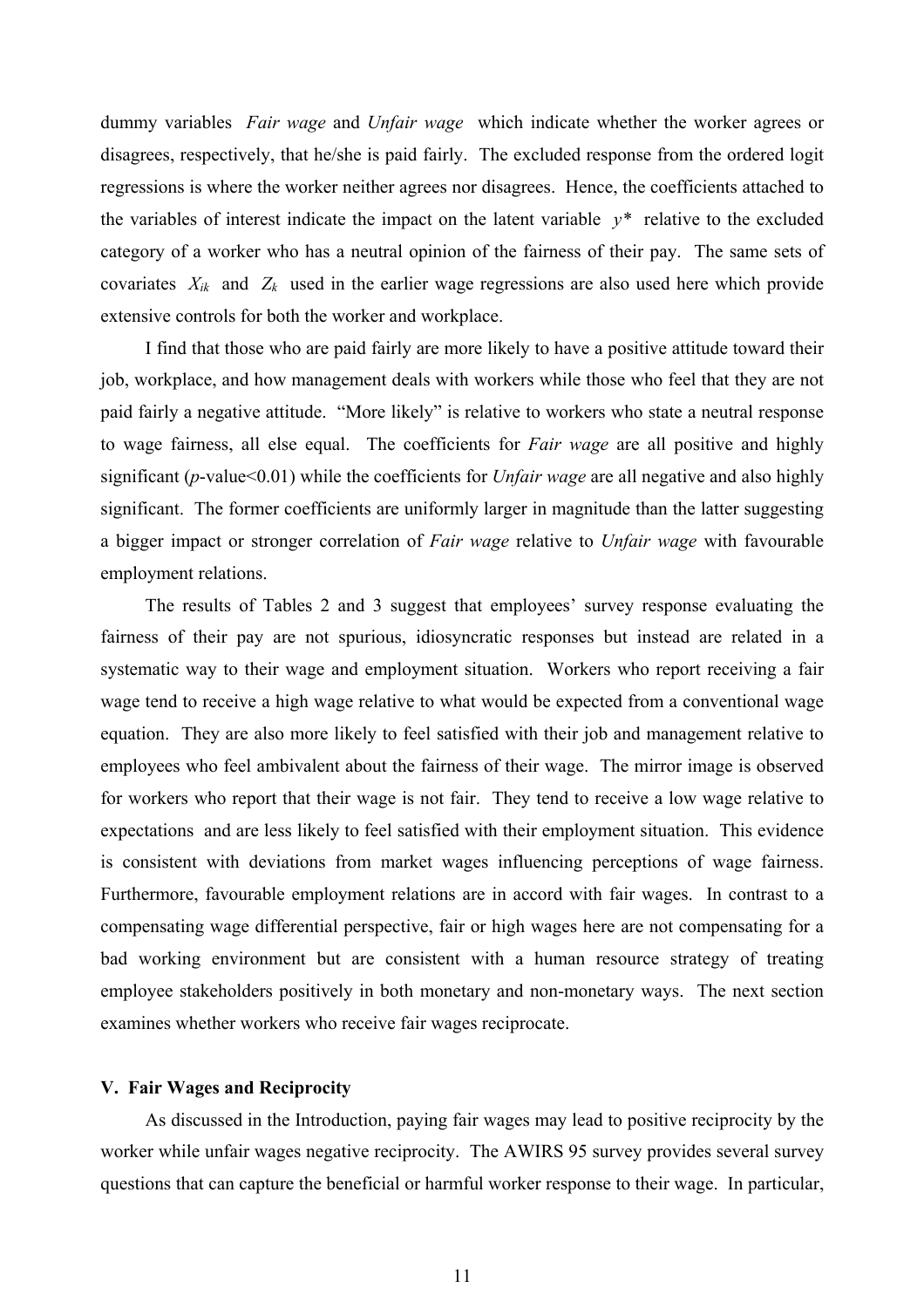I examine whether self-reported worker effort and manager's evaluation of employee/ management relations, workplace labour productivity, and workplace profitability vary positively with fair wages and negatively with unfair wages.

Experimental studies have detailed the importance of intentions and the crowding-out impact of explicit incentives on worker reciprocity. In particular, employees are more likely to reciprocate when they can attribute their wage to employer volition relative to when wages have been set by a third party. The wage received by workers may be fair but workers feel no need to reciprocate back to their employer if their employer did not determine or choose their wage. Financial incentives for workers can backfire by reducing reciprocity-based voluntary cooperation. I account for these factors by isolating the extent of reciprocity under different payment arrangements.

# *A. Fair Wages, Reciprocity, and Payment Arrangements*

To capture the impact of intentions and explicit incentives, I focus on three different payment arrangements. The first arrangement is *award* rates which were the traditional means of wage determination in Australia. Award rates are set by a federal or state arbitration tribunal. Prior to the late 1980s, "the vast majority of Australian employees were heavily dependent on [these] highly prescriptive multi-employer awards determined on their behalf by third parties which had little or no direct association with the workplace. The focus of these awards at the industry (or occupation) level served to promote a relatively high level of uniformity across employers." (Wooden [2000], p. 1).

The second arrangement is *overaward* pay which is pay greater than the award rate set by a government tribunal. I will focus on overaward pay situations where management unilaterally sets as opposed to negotiates the wage and where the labour payment is not based exclusively on a measure of performance (e.g., piece-rates). The first condition restricts overawards where the wage is determined exclusively by the employer. Hence, the worker can clearly attribute the choice of pay level to the employer and not to any other party such as the worker, a union bargaining representative, or a government agency. The second condition limits any confounding influence of performance incentives on reciprocity.

The third arrangement is *explicit incentives* where I wish to consider pay which is at least partly based on individual performance and where the link to performance is formalized and known by the worker in advance. Piece-rates and commissions are examples of such. The incentive pay schemes I rule out or attempt to rule out are broad based, performance pay schemes (e.g., profit sharing) and discretionary or informal schemes (e.g., "employee-of-the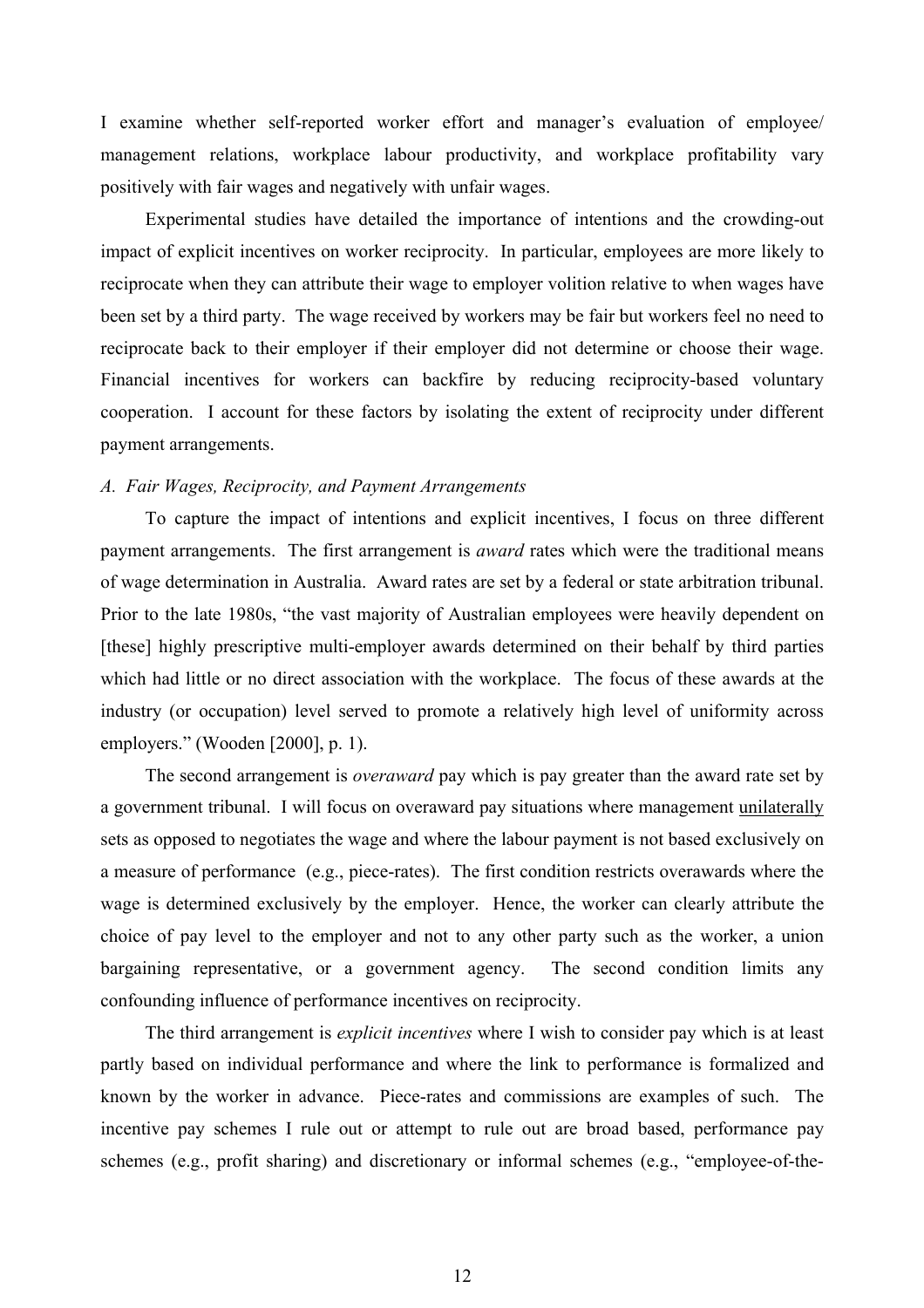month" bonus payments). These are qualitatively different from the compensation incentives used in the experimental literature to establish the crowding-out of voluntary reciprocity by explicit performance incentives.

Given the experimental results on attribution and crowding-out, I would expect worker reciprocity to be greatest for overaward relative to award and explicit incentive pay. Comparing overawards to awards, the fairness or unfairness of the pay that a worker receives is more clearly attributed to the employer for the former and to a federal or state industrial relations commission for the latter. The dichotomy is in no way perfect since one can imagine that a worker may be disenchanted that the employer has decided to offer the award wage rate than to offer an overaward or to negotiate a collective or individual worker agreement. To the extent, however, that the assignment of award pay at the workplace may be due to custom or to prohibitive transactions costs in negotiating enterprise- or individual-specific wages, the worker may be less likely to assign credit or blame for the wage level to the employer. Comparing overawards to explicit incentives, the latter is directly tied to performance and how it is linked to performance is not necessarily determined unilaterally by the employer but could be negotiated. From both the perspective of material incentives crowding-out voluntary cooperation and of lesser employer attribution, reciprocity under explicit incentives should be smaller.

The AWIRS 95 main survey questionnaire of the employment relations manager asks numerous questions about the payment systems operating at the workplace. I use the responses to these questions as well as employee survey responses to best approximate the desired award, overaward, and explicit incentive pay schemes described above. These schemes are intended to take seriously or account for the attribution and crowding-out reciprocity results of experimental studies.

For data reasons but still trying to capture the same notion, I define or construct the pay scheme variables differently depending on the unit of observation (worker or workplace). I define an *award employee* as someone who: 1) did not receive bonuses nor incentives related to job performance over the last 12 months and 2) worked at workplace where most workers of the same occupation as the employee had their pay and employment conditions determined by an award rate. An *award workplace* is a workplace where 60% or more of the employees had their pay and employment conditions determined either by state awards or by federal awards.<sup>[15](#page-13-0)</sup>

 $\overline{a}$ 

<span id="page-13-0"></span><sup>&</sup>lt;sup>15</sup> The *award workplace* indicator variable is based on a AWIRS 95 "derived variable" which the survey team constructed from responses to various survey questions. As defined above, most award employees or most employees at award workplaces will have received an award wage rate but not necessarily all. Ideally, I would like to target only those who receive an award wage but unfortunately the AWIRS 95 survey does not allow me to pin down award employees or workplaces more precisely.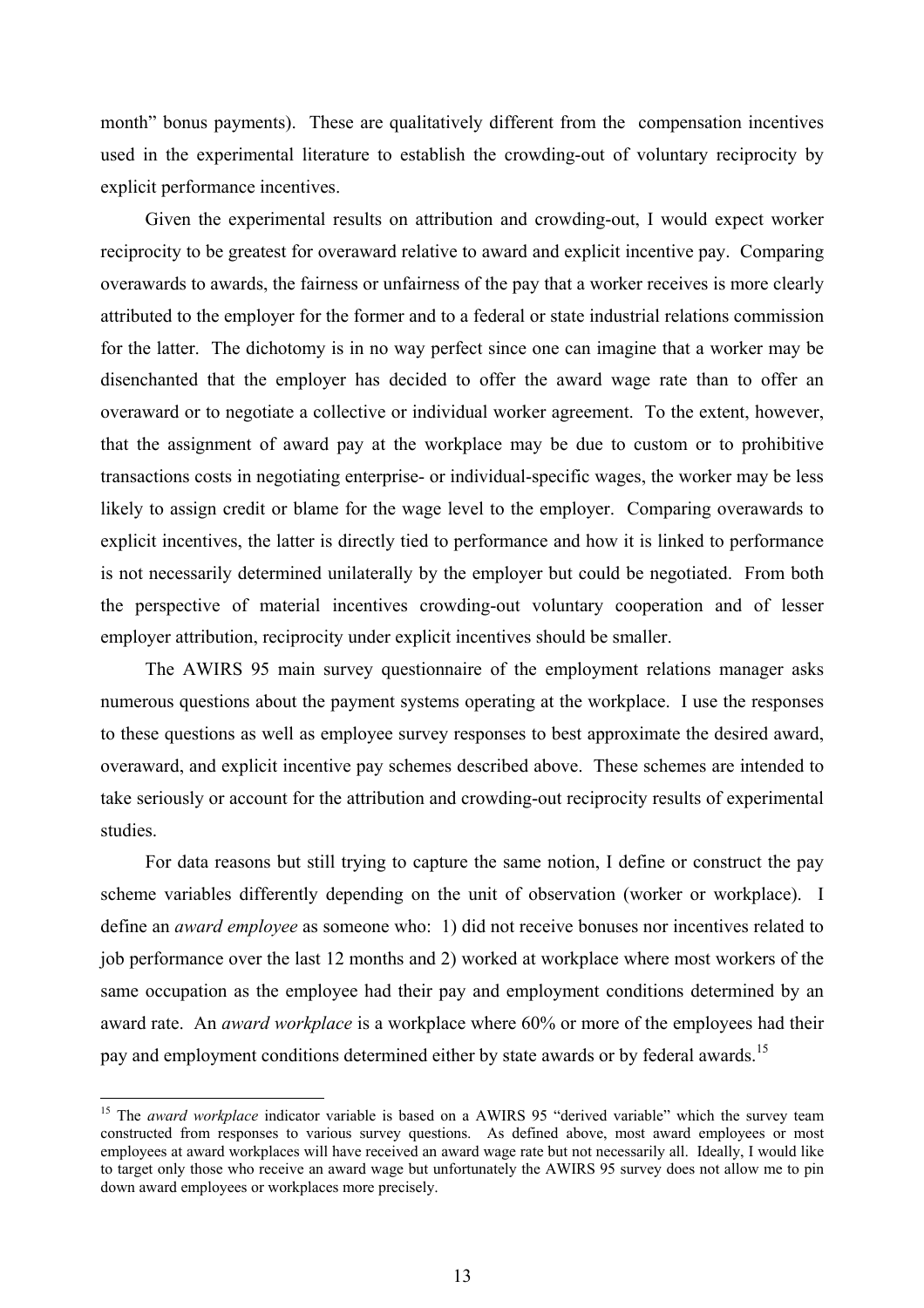An *overaward employee* is defined to be someone who worked at an *overaward workplace*. An *overaward workplace* is a workplace where: 1) all employees at the workplace receive overaward pay, 2) overaward payments are not based only on a measure of performance, and 3) overawards are not negotiated but are set by management. An *explicit incentive employee* is defined to be a non-managerial worker at an *explicit incentive workplace*. An *explicit incentive workplace* is a workplace where: 1) all non-managerial employees received performance-related pay in the last year<sup>16</sup>, 2) performance-related payments are based at least partly on individual performance<sup>17</sup>, and 3) all non-managerial employees know the criteria used in assessing their performance-related pay. The above pay scheme variables (*award*, *overaward*, and *explicit incentives*) whether at the employee or workplace level are constructed as indicator variables. A fourth pay scheme (*other*) is created simply as the residual category for employees or for workplaces which do not fit into any of the other three schemes. The four payment system variables are designed to be mutually exclusive and exhaustive.<sup>18</sup> Table 4 provides details of the distribution of employees and workplaces in the survey sample across the different payment schemes.<sup>19</sup>

# *B. Template for Estimating Reciprocity Equations*

 $\overline{a}$ 

Worker reciprocity will be examined using four different ordinal dependent variables – one of which is at the worker level (employee effort) and the other three at the workplace level

<span id="page-14-0"></span><sup>&</sup>lt;sup>16</sup> The restriction to non-managerial employees is due only to the design of the AWIRS 95 survey questions on performance pay which asked about those payments only for non-managerial workers at the workplace. <sup>17</sup> The survey question which inquired on the basis of the performance payments used at the workplace allowed the

<span id="page-14-1"></span>employee relations manager to respond with individual performance, workgroup performance, workplace performance, profit sharing, organisation performance as a whole, some other criterion, or any combination of these possibilities. Of the 722 workplaces who reported using performance payments, the vast majority (74.8%) indicated that they were based at least partly on individual performance. Of course, while individual performance pay may have been used at the workplace, not all employees at that workplace may have received individual<br>performance pay.<br><sup>18</sup> Due to wording of the AWIDS 05 number and the settlement of the AWIDS 05 number of the AWIDS 0

<span id="page-14-2"></span>Due to wording of the AWIRS 95 survey questions and my classification criteria for the award, overaward, and explicit incentives payment schemes, employees and workplaces may be classified under more than one scheme. This happens, however, in 1% or less of the sample. In these cases, I reclassify the observations under the scheme that is most appropriate.<br><sup>19</sup> Before discussing the empirical results of reciprocity and payment arrangements, the reader may be interested in

<span id="page-14-3"></span>whether the distribution of fair wage responses differ across payment method. I explore this by regressing the employee variable *Get paid fairly* of Sec. III.A. on indicator variables for the different payment arrangements using an ordinal logit model. This framework is estimated separately by gender although qualitatively the results are the same. I find that the coefficient estimates β(overaward) > β(award) and the difference is highly significant (*p*value<.01). This result suggests that workers who receive an overaward relative to those who receive an award wage rate are more likely to feel that they are paid fairly which is not surprising since, as the name suggests, overawards pay more than the applicable award rate. I also find that the estimates β(explicit incentives) > β(award) and this difference is also highly significant (*p*-value < 01). I had no strong prior on any difference between performance pay versus time pay. The former relative to the latter has the advantage, from a fairness perspective, of automatically adjusting compensation to a worker's ability and effort but at the disadvantage of possible subjective performance evaluation which might be manipulated by the employer (see Predergast [1999] ). Finally, I find that the estimates β(overaward) > β(explicit incentives) but the difference is not statistically significant.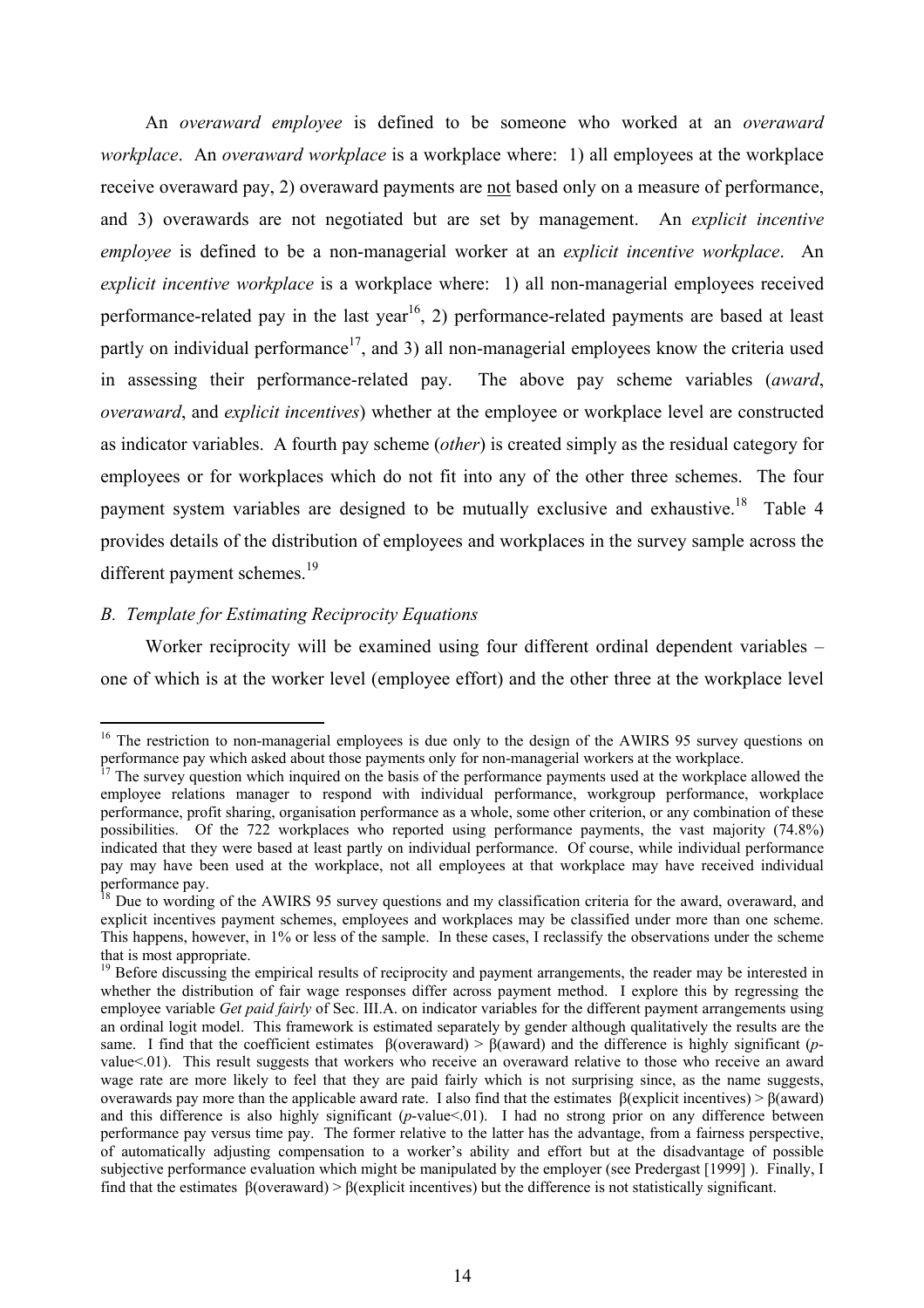(manager's evaluation of employee/management relationship, workplace labour productivity, and workplace profitability). Reciprocity, both positive and negative, will be examined first without any controls for payment scheme and then with such controls to focus on more finetuned considerations of attribution and crowding-out. Regression analysis will be carried out using the ordinal logit framework.

With the worker-level regressions, the estimating equations take the form of

$$
y^*_{ik} = \alpha + \delta_F \text{Fair wage}_{ik} + \delta_U \text{ Unfair wage}_{ik} + \beta X_{ik} + \gamma Z_k + e_{ik} \qquad (2a)
$$

or

$$
y^*_{ik} = \alpha + \theta_{0v} \text{ Overaward } E_k + \theta_{Ei} \text{ Explicit Incentives } E_k + \theta_{0t} \text{ Other } E_k
$$
  
+  $\delta_{FOv} \text{ Fair wage}_{ik} \cdot \text{Overaward } E_k + \delta_{FEi} \text{ Fair wage}_{ik} \cdot \text{Explicit Incentives } E_k$   
+  $\delta_{FAw} \text{Fair wage}_{ik} \cdot \text{Award } E_k + \delta_{FOt} \text{ Fair wage}_{ik} \cdot \text{Other } E_k$   
+  $\delta_{UOv} \text{ Unfair wage}_{ik} \cdot \text{Overaward } E_k + \delta_{UEi} \text{ Unfair wage}_{ik} \cdot \text{Explicit Incentives } E_k$   
+  $\delta_{UAw} \text{ Unfair wage}_{ik} \cdot \text{Award } E_k + \delta_{UOt} \text{ Unfair wage}_{ik} \cdot \text{Other } E_k$   
+  $\beta X_{ik} + \gamma Z_k + e_{ik}$  (2b)

with coefficient subscripts "*F*" for Fair, "*U*" for Unfair, "*Ov*" for Overaward, "*Ei*" for Explicit Incentives, " $Aw$ " for Award, and " $Ot$ " for Other and the variable subscripts index worker *i* and workplace *k* and the variables  $X_{ik}$  and  $Z_k$  are the same as those used in wage equation (1). Equation (2b) differs from (2a) by including controls for payment scheme as well as these controls interacted with the *Fair wage* and *Unfair wage*, variables which indicate if the employee agrees or disagrees, respectively, that he/she is paid fairly.

The workplace-level regressions take a similar form

$$
y^*_{k} = \alpha + \delta_F \% \text{fair}_{k} + \delta_U \% \text{ unfair}_{k} + \gamma Z_k + e_k \tag{3a}
$$

or

$$
y^*_{k} = \alpha + \theta_{0v} \text{OverawardWP}_k + \theta_{Ei} \text{ Explicit Incentives} \text{WP}_k + \theta_{0t} \text{OtherWP}_k
$$
  
+  $\delta_{F0v} \% \text{fair}_k \cdot \text{OverawardWP}_k + \delta_{FEi} \% \text{fair}_k \cdot \text{Explicit Incentives} \text{WP}_k$   
+  $\delta_{F4w} \% \text{fair}_k \cdot \text{AwardWP}_k + \delta_{F0t} \% \text{fair}_k \cdot \text{OtherWP}_k$   
+  $\delta_{U0v} \% \text{ unfair}_k \cdot \text{OverawardWP}_k + \delta_{UEi} \% \text{ unfair}_k \cdot \text{Explicit Incentives} \text{WP}_k$   
+  $\delta_{U4w} \% \text{ unfair}_k \cdot \text{AwardWP}_k + \delta_{U0t} \% \text{ unfair}_k \cdot \text{OtherWP}_k$   
+  $\gamma Z_k + e_{ik}$  (3b)

except the worker index is dropped along with worker-specific variables *Xik* . In addition, the wage fairness variables indicate the proportion of workers at the workplace who agreed that they were paid fairly or the proportion that disagreed.

The pay scheme variables include a suffix, either EE for employee or WP for workplace, to indicate that the variables do depend on the unit of observation. The excluded pay category is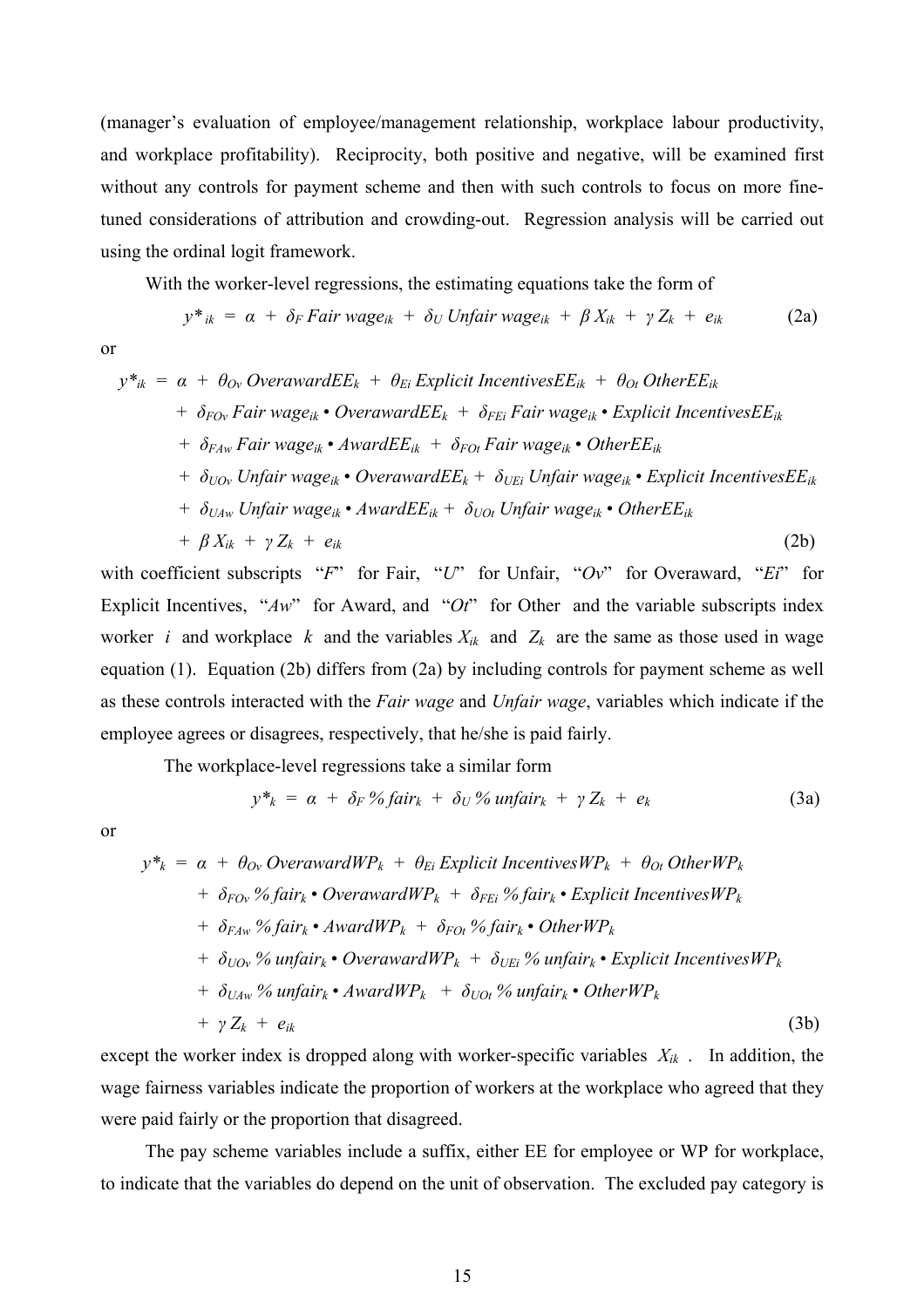*Award* . The excluded wage fairness category depends on the unit of observation and is either those who neither agree nor disagree that they are paid fairly or those who feel that way as a proportion of workers surveyed at the workplace.

Equations (2) and (3) are proposed as means to detect reciprocity. None of these equations are structural. For example, I do not model the choice of payment scheme at the workplace. This choice will undoubtedly depend in part on the proportion of workers at the workplace who behave reciprocally as opposed to those who pursue pure self-interest with little concern for fairness.<sup>20</sup> Furthermore, overaward compensation rather than award or explicit incentives will best foster the reciprocity benefits given the earlier discussion on intentions and crowding-out.

It is in no way obvious, given the available survey data, how to model or control for the selection by employers of offering a fair or unfair wage and of the choice of payment scheme. Hence, I do not interpret the  $\delta$  coefficients as structural or deep behavioural parameters revealing the magnitude of reciprocity for the population of Australian workers. These coefficients simply indicate reciprocal behaviour conditioned on or given the AWIRS 95 sample of workers under each payment scheme and their perceptions of wage fairness.

Nevertheless, the sign of those coefficients should reveal the existence of any reciprocity. The fair wage parameters  $\delta_F$  and  $\delta_{F^{**}}$  should be positive indicating positive reciprocity while the unfair wage parameters  $\delta_U$  and  $\delta_{U^{**}}$  negative consistent with negative reciprocity. Given the discussion above about employer choice of payment schemes, reciprocity should be most evident with overaward compensation.

## *C. Do Fair Wages Lead to Greater Job Effort by Workers?*

 $\overline{a}$ 

In laboratory studies such as the gift-exchange experiments examining whether workers work harder in response to a fair wage, subjects generally do not expend actual effort but instead choose a number that represents effort which has a positive monetary cost impact for the subject (see, e.g., Gächter and Falk [2002]). More recently to add greater realism, studies have pursued "real effort" experiments where employees have to complete tasks such as cracking walnuts (Fahr and Irlenbusch [2000]) or solving mazes on a computer monitor (Gneezy [2004]). In contrast, I examine worker effort on their regular job as opposed to a hypothetical or narrowly defined temporary task. I use the self-reported responses (variable *Job effort*) to the following

<span id="page-16-0"></span> $20$  Several experimental studies find that in one-shot situations about 40 to 66 percent of subjects exhibit reciprocal choices while 20 to 30 percent do not reciprocate but act completely selfishly (Fehr and Gächter [2000], p. 162). In multi-stage situations where agents have reward/punishment opportunities, however, employers or workers with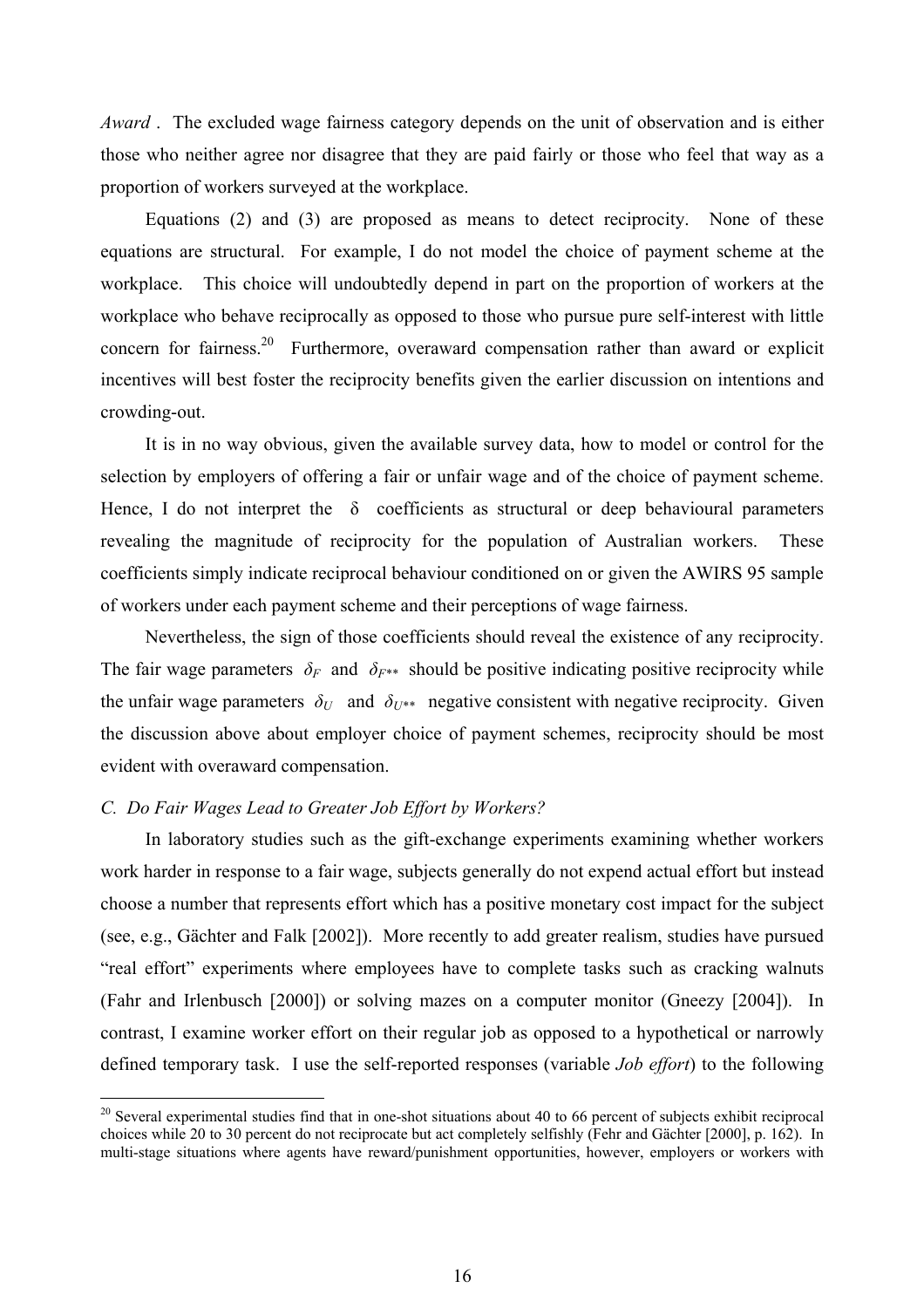AWIRS 95 survey question restricted to those who have autonomy or discretion in how or in how hard they perform their job. $^{21}$ 

*Do you agree or disagree with the following statements? . . .* 

|                         |          | Do you agree or alsagree with the journing statements.            |         |              |
|-------------------------|----------|-------------------------------------------------------------------|---------|--------------|
|                         |          | "I put a lot of effort into my job"                               |         |              |
|                         |          | "Agree" = $+1$ "Neither agree nor disagree" = 0 "Disagree" = $-1$ |         | Total        |
| All Employees* $92.3\%$ |          | $6.4\%$                                                           | $1.3\%$ | $N = 10,306$ |
| Male*                   | $90.8\%$ | $7.6\%$                                                           | $16\%$  | $N = 5,671$  |
| Females*                | $94.1\%$ | 4.9%                                                              | $1.0\%$ | $N = 4,610$  |

\*restricted to those who report having a lot of influence or input in how they do their work and/or in the pace at which they do their job

Notice that the overwhelming majority of all employees (over 92%) report expending a lot of effort on the job while about 1% do not. In addition, females relative to males, are more likely to report putting higher job effort. This high evaluation of worker-reported effort with little variability is found in other surveys and is not simply an artefact of allowing just three possible responses.<sup>22</sup> For example, mean self-reported job effort for 213 women in the 1986 Eugene-Springfield Labor Survey was 9.3 out of a 1 to 11 scale with a standard deviation of 1.6. Only 14% report a job effort level less than 8 while nearly a third (31%) report the highest level of 11 (Stratton [2001], p. 71).

Since my effort measure is self-reported, I check whether the responses have a sensible impact on wages. I do so by re-estimating the earlier wage equation (1) by gender but now supplementing the right-hand side control variables with indicator variables for the effort statement response "Neither agree nor disagree" and for the response "Disagree". Relative to the excluded category "Agree", these indicator variables should have a negative wage impact assuming that lesser effort leads to lower labour productivity and thus lower compensation. The estimated coefficients generally have the wrong (i.e., positive) sign but are statistically insignificant. One notable exception, however, is that women who disagree that they put a lot of

selfish motivations may act differently,e.g., behave cooperatively, when they expect others to behave in a reciprocal manner (see Fehr, Gächter, and Kirchsteiger [1997]).

<span id="page-17-0"></span><sup>&</sup>lt;sup>21</sup> AWIRS 95 asked separately, "In general, how much influence or input do you have about the following? . . . How you do your work. . . The pace at which you do your job . . ." Possible responses could be "A lot," " Some," "A little," or "None." The majority of respondents choose "A lot" for either or both statements. I focus on this subsample to isolate workers who had discretion in their job effort rather than those who may be monitored closely and are compelled to work hard. Interestingly, those who had this discretion at work are more likely to report greater effort in their job relative to other workers.

<span id="page-17-1"></span><sup>&</sup>lt;sup>22</sup> See Stratton [2001] (pp. 70-71) for summary statistics of reported job effort for women in the 1977 Quality of Employment Survey and 1986 Eugene-Springfield Labor Survey.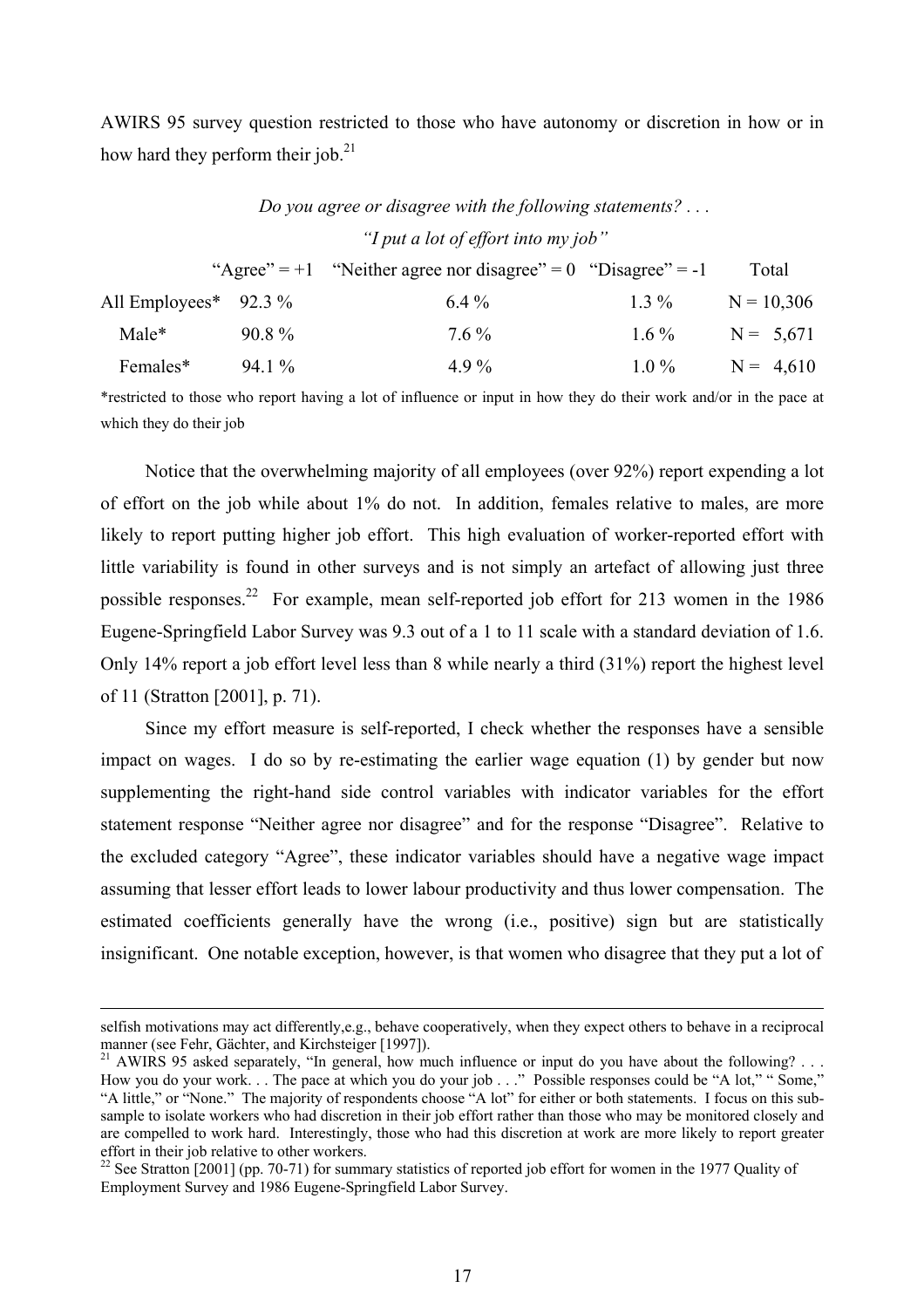effort in their job, relative to those who agree, receive a 13.3 % wage premium, all else equal, which is highly significant ( $p$ -value <.01). This premium drops to 6.3 % and loses its statistical significance if the estimation sample is restricted only to females who have discretion in how or how hard they do their job. The generally incorrect signs and the surprising 13.3 % wage premium for women workers who are slack in work effort lead to concern over the objective accuracy of this self-reported effort measure.

Receiving fair or unfair wages has little impact on worker effort. The empirical results for male and female employees are found on Tables 5 and 6, respectively. Examining the male results first, evidence of reciprocity is sparse and inconsistent. Without controlling for pay scheme (see col. 1 and 2), *Fair wage* has a positive impact which suggests positive reciprocity but is statistically insignificant. The coefficient  $\delta_U$  for *Unfair wage*, however, has an unexpected positive sign which is incompatible with negative reciprocity and, once additional controls are added, even weakly significant (p-value<.061).

Column 4 in Table 5 reports the results with controls for payment scheme interacted with the wage fairness indicators together with additional explanatory variables. No statistically significant positive reciprocity effects are found. The coefficient  $\delta_{U^{**}}$  for *Unfair wage* now interacted with the pay scheme variables has the incorrect positive sign except when interacted with *Explicit Incentives* which is negative and weakly significant (*p*-value<.074). The negative sign indicates that, among performance pay workers, those who feel they are not paid fairly are less likely to put a lot of effort in their job relative to those who have a neutral opinion on their pay. While *Explicit incentives* is the lone case which exhibits negative reciprocity, it is also the only pay scheme when interacted with *Fair wage* which has a negative coefficient albeit insignificant statistically. This negative sign is not compatible with any reciprocity interpretation.

The results for females in Table 6 show even less support for reciprocity. Once other controls are added to the regression equations, any statistically significant coefficients for the *Fair wage* and *Unfair wage* variables, alone or when interacted with pay scheme, lose their significance. Generally, the *Unfair wage* coefficient has the wrong (i.e., positive) sign. As in the case of males, females who receive an overaward, which is the pay scheme most likely to foster reciprocity, show little evidence of reciprocating in their job effort and indeed some evidence to the contrary. As footnoted in Table 6, all females in the regression sample who received an *Unfair wage* under an *Overaward* reported putting a lot of effort in their job. Not one reciprocated with a lesser amount of effort.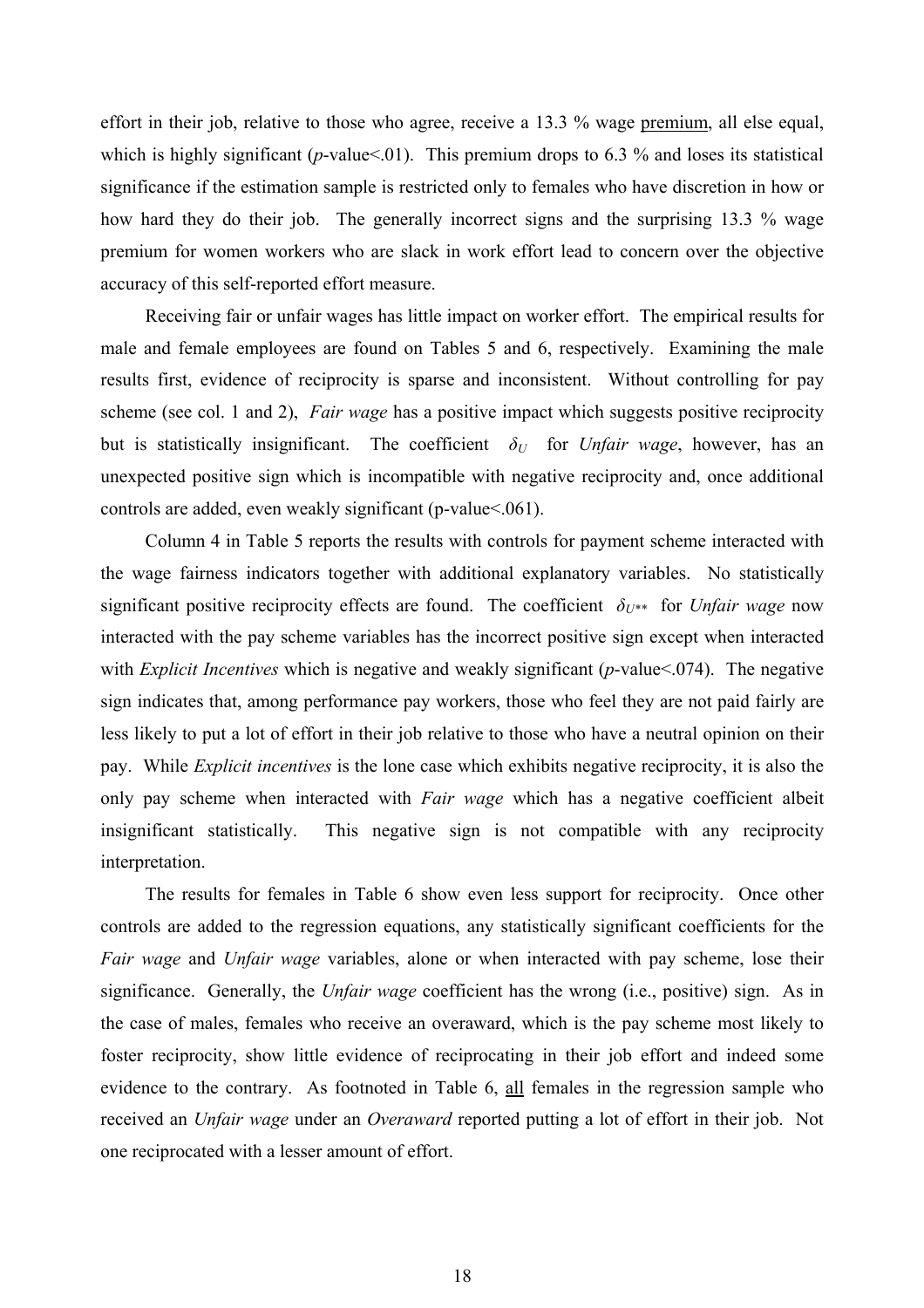Since the sample is restricted to workers who have discretion in how or how hard they work, why workers who are paid unfairly yet still put in a lot of work effort is very puzzling from a reciprocity perspective. Cognitive dissonance, which has been used elsewhere in the economics literature (see, e.g., Akerlof and Dickens [1982]), may perhaps solve the puzzle. Suppose that a worker's attitude or belief about pay is that his/her pay is unfair. Further suppose that the worker's actual, as opposed to reported, level of effort is quite low due to negative reciprocity. Note that the AWIRS 95 employee survey question on pay fairness is followed shortly thereafter by the survey question on job effort. To justify to oneself as well as to others (e.g., the surveyor) the "unfair" belief about pay, the worker reports a belief that he/she exerts a great deal of job effort. This discussion reinforces the earlier caution of relying on the selfreported responses on worker effort.

# *D. Do Fair Wages Lead to Better Workplace Labour Relations?*

Reciprocity by workers might be revealed not only in the amount of work effort but in their working relationship with management. How happy or unhappy workers are with their pay may influence whether they are supportive or antagonistic, respectively, in dealing with management. Here I rely on the AWIRS 95 survey question of the most senior manager at the workplace which asks

# *How would you rate the relationship between employees and management at this workplace?*

"Very good" =  $+2$  "Good" =  $+1$  "Neither good nor poor" =  $0$  "Poor" =  $-1$  "Very poor" =  $-2$  36.3% 53.2% 8.7% 1.8% 0.2%  $N = 2000$  responses

The above responses form the variable *Labour relations*. Notice that almost 90% of the workplaces have favourable while only 2% unfavourable labour relations.

The percentage of workers at the workplace who receive fair or unfair wages has some impact on labour relations. Without controls for pay scheme, there is no evidence of positive reciprocity (see Table 7, col. (1) and (2) ). Support for negative reciprocity in workplace relations, however, is found in the strongly significant, negative coefficients for *% unfair*. Controlling for pay scheme as well as other workplace covariates, I generally find that the estimates for  $\delta_{F^{**}}$  to be positive and for  $\delta_{U^{**}}$  to be negative which are the correct signs for positive and negative reciprocity, respectively (see Table 7, col. (4) ). The only statistically significant coefficients are for  $\delta_{FOv}$  (*p*-value < 0.04) and for  $\delta_{UOt}$  (*p*-value < 0.003). The former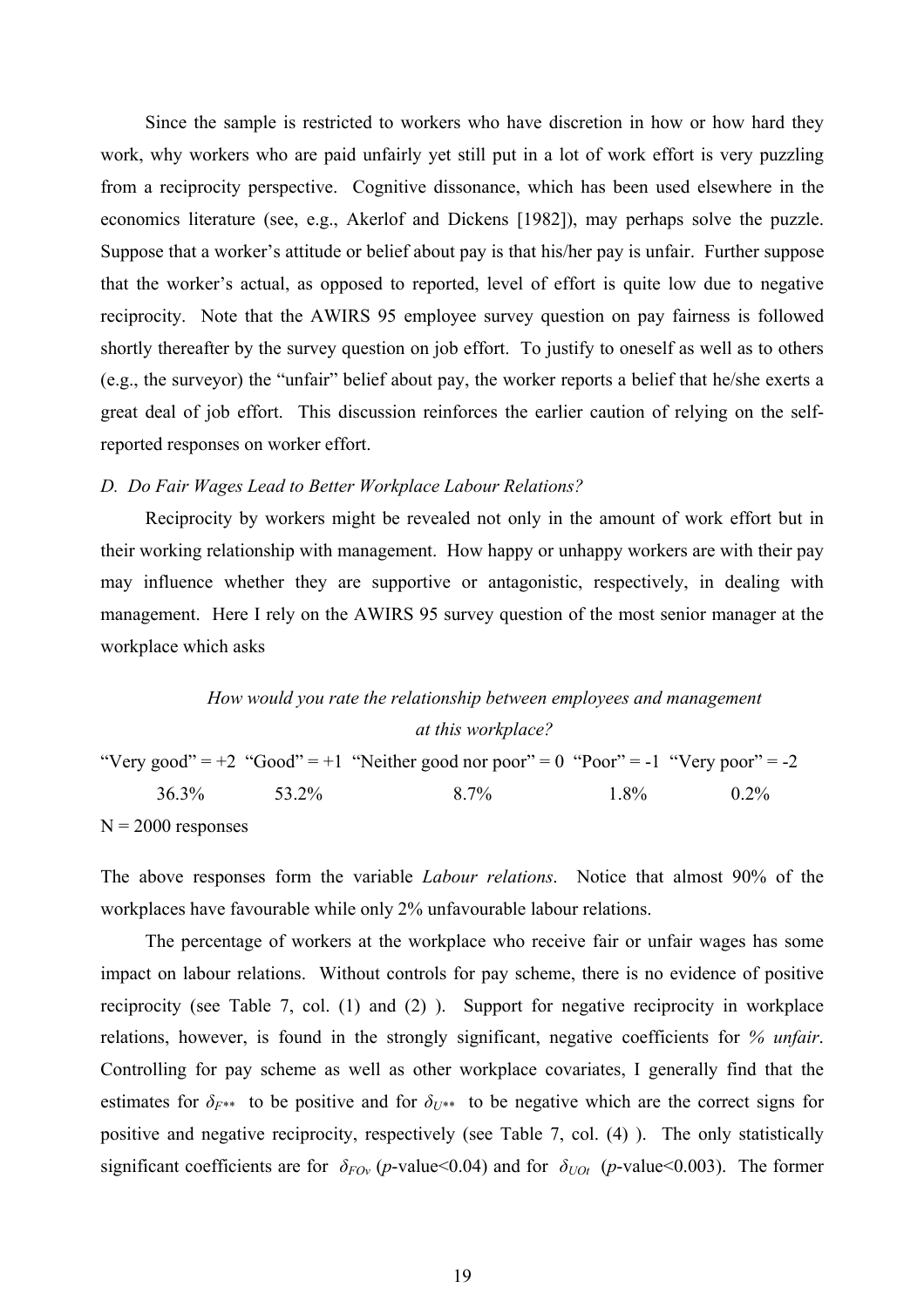implies that the greater the proportion of workers who feel that their *Overaward* wage is fair increases the likelihood of more favourable labour relations. The latter indicates that the larger the proportion of workers who feel their *Other* wage is unfair decreases that likelihood. All in all, the results here focusing on the manager's evaluation of labour relations are consistent with the results reported earlier that wage fairness influences workers' evaluation of their workplace and management.

### *E. Do Fair Wages Lead to Higher Labour Productivity?*

Now I focus on management's evaluation of workplace labour productivity using the most senior manager's response to the survey question

*In your opinion, how does the level of labour productivity here compare with your major competitors?*  "A lot higher" =  $+2$  "A little higher" =  $+1$  "About the same" = 0 "A little lower" =  $-1$  14.5% 34.5% 38.9% 10.1% "A lot lower"  $= -2$  $2.1\%$  N = 2000 responses

If the workplace was not commercial (i.e., profit seeking), the respondent was asked to compare productivity to other similar workplaces. The above responses form the variable *Labour productivity*. Notice that this variable is a relative productivity measure with almost half (49%) of the managers reporting higher productivity than their major competitors and less than an eighth (12.2%) indicating lower productivity. The skewed upward distribution of responses may very well reflect a biased optimism of managers.

This measure of labour productivity has advantages and disadvantages relative to the variable *Job effort* used earlier where concerns over the reliability of the self-reported measure of worker effort were raised. On the positive side, the *Labour productivity* measure is reported by the manager, not by the worker, which hopefully provides greater objectivity in measuring effort or, in this case, evaluating the productivity impact of that effort. On the negative side, this variable provides not an absolute metric but a relative comparison to the major competitors of the workplace. If these competitors exercise the same fair wage policy as the surveyed workplace (i.e., firms with identical products and competitive advantages use similar technology or human resource practice), then the productivity impact of reciprocity will be hard to detect with this variable.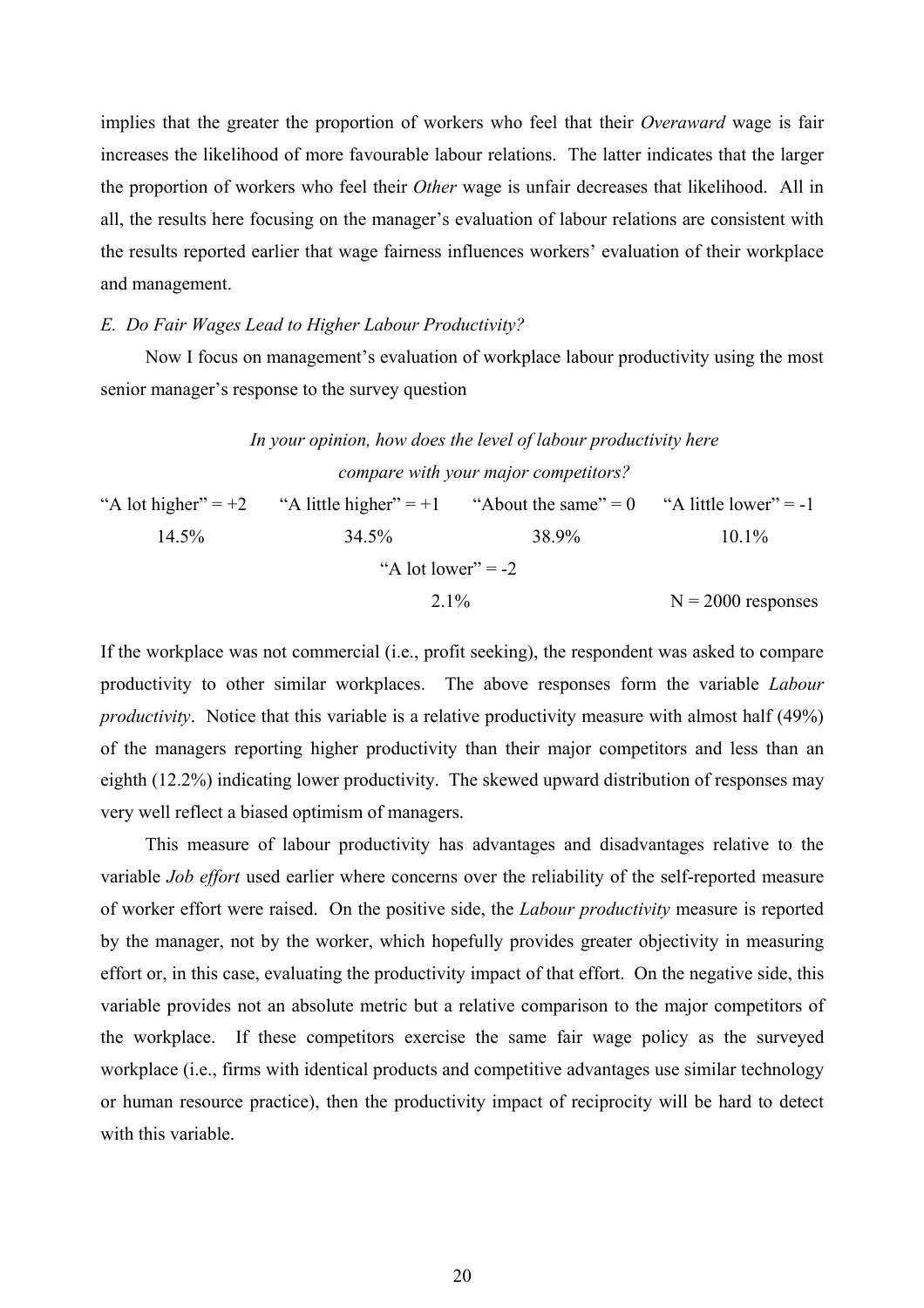Without controls for payment arrangement, there is no evidence of positive reciprocity and, in fact, the coefficients  $\delta_F$  have the wrong, negative sign (see Table 8, cols. (1) and (2) ). In contrast, support for negative reciprocity is found with negative and weakly statistically significant coefficients  $\delta_U$ . Controlling for payment scheme, the first thing to notice is that none of the reciprocity coefficients  $\delta_{F^{**}}$  and  $\delta_{U^{**}}$  are even weakly significant (see Table 8, cols. (3) and (4) ). Generally, the positive reciprocity coefficients  $\delta_{F^{**}}$  have the wrong, negative sign while the negative reciprocity coefficients  $\delta_{U^{**}}$  have the correct, negative sign. The exception in both cases pertain to reciprocity with *Overaward* payments. The estimates for *δFOv* and for *δUOv* are both positive but statistically insignificant. My overall assessment of the labour productivity results in Table 8 is that there is some weak evidence for negative reciprocity but none for positive reciprocity. Interestingly, support for negative reciprocity is not found in *Overaward* payments which were expected to offer the best case for detecting reciprocity.

### *F. Do Fair Wages Raise Profitability?*

So far, the evidence of reciprocity at the workplace in response to wage fairness is not overwhelming. The only statistically significant impacts can be found in *Labour relations* under certain pay schemes and with negative reciprocity in *Labour productivity*. Nevertheless, suppose that fair and unfair wages have strong reciprocity effects on workplace productivity and that wage fairness is positively correlated to the wage rate as documented in Sec III.A. Does offering fair wages payoff for the employer? Are they profitable?

To address these questions, I use the senior workplace manager's response to the survey question

*In the last financial year, did this workplace make a pre-tax profit, break even or make a loss?*  "Profit" = +1 "Break even" = 0 "Loss" = -1 74.6 % 9.2 % 16.2 % N = 1,281

Only commercial (i.e., profit seeking) workplaces which were not an administrative office were asked this question. The above responses form the variable *Profitability*. The high percentage of profitable workplaces is not surprising given that the question deals with accounting as opposed to economic profits. In addition, the Australian economy was steadily expanding with annual GDP growth of at least 3.5% for the period framing the survey window (i.e., the 1992-93 to 1996-97 financial years).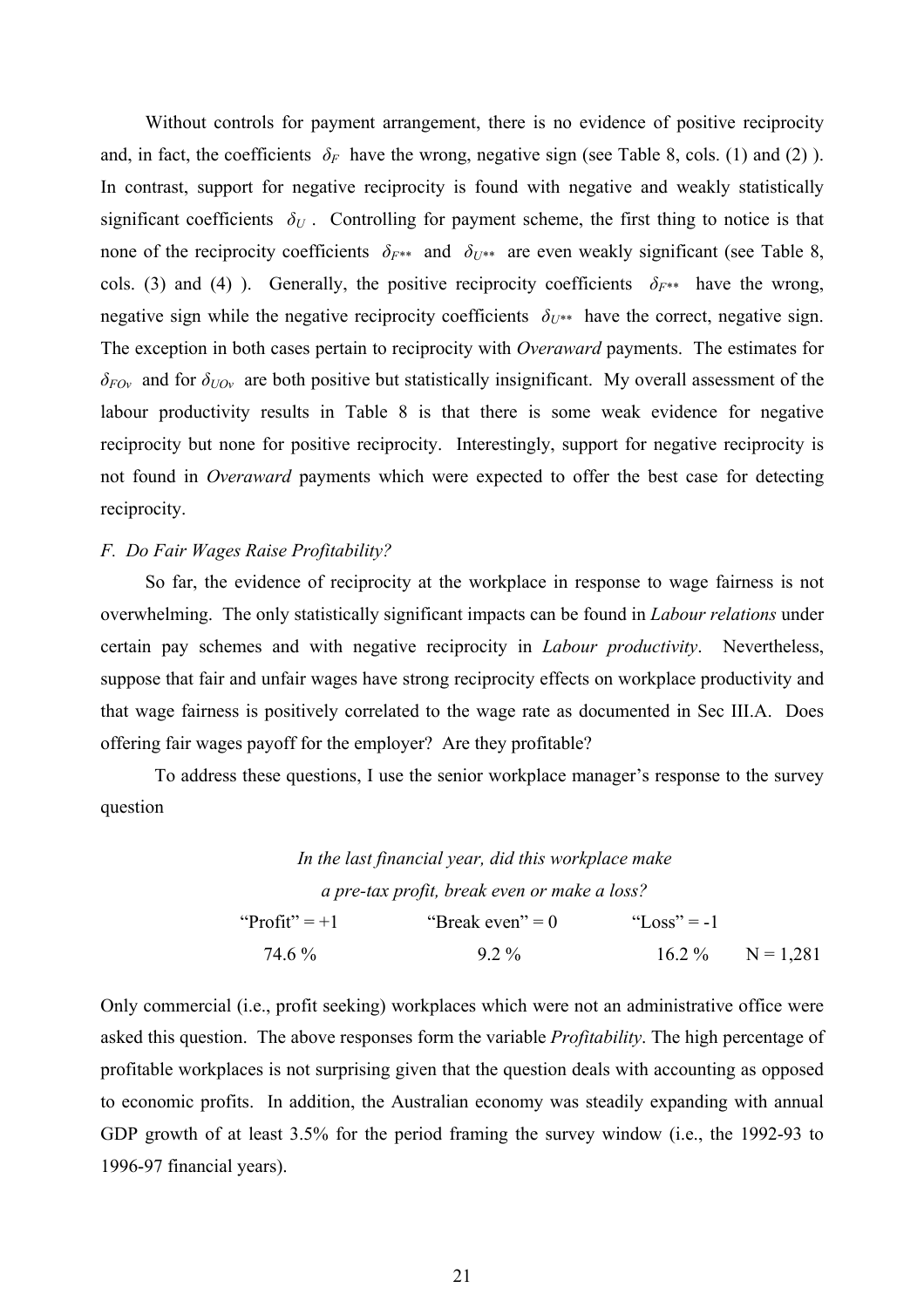Offering fair or unfair wages has no statistically significant impact on workplace profitability. Table 9 displays the econometric results from the ordered logit regressions. Without controls for pay scheme (see Table 9, cols. (1) and (2) ), the coefficient estimates for both *% fair* and *% unfair* are all negative which matches the earlier results found for *Labour relations* and *Labour productivity*. A negative point estimate for  $\delta_F$  is inconsistent with positive reciprocity and a greater likelihood of higher profits although a negative  $\delta_U$  is supportive of negative reciprocity effects on profits. Adding controls for pay scheme does not greatly change the pattern of signs for the coefficient estimates (see Table 9, cols. (3) and (4) ). The signs of the estimates for  $\delta_{F^{**}}$  and  $\delta_{U^{**}}$  are generally negative. Focusing only on *Overaward* workplaces, the estimates for both  $\delta_{FOv}$  and  $\delta_{UOv}$  are negative and do not provide any stronger evidence of reciprocity.

Given the lack of any statistically significant impacts on profitability, I conclude that workplaces with a greater proportion of fair (unfair) wage workers are not likely to be more (less) profitable than other workplaces. Even assuming that workers reciprocate in their job performance and in labour relations, the productivity impact is negligible and/or completely offset by any wage changes that might be linked to wage fairness.

## **VI. Summary and Conclusion**

The value added of this study is to examine worker reciprocity to fair wages using an extensive, matched survey of workers and workplaces where workers were asked whether they felt their pay for the work that they do was fair. Fairness perceptions of the wage definitely seem to be linked to the difference between the worker's wage and what would be expected from a conventional wage regression. In addition, workers who report that they are paid fairly tend to look upon their job, workplace, and management favourably.

With regard to the main topic of reciprocity, I use a variety of indicators to detect a worker responding positively to a fair wage or negatively to an unfair wage. One of the indicators is at the worker-level (self-reported worker effort) and the others at the workplace-level (manager's evaluation of workplace labour relations, labour productivity, and profitability).

The econometric examination excludes and includes controls for pay schemes. As best as possible given the available survey data, I attempt to isolate a pay scheme (overaward) where wages are set, not negotiated, by management and are not based exclusively on a measure of performance. Given results in the experimental literature supporting intentions-based reciprocity and the crowding out of reciprocity by explicit incentives, the overaward scheme is viewed as the best setting to reveal reciprocity.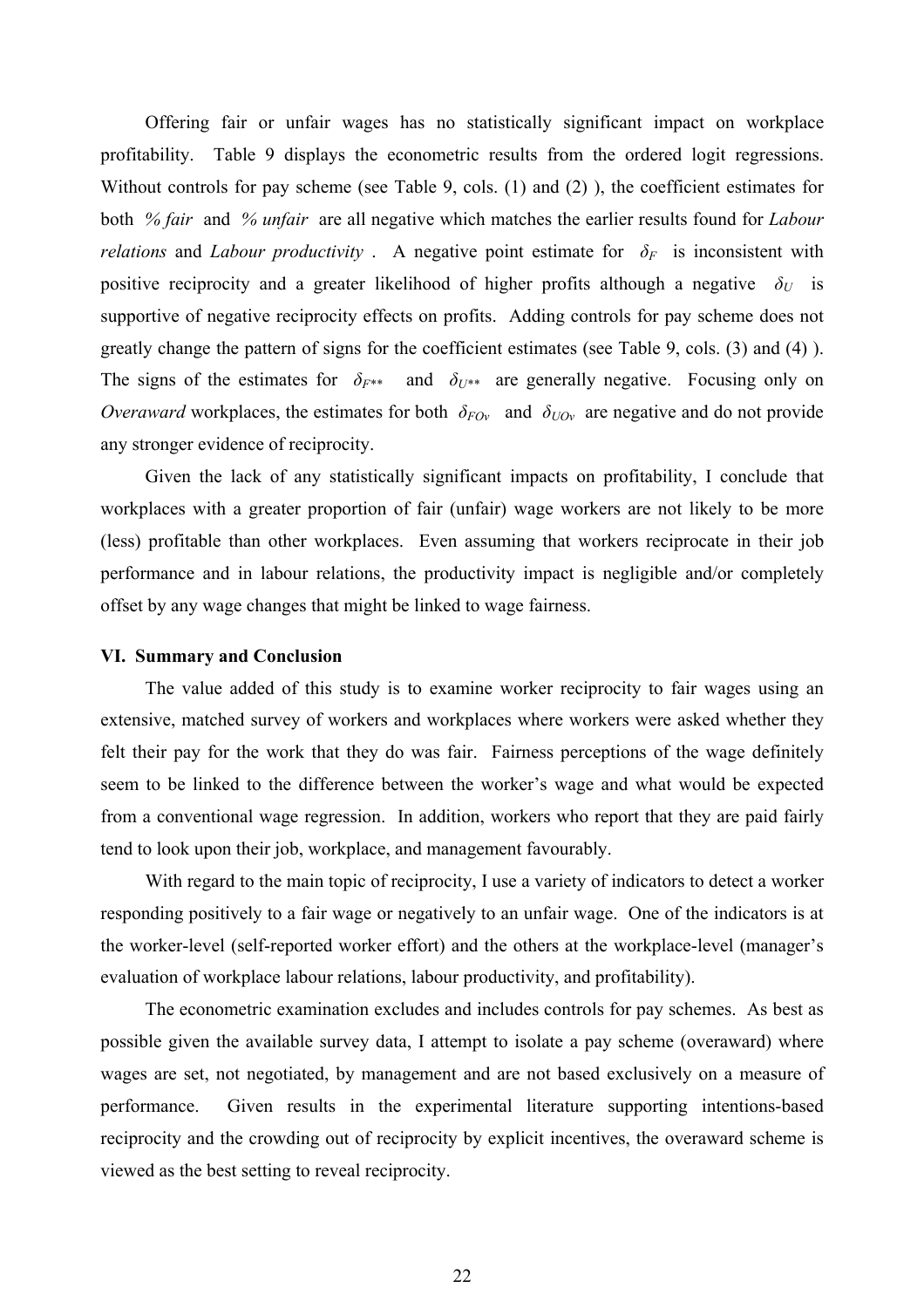Without controls for pay scheme, I find no evidence in support of positive reciprocity. Employees who are paid fairly are not more likely to put greater effort in their job relative to those who feel that their pay is neither fair nor unfair. Managers of workplaces with a greater proportion of fair wage workers do not report better labour relations, labour productivity, nor profitability. In contrast, some evidence in favour of negative reciprocity is found. Paying unfair wages has a negative and highly statistically significant impact on workplace relations and a negative, although weakly significant impact, on productivity. Detecting negative but not positive reciprocity is consistent with experimental results that generally find that the former seems to be a stronger behavioural impulse than the latter.

Adding controls for pay scheme yields few statistically significant effects for either fair or unfair wages. More importantly, this addition fails to confirm more nuanced aspects of reciprocity linked to causal attribution of intentions and the crowding out of reciprocity by explicit performance incentives. Reciprocity is not more apparent under overawards than other pay schemes. Overall, I find no strong, statistically significant, and consistent evidence of positive reciprocity and only some, perhaps weak, evidence of negative reciprocity using a large sample of Australian workers and workplaces.

The strong, clear picture of worker reciprocity found in the experimental literature is not found in my work using survey data of real employees in normal employment situations. One explanation for the difference may be the superior controls available in laboratory settings. The results of this study suffer from the usual endogeneity problems or challenges inherent in most econometric work using survey data. In particular, I do not model nor control for the choice of paying fair or unfair wages nor the choice of payment scheme. I cannot rule out the possibility that employers choose fair wages for workers who they know have reciprocal impulses and will respond with high effort. For workers without such impulses, the employers rely on other devices (e.g., monitoring, performance pay) to instil high effort. My ability to detect reciprocity is obscured by this possible sample selection bias.

The failure to account for this endogeneity or selectivity is a major concern but may not entirely account for the difference in results here relative to laboratory studies. The value added of this study is examining workers in genuine, everyday workplaces. The external validity of labour market experimental results depend on whether the design and assumptions of the experiments capture the essential aspects that exist in reality (Falk and Fehr [2003], p. 403).

Let me speculate where one important assumption might contribute to the difference in results. Labour market reciprocity experiments generally emphasize or assume a principal-agent setup where labour contracts are incomplete with major limitations in verifying worker effort as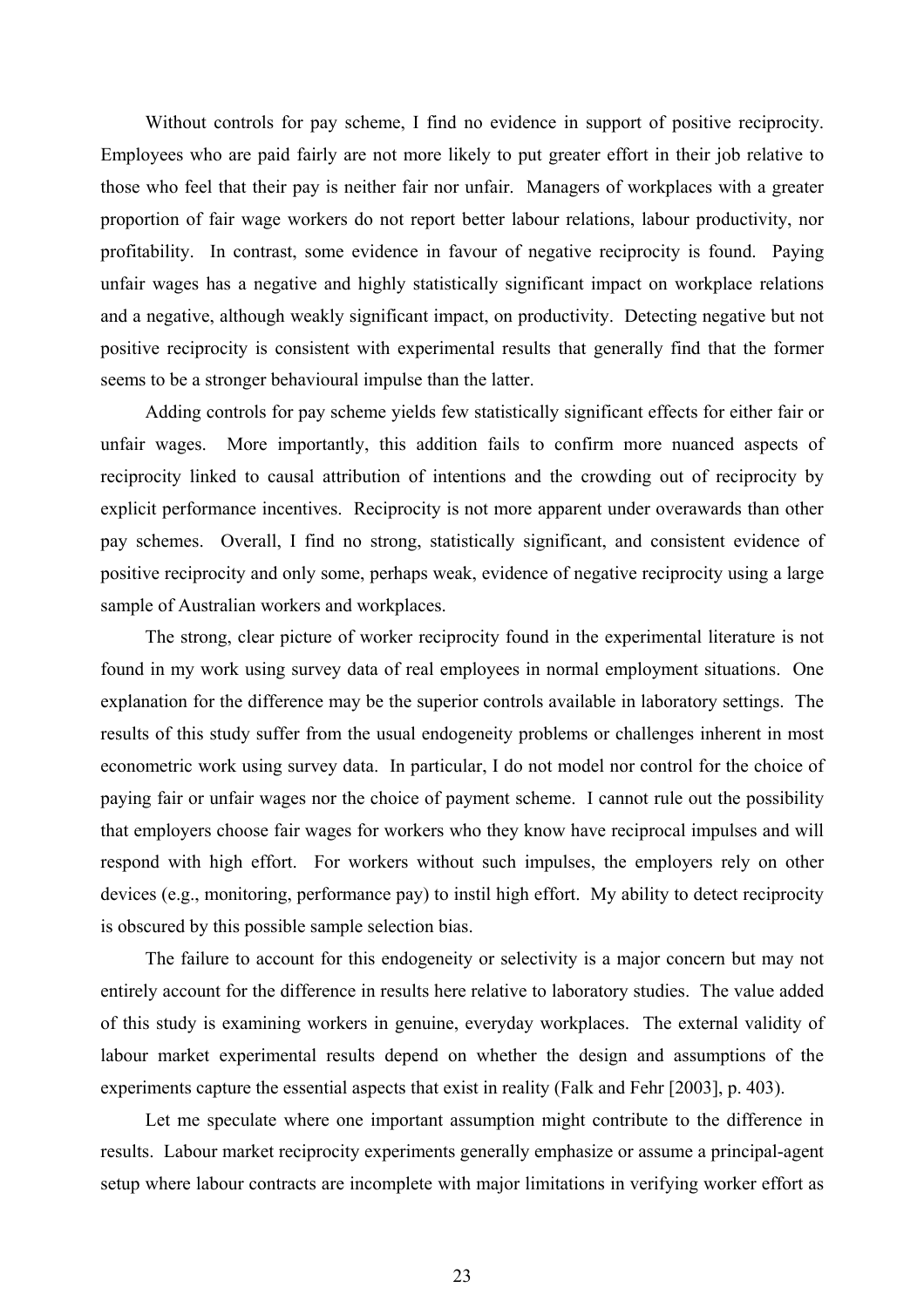in the gift-exchange game described in Section II. For example in Fehr, Gächter, and Kirchsteiger [1997], employers, by assumption, can detect shirking only 50% of the time in the experimental conditions or treatments which permit reciprocity.<sup>23</sup> In what they call the *noreciprocity-treatment*, however, ". . . contract terms [i.e., effort demanded by the employer] are exogenously enforced so that reciprocity cannot contribute to contract enforcement; ..." (p. 835). The experimental design recognizes that if firms can observe and enforce effort, then worker reciprocity is not an important consideration.

Perhaps, the laboratory setups that generate reciprocity results exaggerate the principalagent problem found in most, real life employment situations where the employer's ability to observe and verify worker effort over time may be imperfect but not greatly so. To be fair, I know of no empirical estimate than can guide experimentalists in parameterizing the degree of the asymmetric information problem to match reality. Related to the observability of labour productivity, perhaps employers can specify effort as in Herbert Simon's concept of the employment relationship where the worker accepts and obeys the authority of the employer to choose "the given set of tasks, *performed at a particular rate of working, a particular level of accuracy, and so forth* [emphasis mine]" (Simon [1951], p. 294). The perspective of employees ceding authority to employers in the employment relationship may explain why workers, who complain about being "overworked and underpaid," are restricted in their ability to negatively reciprocate and work less. Maybe the employer, not worker reciprocity, largely determines the level of work effort.

 $\overline{a}$ 

<span id="page-24-0"></span> $2<sup>23</sup>$  In other experiments dealing with the crowding out of reciprocity by explicit incentives, the probability of detection is set even lower at 33⅓ % (see Fehr and Gächter [2002]).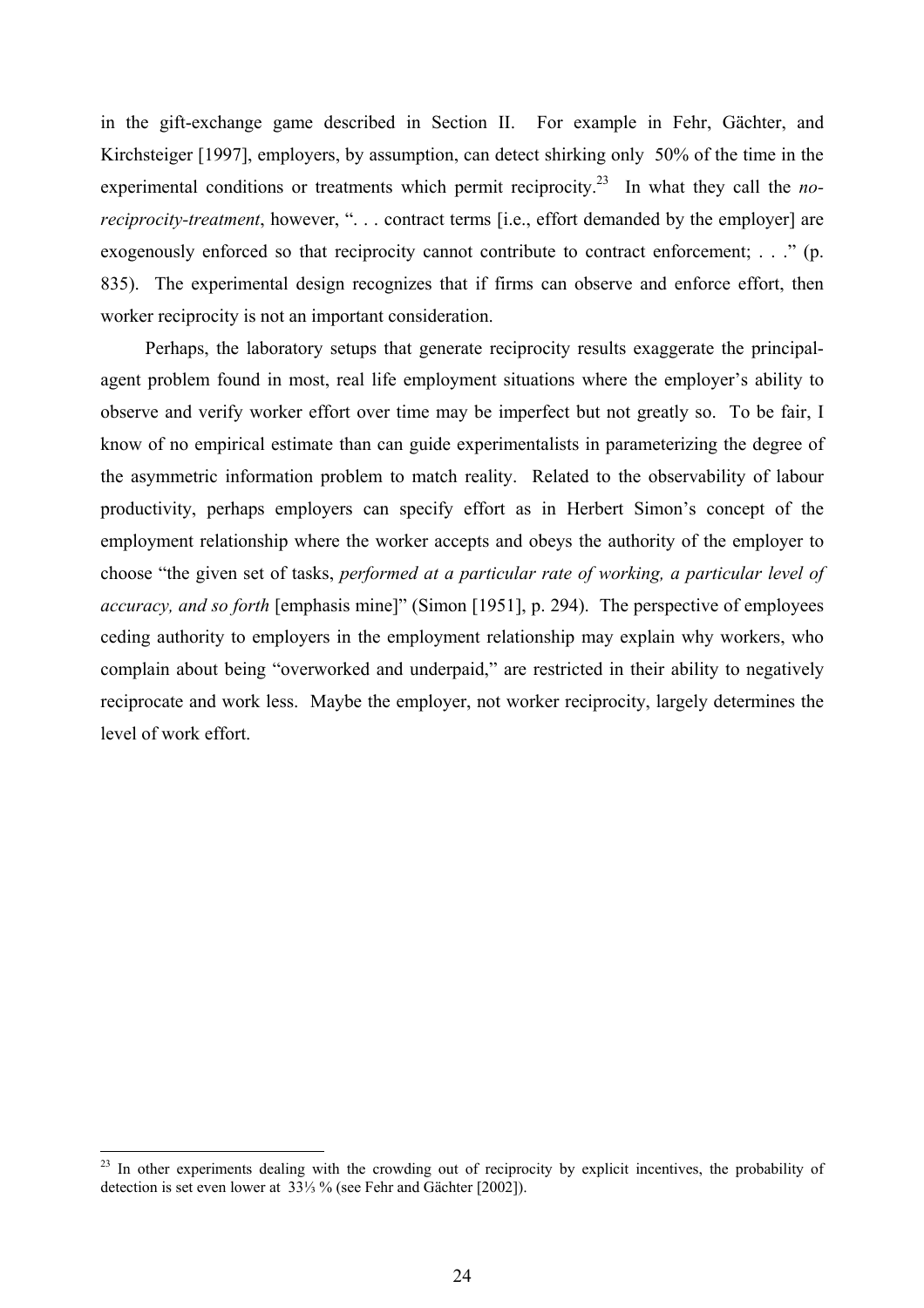## **References**

- Agell, Jonas and Lundborg, Per, "Theories of Pay and Unemployment: Survey Evidence from Swedish Manufacturing Firms," *Scandinavian Journal of Economics*, 97:2 (1995), pp. 295- 307.
- Akerlof, George A., "Labor Contracts as Partial Gift Exchange," *Quarterly Journal of Economics*, 97:4 (November 1982), pp. 543-569.
- Akerlof, George A., and Dickens, William T., "The Economic Consequences of Cognitive Dissonance," *American Economic Review*, 72:3 (June 1982), pp. 307-19.
- Bewley, Truman, Why Wages Don't Fall in a Recession, Cambridge: Harvard University Press, 2000.
- Blount, Sally, "When Social Outcomes aren't Fair: The Effect of Causal Attributions on Preferences," *Organizational Behavior and Human Decision Processes*, 63 (August 1995), pp. 131-44.
- Charness, Gary "Attribution and Reciprocity in an Experimental Labor Market," *Journal of Labor Economics*, 22:3 (July 2004), pp. 665-88.
- Deci, Edward, and Ryan, Richard, Intrinsic Motivation and Self-Determination in Human Behavior, New York: Plenum Press, 1985.
- Fahr, René and Irlenbusch, Bernd, "Fairness as a Constraint on Trust in Reciprocity: Earned Property Rights in a Reciprocal Exchange Experiment," *Economics Letters*, 66 (2000), pp. 275-282.
- Falk, Armin, Fehr, Ernst, and Fischbacher, Urs, "Testing Theories of Fairness Intentions Matter" Institute for Empirical Research in Economics, University of Zurich, Working Paper No. 63, September 2000.
- Falk, Armin and Fischbacher, Urs, "The Economics of Reciprocity: Evidence and Theory," in Richard B. Freeman (ed.), Inequality Around the World, New York: Palgrave Macmillan in association with the International Economic Association, 2002, pp. 207-233.
- Fehr, Ernst and Falk, Armin, "Why Labour Market Experiments?" *Labour Economics*, 10 (2003), pp. 399-406.
- Fehr, Ernst and Gächter, Simon, "Fairness and Retaliation: The Economics of Reciprocity," *Journal of Economic Perspectives*, 14:3 (Summer 2000), pp. 159-181.
- Fehr, Ernst and Gächter, Simon, "Do Incentive Contracts Undermine Voluntary Cooperation?" Institute for Empirical Research in Economics, University of Zurich, Working Paper No. 34, April 2002.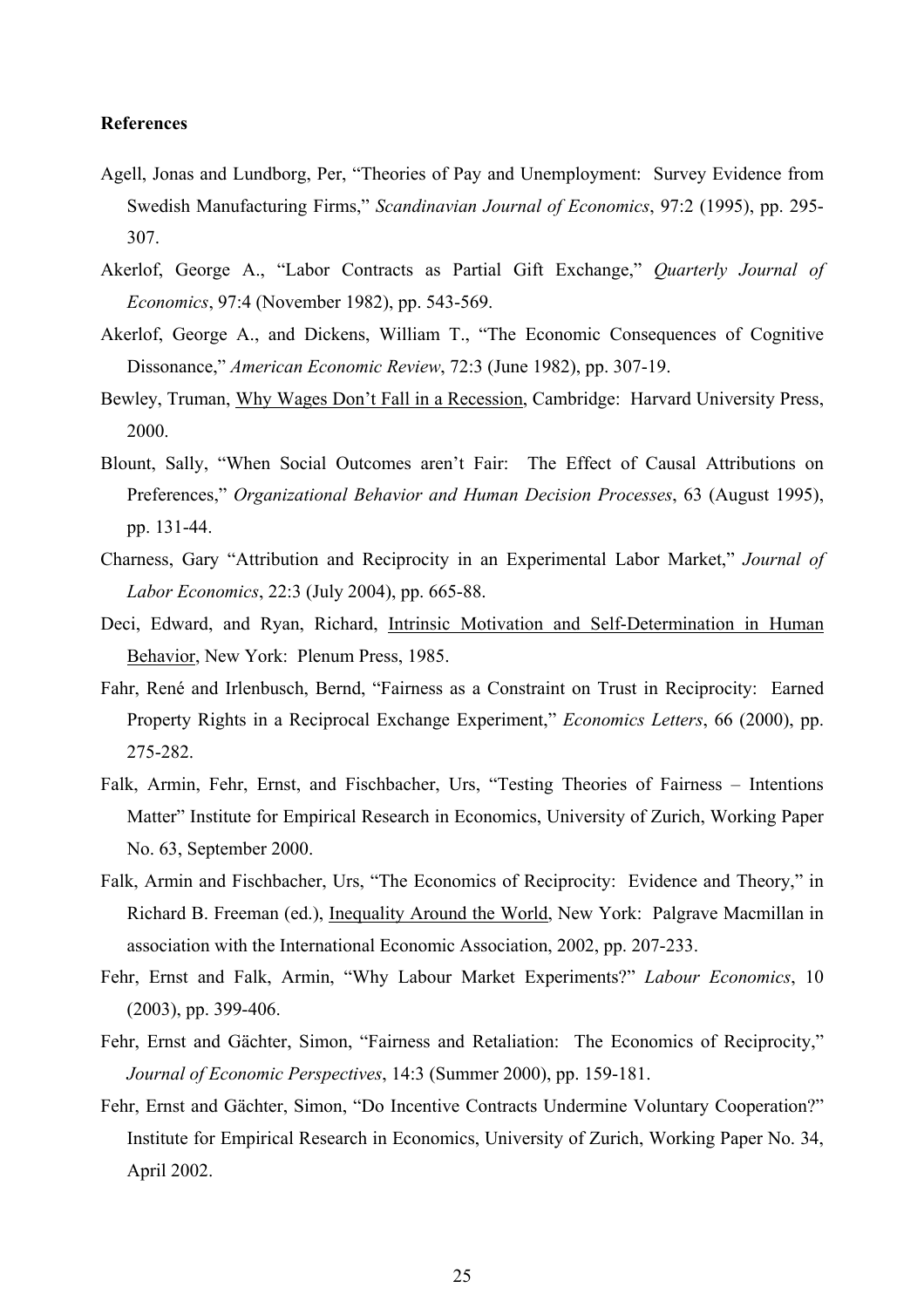- Fehr, Ernst, Gächter, Simon, and Kirchsteiger, Georg, "Reciprocity as a Contract Enforcement Device: Experimental Evidence," *Econometrica*, 65:4 (July 1997), pp. 833-860.
- Fehr, Ernst and Schmidt, Klaus., "Theories of Fairness and Reciprocity Evidence and Economic Applications," Institute for Empirical Research in Economics, University of Zurich, Working Paper No. 75, February 2001.
- Gächter, Simon and Falk, Armin, "Reputation and Reciprocity: Consequences for the Labour Relation," *Scandinavian Journal of Economics*, 104:1 (2002), pp. 1-26.
- Gneezy, Uri, "Do High Wages Lead to High Profits? An Experimental Study of Reciprocity Using Real Effort," Graduate School of Business, University of Chicago, manuscript, April 6, 2004.
- Gneezy, Uri, and Rustichini, Aldo, "A Fine is a Price," *Journal of Legal Studies*, 29:1 Part 1 (January 2000), pp. 1-18.
- Kahneman, Daniel, Knetsch, Jack L., and Thaler, Richard, "Fairness as a Constraint on Profit Seeking: Entitlements in the Market," *American Economic Review*, 76:4 (September 1986), pp. 728-741.
- Offerman, Theo, "Hurting Hurts More than Helping Helps," *European Economic Review*, 46:8 (September 2002), pp. 1423-37.
- Predergast, Canice, "The Provision of Incentives in Firms," *Journal of Economic Literature*, 37:1 (March 1999), pp. 7-63.
- Simon, Herbert A., "A Formal Theory of the Employment Relationship," *Econometrica*, 19:3 (July 1951), pp. 293-305.
- Stratton, Leslie S., "Why Does More Housework Lower Women's Wages? Testing Hypotheses Involving Job Effort and Hours Flexibility," *Social Science Quarterly*, 82:1 (March 2001), pp. 67-76.
- Wooden, Mark, *The Transformation of Australian Industrial Relations*, Sydney: Federation Press, 2000.
- Wooden, Mark, "Union Wage Effects in the Presence of Enterprise Bargaining," *Economic Recor*d, 77:236 (March 2001), pp. 1-18.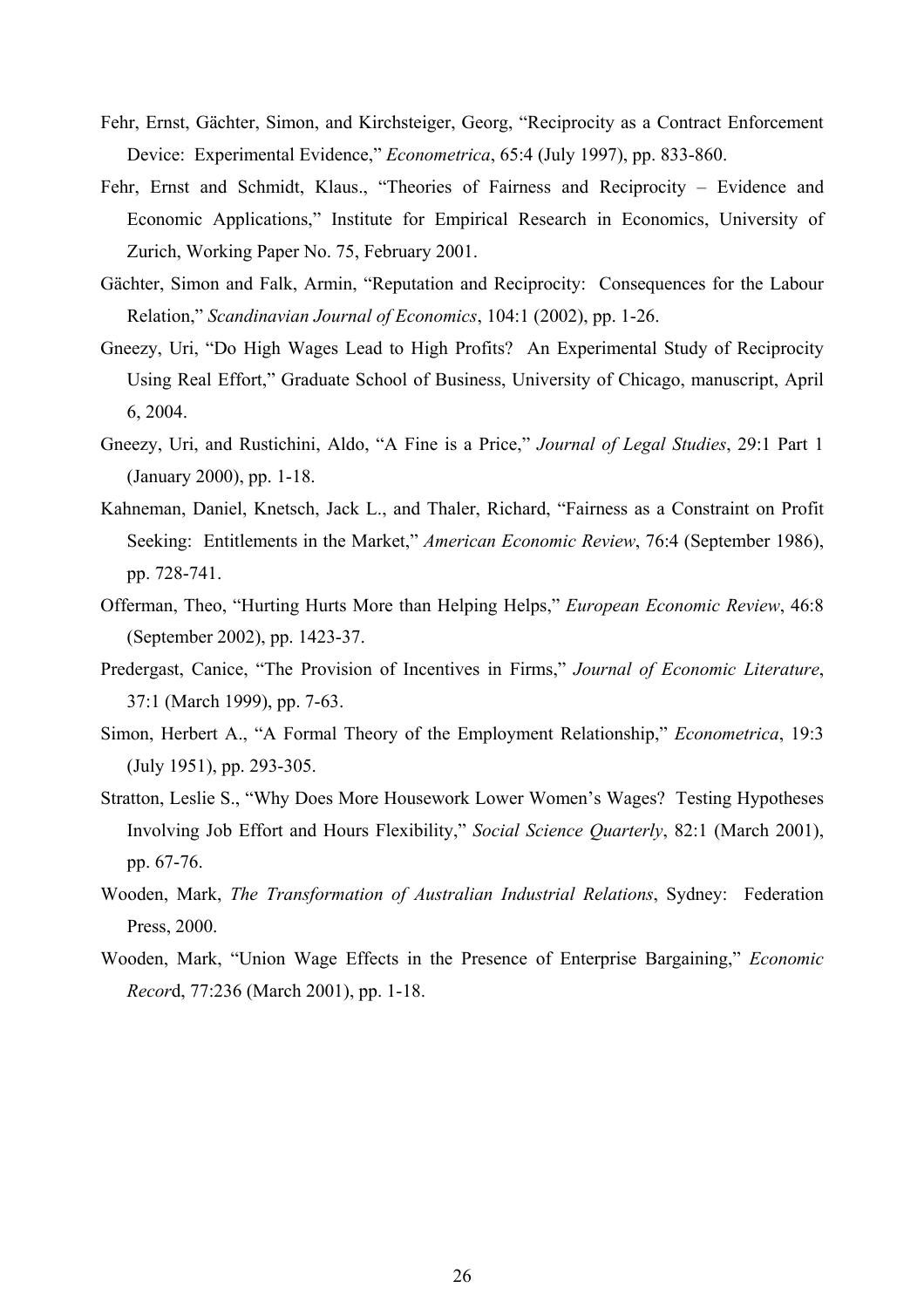# TABLE 1: Summary Statistics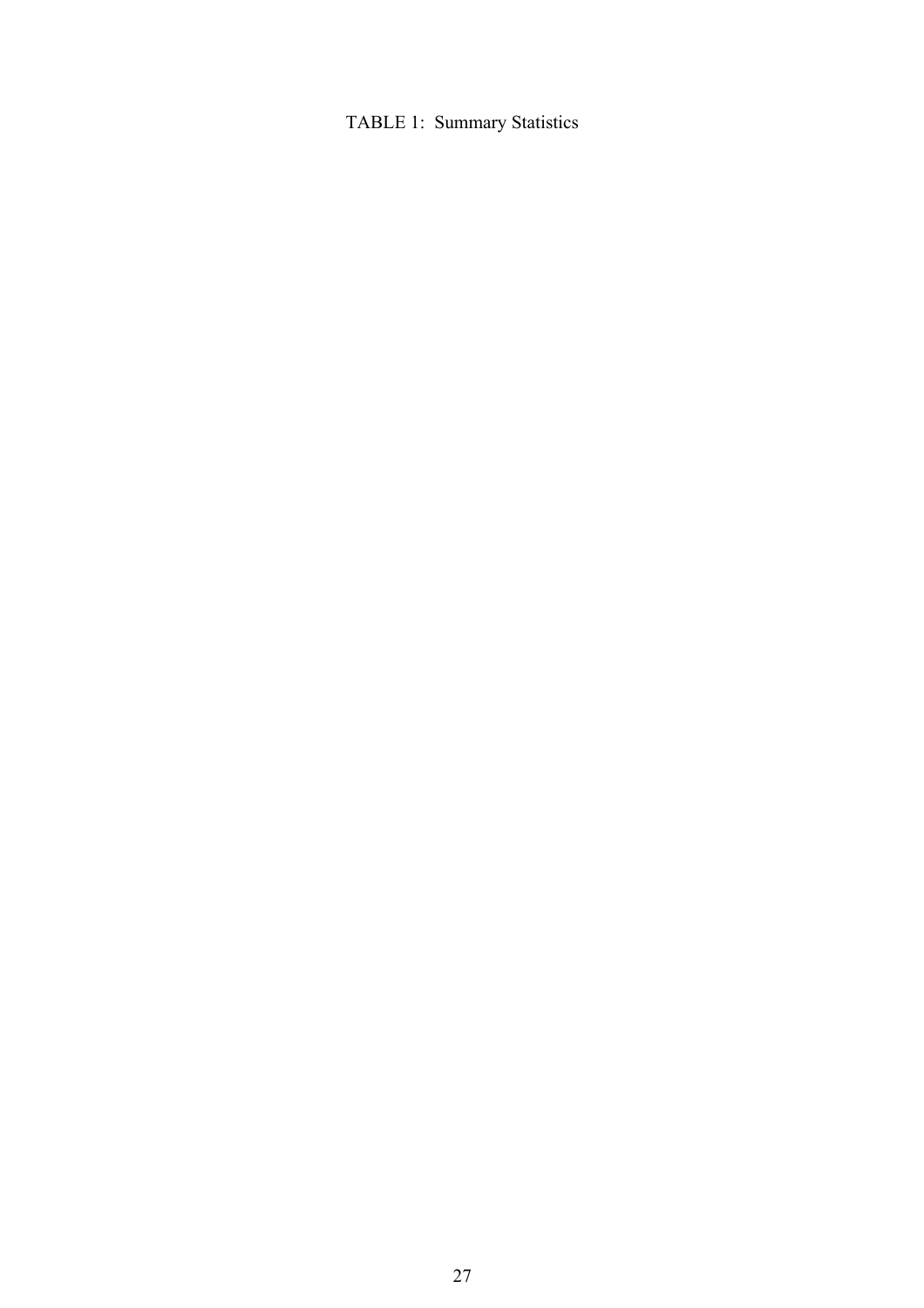| <b>Explanatory Variables</b>                           | Male Employees        |                       |                       | Female Employees      |
|--------------------------------------------------------|-----------------------|-----------------------|-----------------------|-----------------------|
| (wage residuals)                                       | (1)                   | (2)                   | (3)                   | (4)                   |
| $\hat{e}_{ik}$ ( $\equiv \hat{c}_{i} + \hat{u}_{ik}$ ) | $1.089***$<br>(0.092) |                       | $0.679***$<br>(0.090) |                       |
| $\hat{c}_i$                                            |                       | 1.319***<br>(0.153)   |                       | $0.908***$<br>(0.156) |
| $\hat{u}_{ik}$                                         |                       | $0.903***$<br>(0.094) |                       | $0.570***$<br>(0.091) |
| Log-likelihood                                         | $-8487.9$             | $-8481.5$             | $-6791.8$             | $-6788.9$             |
| Model test: $\chi^2(1)$                                | 138.4***              | $141.1***$            | 57.2***               | 56.9***               |
| Number of employees                                    | 8304                  | 8304                  | 6579                  | 6579                  |

# TABLE 2: Wage Fairness and Wage Residuals Dependent variable: *Get paid fairly*

Notes:

- 1. The *Get paid fairly* variable captures the employee response to the statement: *"I get paid fairly for the things I do in my job*" Responses coded as "Agree" = +1, "Neither agree nor disagree" =  $0$ , and "Disagree" =  $-1$ .
- 2. Estimation method is ordered logit regression with robust variance matrix estimator allowing for observations to be independent across but not necessarily within workplace clusters.
- 3. \*, \*\*, and \*\*\* indicate significance at the ten, five, and one percent levels, respectively.
- 4. Robust standard errors are shown in parentheses.
- 5. Wage residuals are drawn from fixed effects estimation of wage equation (1) estimated separately by gender.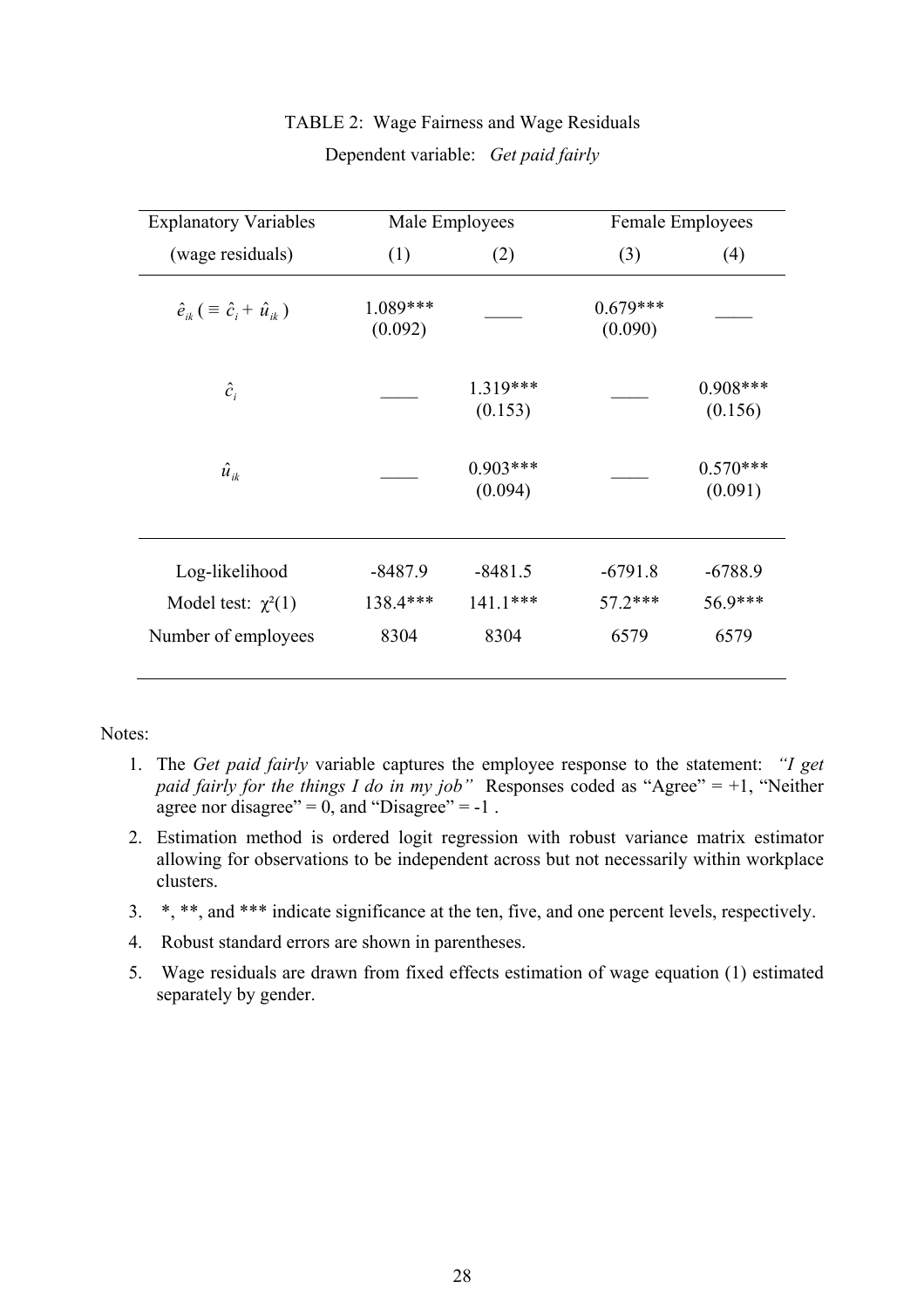|                                                         |                                |                               | Male Employees                      |                                         |                               |                               | Female Employees                    |                                         |
|---------------------------------------------------------|--------------------------------|-------------------------------|-------------------------------------|-----------------------------------------|-------------------------------|-------------------------------|-------------------------------------|-----------------------------------------|
| Explanatory<br>Variables of<br>Interest                 |                                |                               |                                     |                                         | Dependent Variables           |                               |                                     |                                         |
|                                                         | Satisfied<br>with job          | Good<br>place to<br>work      | How<br>management<br>treats workers | Management<br>gets on with<br>employees | Satisified<br>with job        | Good<br>place to<br>work      | How<br>management<br>treats workers | Management<br>gets on with<br>employees |
|                                                         | (1)                            | (2)                           | (3)                                 | (4)                                     | (5)                           | (6)                           | (7)                                 | (8)                                     |
| Fair wage                                               | $1.004***$<br>(0.063)          | $0.947***$<br>(0.063)         | $0.682***$<br>(0.058)               | $0.623***$<br>(0.061)                   | $0.926***$<br>(0.077)         | $0.918***$<br>(0.072)         | $0.666***$<br>(0.067)               | $0.481***$<br>(0.069)                   |
| Unfair wage                                             | $-0.577***$<br>(0.061)         | $-0.373***$<br>(0.063)        | $-0.647***$<br>(0.061)              | $-0.440***$<br>(0.064)                  | $-0.621***$<br>(0.074)        | $-0.376***$<br>(0.075)        | $-0.466***$<br>(0.070)              | $-0.405***$<br>(0.075)                  |
| Log-likelihood<br>Model test:<br>$\chi^2(78)$<br>No. of | $-6025.9$<br>1263.0***<br>7271 | $-6350.3$<br>874.6***<br>7229 | $-7085.0$<br>1218.3***<br>7175      | $-6717.6$<br>$917.7***$<br>7236         | $-4341.0$<br>699.8***<br>5582 | $-4680.9$<br>639.9***<br>5574 | $-5451.2$<br>707.9***<br>5514       | $-4945.3$<br>$515.7***$<br>5552         |
| employees                                               |                                |                               |                                     |                                         |                               |                               |                                     |                                         |

# TABLE 3: Job Satisfaction, Favourable Employment Relations, and Wage Fairness

Notes:

- 1. Estimation method is ordered logit regression with robust variance matrix estimator allowing for observations to be independent across but not necessarily within workplace clusters.
- 2. \*, \*\*, and \*\*\* indicate significance at the ten, five, and one percent levels, respectively.
- 3. Robust standard errors are shown in parentheses.
- 4. Other controls include variables *Xik* and *Zk* used in the wage regressions described in Section IV.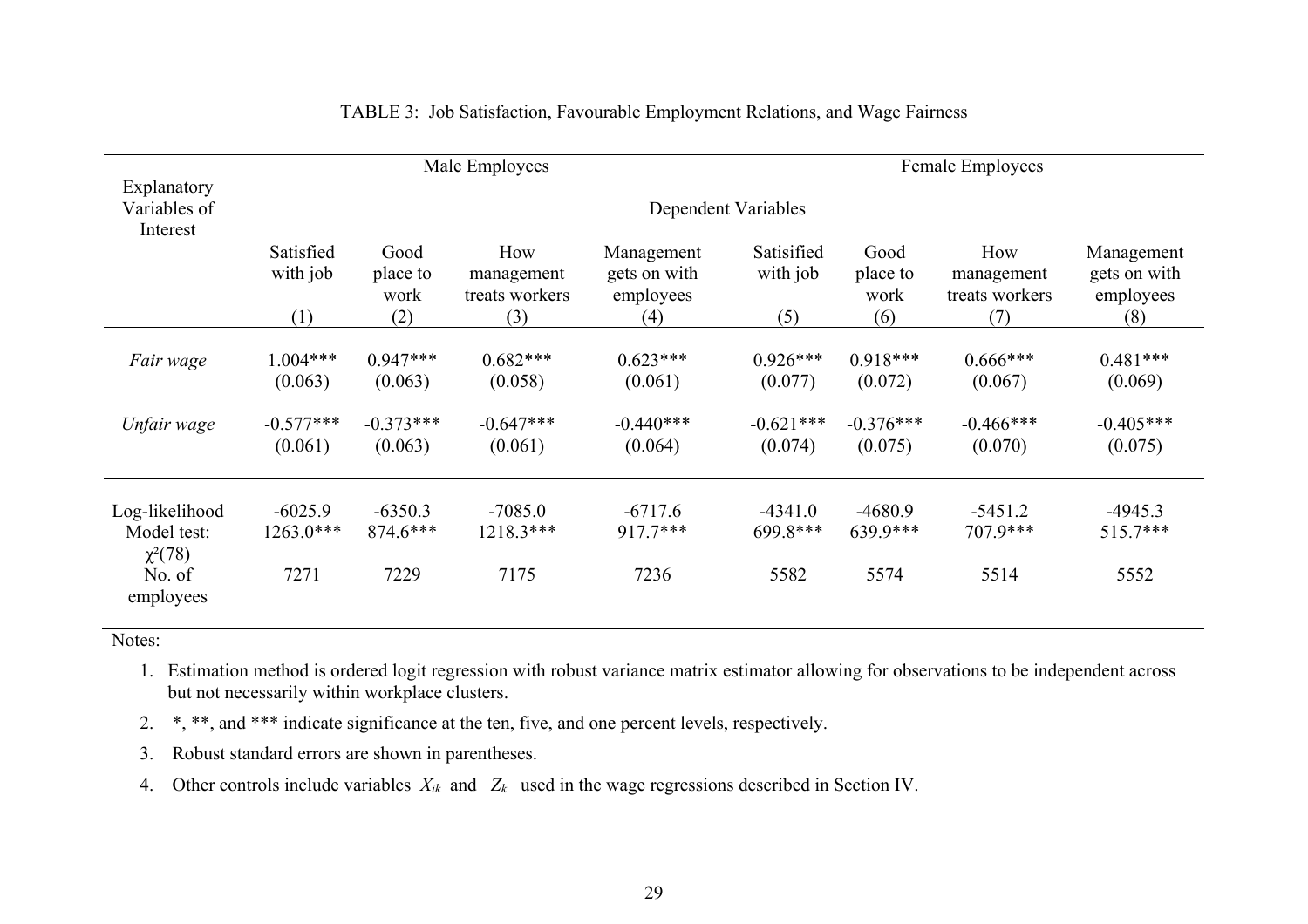| Payment Scheme             |      | $Employes^{\dagger}$ | Workplaces <sup>‡</sup> |
|----------------------------|------|----------------------|-------------------------|
|                            | Male | Female               |                         |
|                            |      |                      |                         |
| Overaward                  | 389  | 208                  | 109                     |
| <b>Explicit Incentives</b> | 158  | 133                  | 63                      |
| Award                      | 847  | 1246                 | 562                     |
| <i>Other</i>               | 4390 | 3097                 | 1267                    |
|                            |      |                      |                         |
| Total                      | 5784 | 4684                 | 2001                    |

TABLE 4: Distribution of Employees and Workplaces Across Payment Schemes

† Employees considered here are restricted to those in the AWIRS 95 survey sample who indicate that they have a lot of influence or input into how or how hard they do their job. This restriction is imposed to match the regression sample used in the analysis of worker effort reported in Tables 5 and 6.

‡ Workplaces considered here are all those in the AWIRS 95 survey sample population.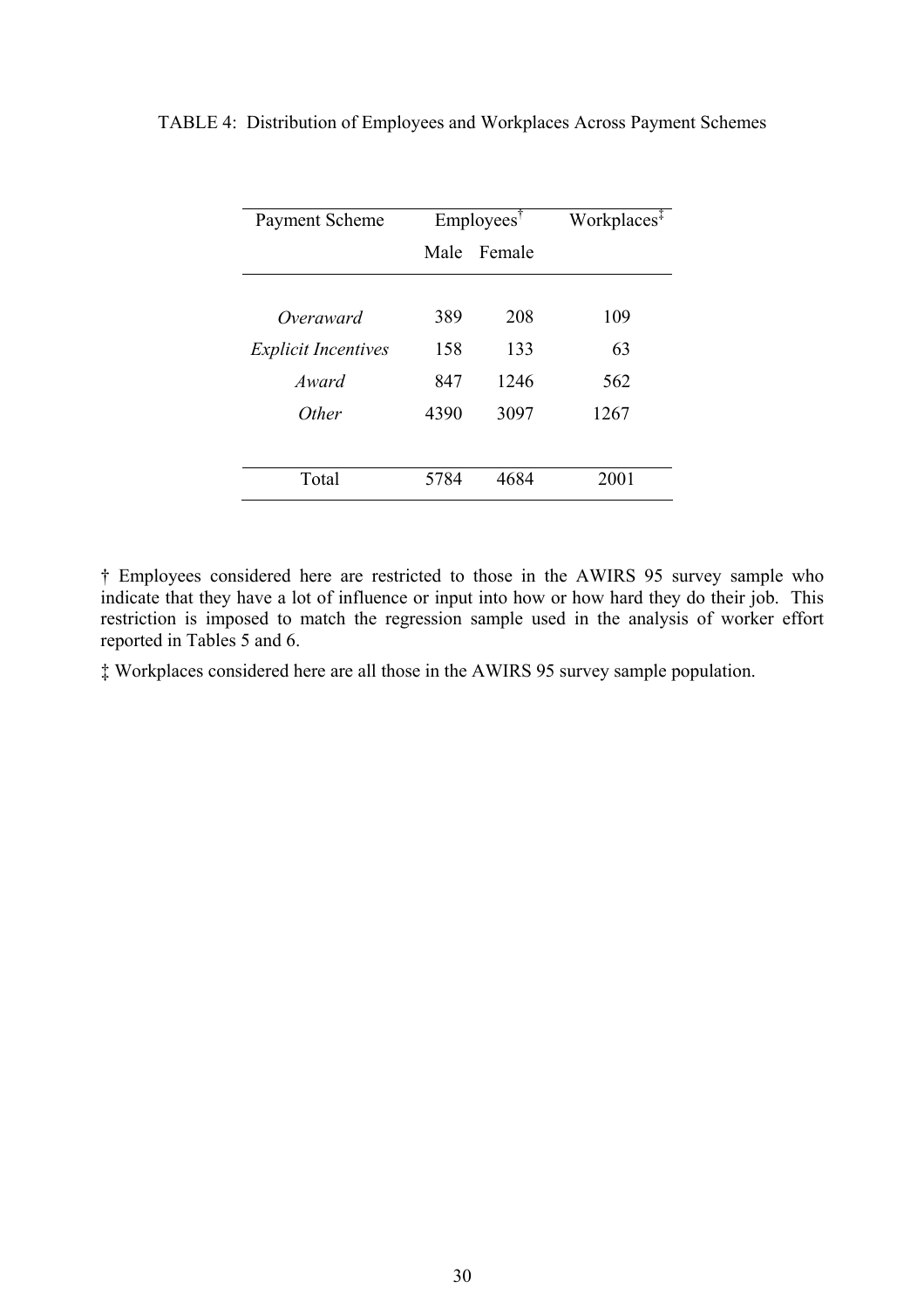| <b>Explanatory Variables</b>                  |                  | <b>Without Pay Scheme</b> | With Pay Scheme     |                      |
|-----------------------------------------------|------------------|---------------------------|---------------------|----------------------|
|                                               | (1)              | (2)                       | (3)                 | (4)                  |
| Fair wage                                     | 0.172<br>(0.121) | 0.172<br>(0.141)          |                     |                      |
| Unfair wage                                   | 0.168<br>(0.128) | $0.298*$<br>(0.160)       |                     |                      |
| OverawardEE                                   |                  |                           | 0.008<br>(0.422)    | 0.441<br>(0.485)     |
| <b>Explicit IncentivesEE</b>                  |                  |                           | 0.797<br>(0.733)    | 1.559<br>(1.021)     |
| <b>OtherEE</b>                                |                  |                           | 0.170<br>(0.263)    | 0.333<br>(0.302)     |
| Fair wage •<br><b>OverawardEE</b>             |                  |                           | 0.329<br>(0.363)    | 0.319<br>(0.364)     |
| Fair wage .<br><b>Explicit IncentivesEE</b>   |                  |                           | $-0.236$<br>(0.636) | $-0.726$<br>(1.115)  |
| Fair wage •<br>AwardEE                        |                  |                           | 0.240<br>(0.282)    | 0.416<br>(0.348)     |
| Fair wage •<br><b>OtherEE</b>                 |                  |                           | 0.133<br>(0.144)    | 0.130<br>(0.166)     |
| Unfair wage •<br><b>OverawardEE</b>           |                  |                           | 0.078<br>(0.485)    | 0.169<br>(0.662)     |
| Unfair wage •<br><b>Explicit IncentivesEE</b> |                  |                           | $-1.131$<br>(0.865) | $-2.133*$<br>(1.193) |
| Unfair wage $\bullet$<br>AwardEE              |                  |                           | 0.292<br>(0.296)    | 0.428<br>(0.362)     |
| Unfair wage •<br><b>OtherEE</b>               |                  |                           | 0.170<br>(0.150)    | $0.342*$<br>(0.184)  |
| Controls $X$ and $Z$                          | N <sub>0</sub>   | Yes                       | N <sub>0</sub>      | Yes                  |

# TABLE 5: Job Effort and Wage Fairness – Males Dependent variable: *Job effort*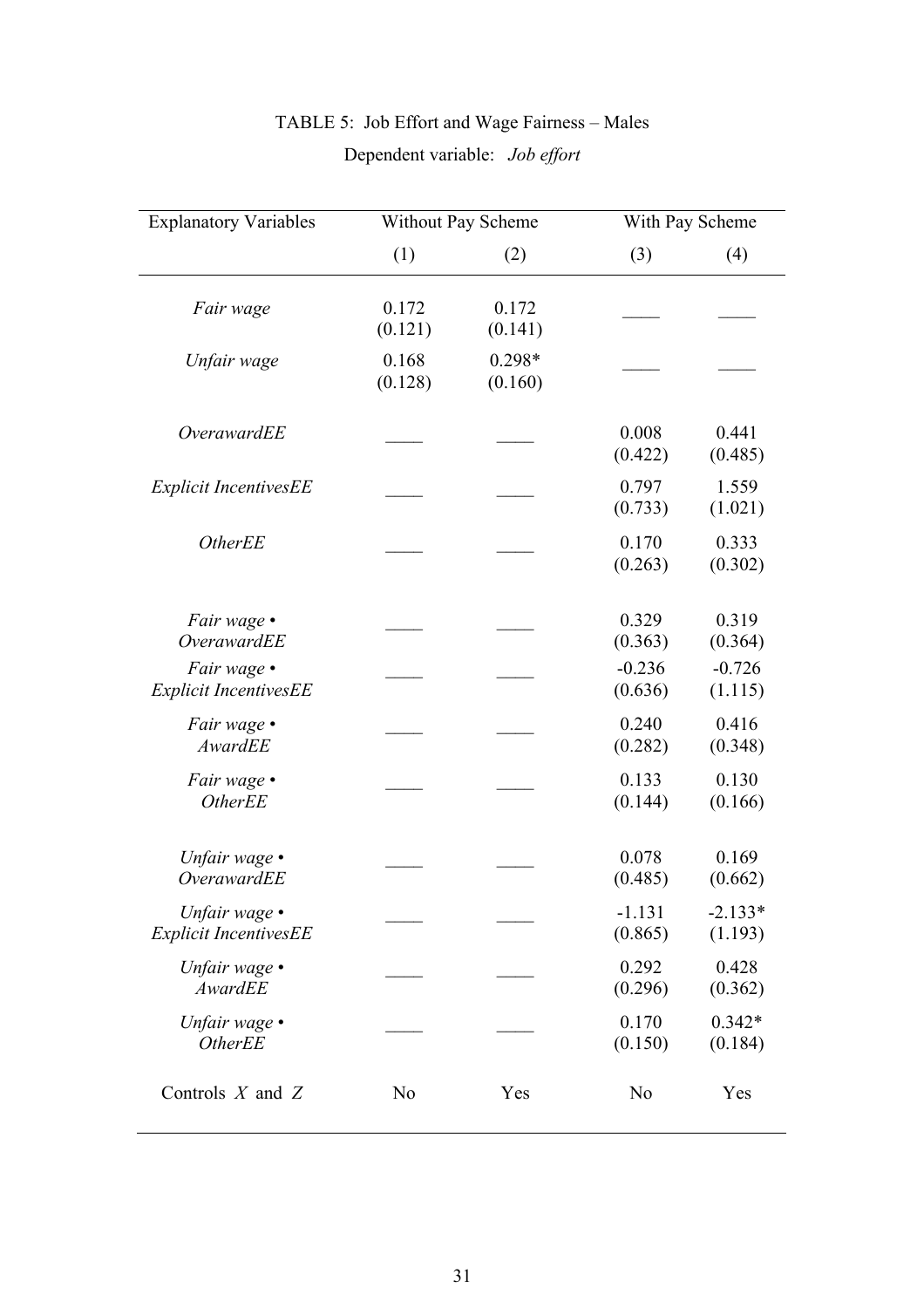| Log-likelihood<br>Model test | $-1930.7$<br>$\chi^2(2) =$<br>2.37 | $-1334.2$<br>$\chi^2(77) =$<br>$175.47***$ | $-1928.7$<br>$\chi^2(11) =$<br>6.31 | $-1330.2$<br>$\chi^2(86) =$<br>$200.79***$ |
|------------------------------|------------------------------------|--------------------------------------------|-------------------------------------|--------------------------------------------|
| Number of employees          | 5546                               | 4023                                       | 5546                                | 4023                                       |

Notes:

- 1. The *Job effort* variable captures the employee response to the statement: *"I put a lot of effort into my job"*. Responses coded as "Agree" = +1, "Neither agree nor disagree" =  $0$ , and "Disagree" =  $-1$ .
- 2. I restrict the AWIRS 95 sample of male employees to those who have great discretion in performing their job. In response to survey statements, they report that they have a lot of influence or input in "How you do your work" and/or in "The pace at which you do your job."
- 3. Estimation method is ordered logit regression with robust variance matrix estimator allowing for observations to be independent across but not necessarily within workplace clusters.
- 4. \*, \*\*, and \*\*\* indicate significance at the ten, five, and one percent levels, respectively.
- 5. Robust standard errors are shown in parentheses.
- 6. Control variables  $X_{ik}$  and  $Z_k$  are the same as those used in the wage regressions described in Section IV.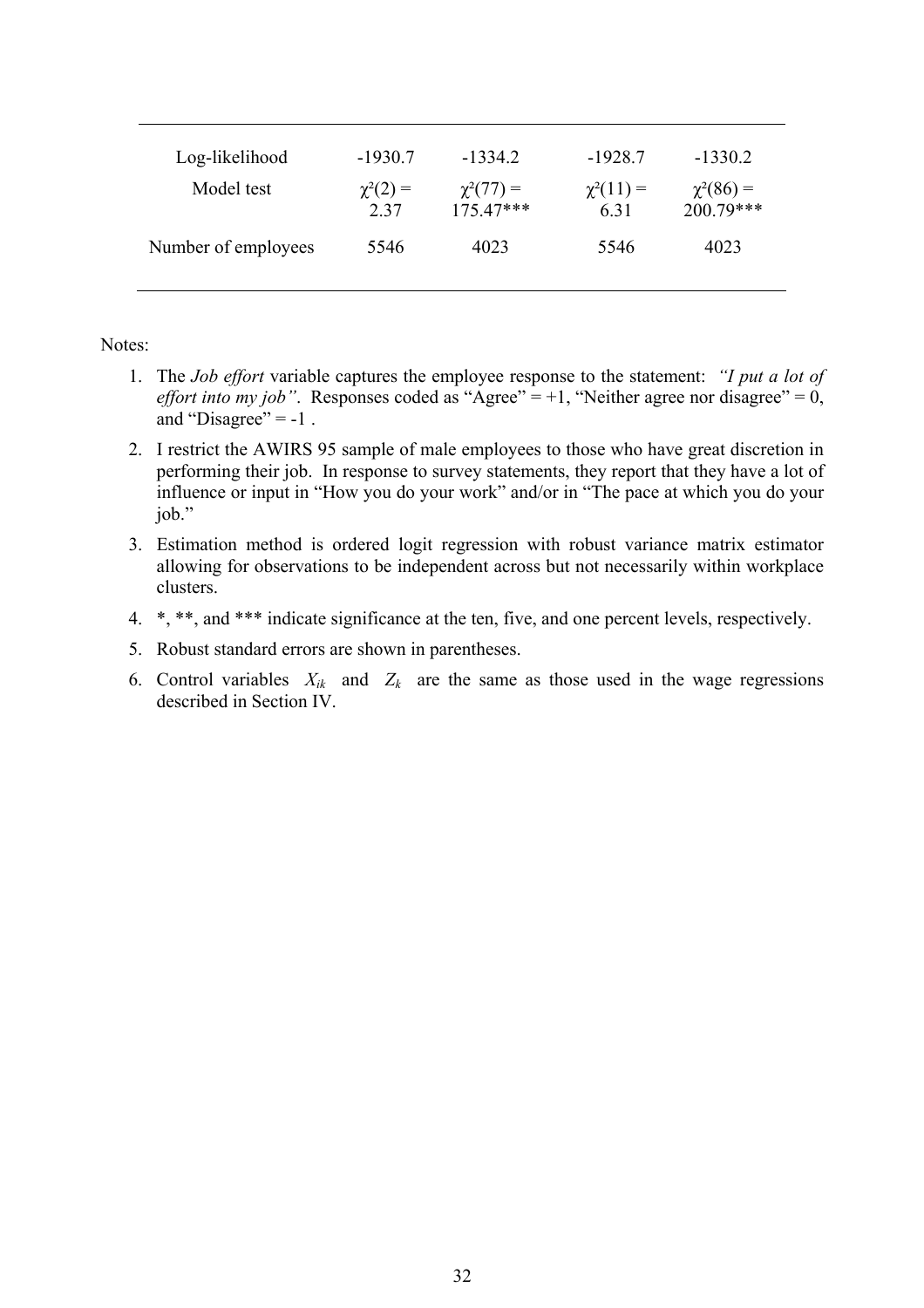| <b>Explanatory Variables</b>                  | Without Pay Scheme   |                  | With Pay Scheme       |                     |
|-----------------------------------------------|----------------------|------------------|-----------------------|---------------------|
|                                               | (1)                  | (2)              | (3)                   | (4)                 |
| Fair wage                                     | $0.349**$<br>(0.155) | 0.149<br>(0.201) |                       |                     |
| Unfair wage                                   | $0.458**$<br>(0.188) | 0.302<br>(0.237) |                       |                     |
| OverawardEE                                   |                      |                  | 0.061<br>(0.505)      | $-0.219$<br>(0.650) |
| <b>Explicit IncentivesEE</b>                  |                      |                  | 0.004<br>(0.650)      | 0.713<br>(1.057)    |
| <b>OtherEE</b>                                |                      |                  | $0.615**$<br>(0.274)  | 0.557<br>(0.381)    |
| Fair wage •<br><b>OverawardEE</b>             |                      |                  | 0.594<br>(0.501)      | 0.962<br>(0.606)    |
| Fair wage •<br><b>Explicit IncentivesEE</b>   |                      |                  | 1.315<br>(0.969)      | .313<br>(1.272)     |
| Fair wage •<br>AwardEE                        |                      |                  | $0.634**$<br>(0.268)  | 0.082<br>(0.359)    |
| Fair wage •<br><b>OtherEE</b>                 |                      |                  | 0.132<br>(0.207)      | 0.090<br>(0.256)    |
| Unfair wage $\cdot$<br>OverawardEE            |                      |                  | t                     | $\ddagger$          |
| Unfair wage •<br><b>Explicit IncentivesEE</b> |                      |                  | 0.357<br>(0.924)      | $-0.112$<br>(1.463) |
| Unfair wage $\bullet$<br>AwardEE              |                      |                  | $1.061***$<br>(0.355) | 0.649<br>(0.466)    |
| Unfair wage $\bullet$<br><b>OtherEE</b>       |                      |                  | 0.083<br>(0.242)      | 0.057<br>(0.298)    |
| Controls $X$ and $Z$                          | N <sub>0</sub>       | Yes              | N <sub>o</sub>        | Yes                 |

# TABLE 6: Job Effort and Wage Fairness - Females Dependent variable: *Job effort*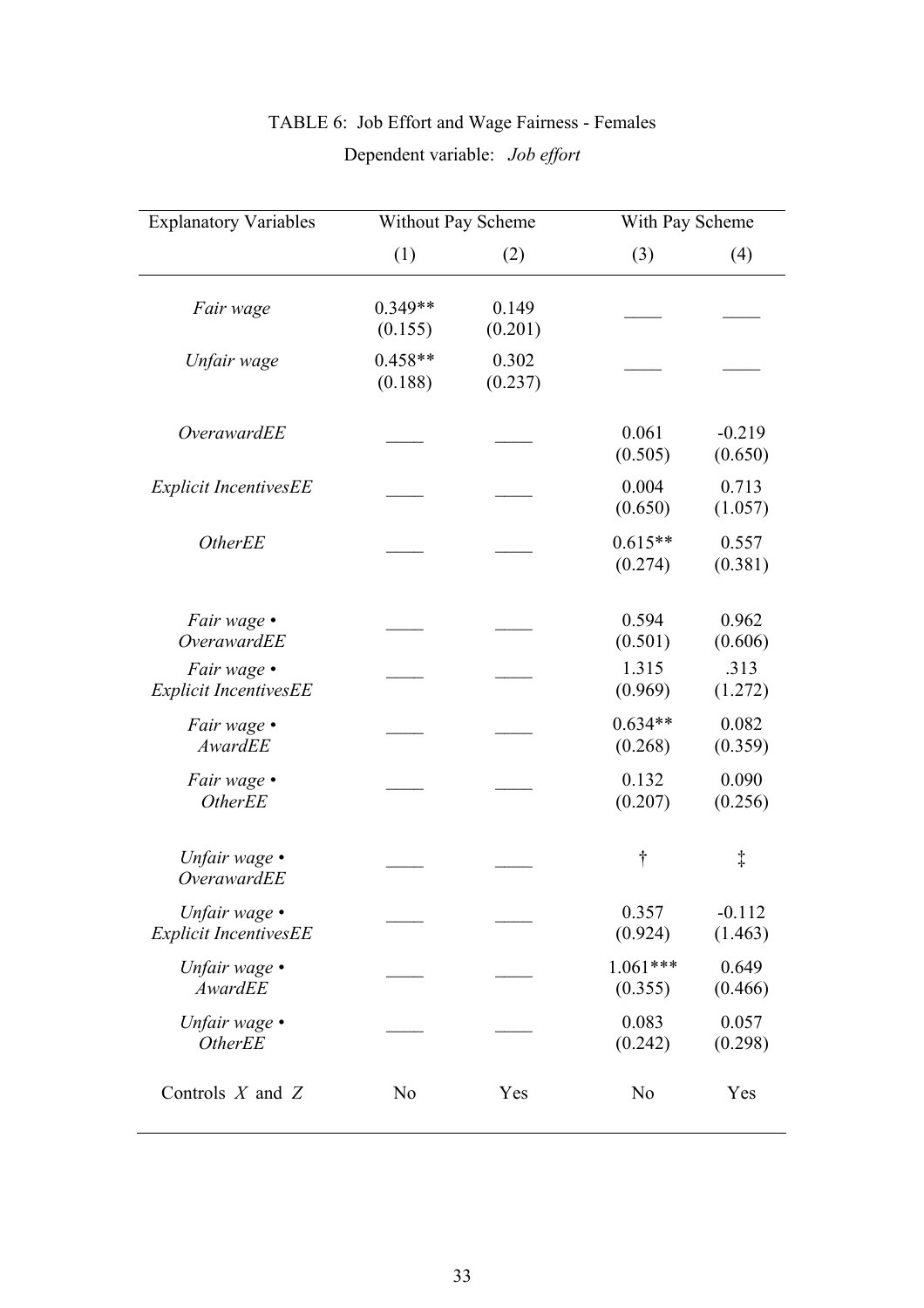| Log-likelihood<br>Model test | $-1108.7$<br>$\chi^2(2) =$<br>$7.01**$ | $-7069$<br>$\chi^2(76) =$<br>131.88*** | $-1101.1$<br>$\chi^2(10) =$<br>$17.20*$ | $-700.2$<br>$\chi^2(84) =$<br>138.37*** |
|------------------------------|----------------------------------------|----------------------------------------|-----------------------------------------|-----------------------------------------|
| Number of employees          | 4469                                   | 3065                                   | 4415                                    | 3023                                    |

† Perfect prediction problem discussed in Sec. II.C. encountered. All 54 female observations in the regression sample which reported an *Unfair wage* and also received an *Overaward* had no variability in the effort variable. All agreed that they put a lot of effort in their job (*Job effort* = +1). The lack of *sample* variability suggests that the impact of that particular combination of explanatory variables in the *population* is large leading to a high probability of the outcome *Job*   $effort = +1$ .

‡ Perfect prediction problem discussed in Sec. II.C. encountered. All 42 female observations in the regression sample which reported an *Unfair wage* and also received an *Overaward* had no variability in the effort variable. All agreed that they put a lot of effort in their job (*Job effort* = +1). The lack of *sample* variability suggests that the impact of that particular combination of explanatory variables in the *population* is large leading to a high probability of the outcome *Job*   $effort = +1$ .

Notes:

- 1. The *Job effort* variable captures the employee response to the statement: *"I put a lot of effort into my job*" Responses coded as "Agree" =  $+1$ , "Neither agree nor disagree" = 0, and "Disagree"  $= -1$ .
- 2. I restrict the AWIRS 95 sample of female employees to those who have great discretion in performing their job. In response to survey statements, they report that they have a lot of influence or input in "How you do your work" and/or in "The pace at which you do your job."
- 3. Estimation method is ordered logit regression with robust variance matrix estimator allowing for observations to be independent across but not necessarily within workplace clusters.
- 4. \*, \*\*, and \*\*\* indicate significance at the ten, five, and one percent levels, respectively.
- 5. Robust standard errors are shown in parentheses.
- 6. Control variables  $X_{ik}$  and  $Z_k$  are the same as those used in the wage regressions described in Section IV.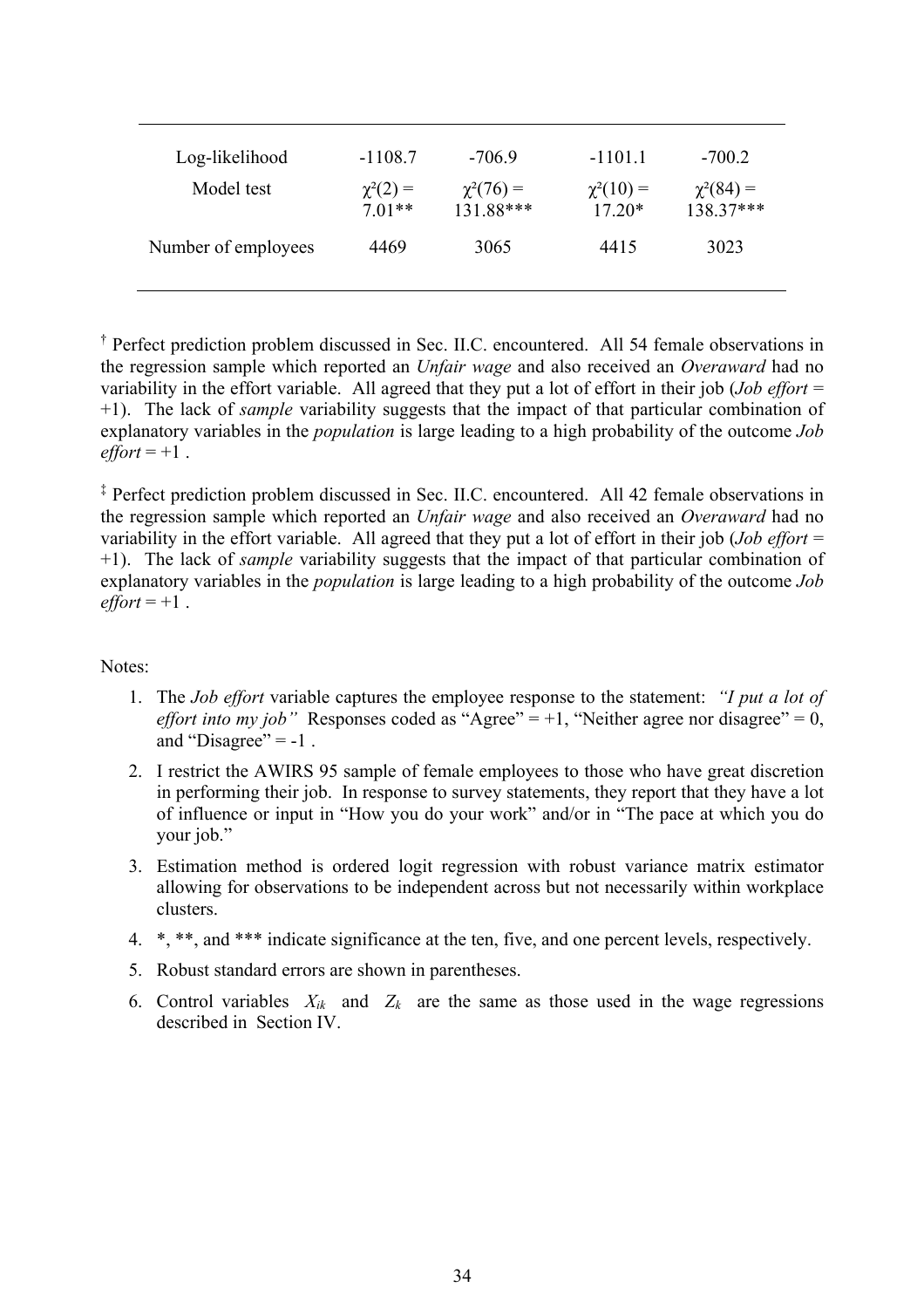| <b>Explanatory Variables</b>                   | Without Pay Scheme     |                        |                        | With Pay Scheme        |  |
|------------------------------------------------|------------------------|------------------------|------------------------|------------------------|--|
|                                                | (1)                    | (2)                    | (3)                    | (4)                    |  |
| % fair                                         | $-0.144$<br>(0.279)    | $-0.063$<br>(0.311)    |                        |                        |  |
| % unfair                                       | $-1.140***$<br>(0.297) | $-1.014***$<br>(0.355) |                        |                        |  |
| <i>OverawardWP</i>                             |                        |                        | $-0.268$<br>(0.610)    | $-0.319$<br>(0.643)    |  |
| <b>Explicit IncentivesWP</b>                   |                        |                        | 1.488<br>(1.502)       | 1.193<br>(1.490)       |  |
| <i>OtherWP</i>                                 |                        |                        | $0.976**$<br>(0.464)   | 1.214**<br>(0.500)     |  |
| % fair $\cdot$<br><b>OverawardWP</b>           |                        |                        | 1.099*<br>(0.613)      | 1.404**<br>(0.685)     |  |
| % fair $\cdot$<br><b>Explicit IncentivesWP</b> |                        |                        | $-0.162$<br>(1.868)    | 0.517<br>(1.891)       |  |
| % fair • AwardWP                               |                        |                        | $0.945**$<br>(0.470)   | 0.764<br>(0.505)       |  |
| $%$ fair • OtherWP                             |                        |                        | $-0.621*$<br>(0.377)   | $-0.426$<br>(0.409)    |  |
| $%$ unfair $\cdot$<br><b>OverawardWP</b>       |                        |                        | $-0.409$<br>(0.910)    | $-0.843$<br>(0.953)    |  |
| $%$ unfair $\cdot$<br>Explicit IncentivesWP    |                        |                        | $-3.144$<br>(2.274)    | $-2.344$<br>(2.310)    |  |
| % unfair • AwardWP                             |                        |                        | 0.081<br>(0.490)       | 0.318<br>(0.555)       |  |
| $%$ unfair • OtherWP                           |                        |                        | $-1.526***$<br>(0.407) | $-1.353***$<br>(0.458) |  |
| Controls Z                                     | N <sub>0</sub>         | Yes                    | N <sub>0</sub>         | Yes                    |  |

# TABLE 7: Workplace Labour Relations and Wage Fairness Dependent variable: *Labour relations*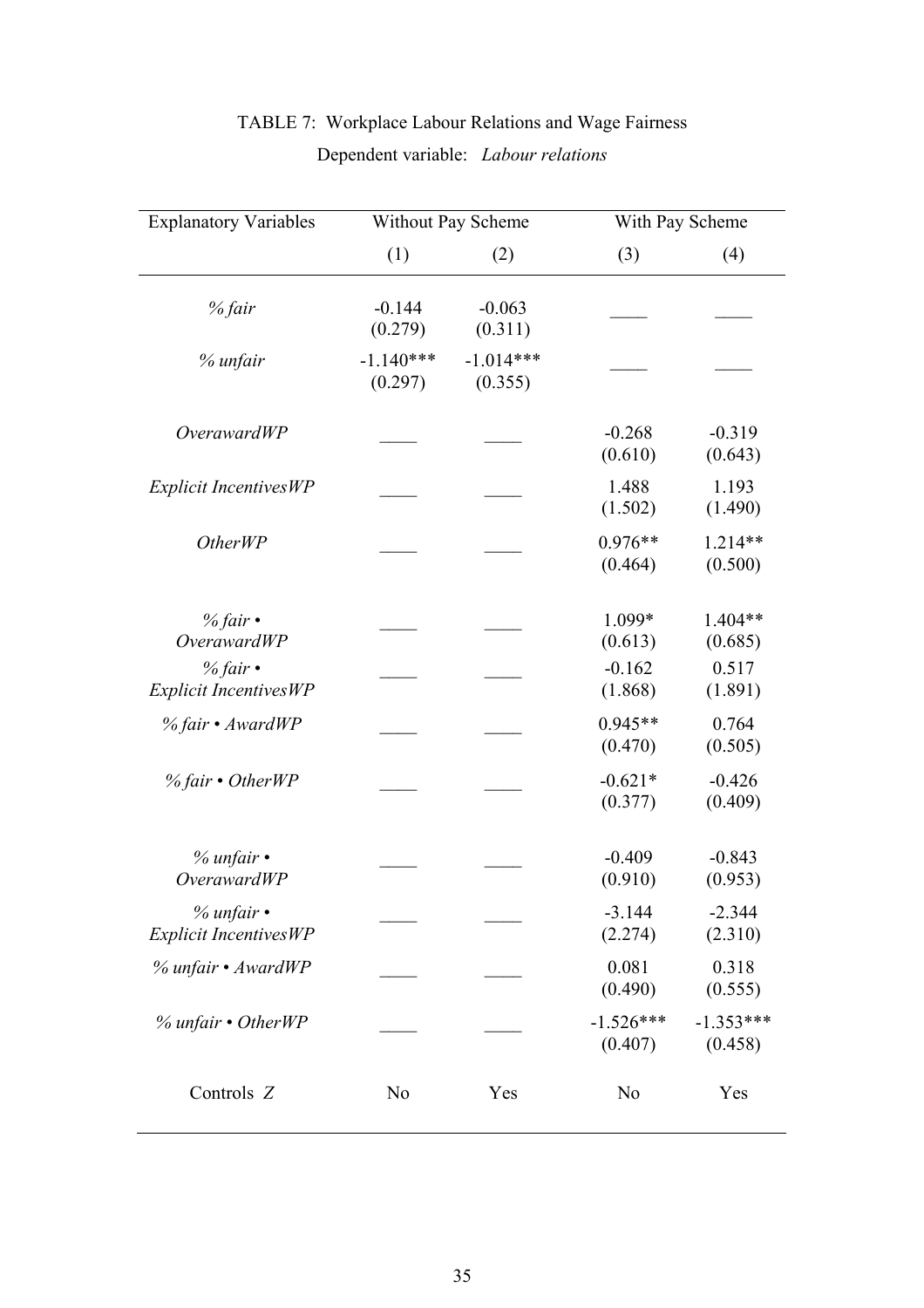| Log-likelihood<br>Model test | -18244<br>$\chi^2(2) =$<br>$24.56***$ | $-14543$<br>$\chi^2(42) =$<br>249 75*** | $-1669.6$<br>$\chi^2(11) =$<br>35 94*** | $-1435.7$<br>$\chi^2(51) =$<br>257.75*** |
|------------------------------|---------------------------------------|-----------------------------------------|-----------------------------------------|------------------------------------------|
| Number of<br>workplaces      | 1825                                  | 1562                                    | 1670                                    | 1544                                     |

Notes:

- 1. The *Labour relations* variable captures the response of the most senior workplace manager to the question: *"How would you rate the relationship between employees and management at this workplace?"* Responses coded as "Very good" = +2, "Good" = +1, "Neither good nor poor" =  $0$ , "Poor" =  $-1$ , and "Very poor" =  $-2$ .
- 2. Estimation method is ordered logit regression with robust variance matrix estimator.
- 3. \*, \*\*, and \*\*\* indicate significance at the ten, five, and one percent levels, respectively.
- 4. Robust standard errors are shown in parentheses.
- 5. Control variables  $Z_k$  same as those used in the wage regressions described in Section IV.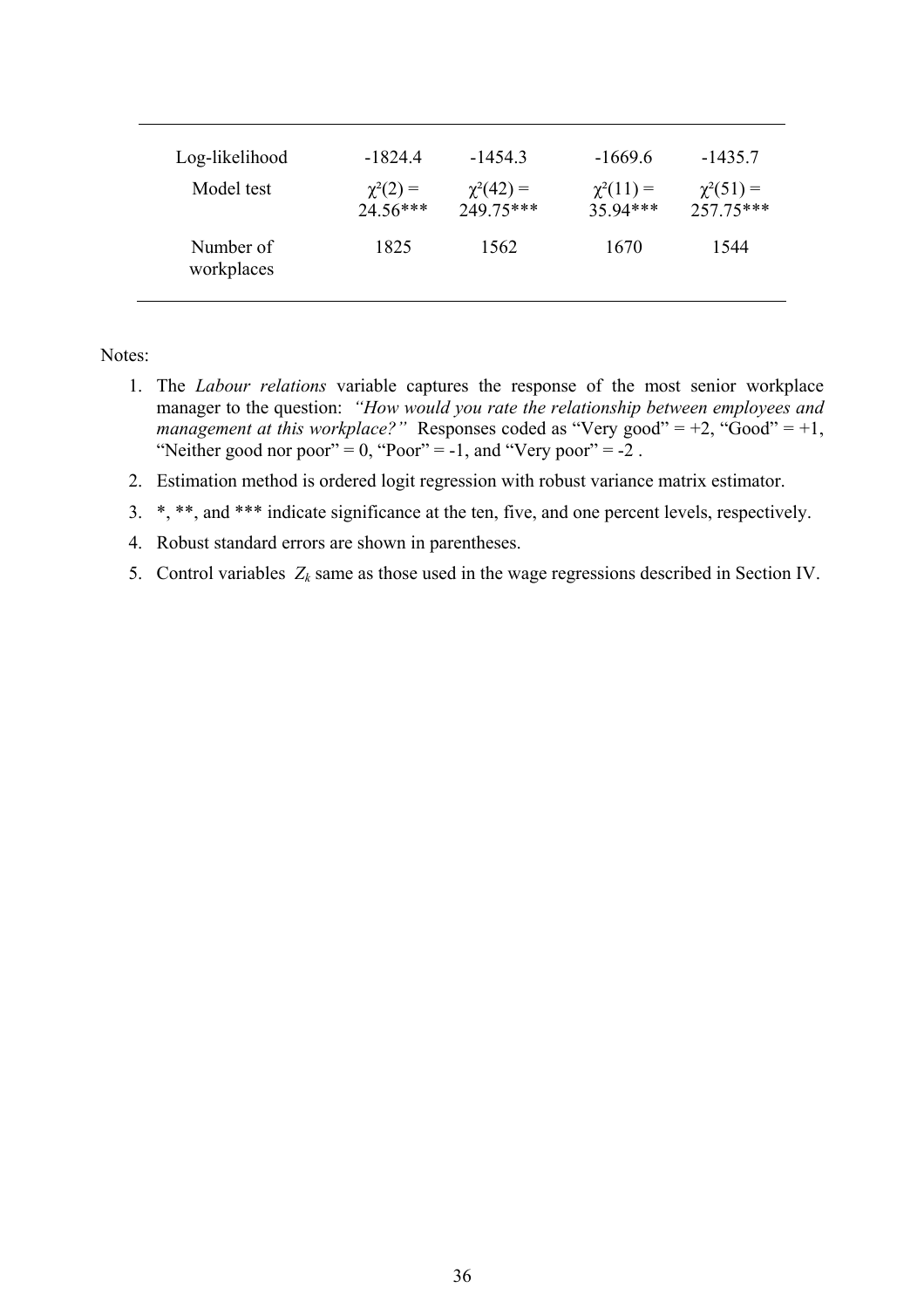| <b>Explanatory Variables</b>                       |                      | Without Pay Scheme   |                     | With Pay Scheme     |
|----------------------------------------------------|----------------------|----------------------|---------------------|---------------------|
|                                                    | (1)                  | (2)                  | (3)                 | (4)                 |
| % fair                                             | $-0.143$<br>(0.288)  | $-0.185$<br>(0.322)  |                     |                     |
| % unfair                                           | $-0.535*$<br>(0.301) | $-0.579*$<br>(0.348) |                     |                     |
| <i>OverawardWP</i>                                 |                      |                      | $-0.284$<br>(0.668) | $-0.328$<br>(0.678) |
| <b>Explicit IncentivesWP</b>                       |                      |                      | 0.342<br>(1.382)    | 0.499<br>(1.325)    |
| <i>OtherWP</i>                                     |                      |                      | $-0.107$<br>(0.522) | $-0.030$<br>(0.533) |
| $%$ fair•<br><b>OverawardWP</b>                    |                      |                      | 0.198<br>(0.617)    | 0.164<br>(0.628)    |
| % fair $\cdot$<br><b>Explicit IncentivesWP</b>     |                      |                      | $-0.676$<br>(1.617) | $-0.647$<br>(1.557) |
| % fair • AwardWP                                   |                      |                      | 0.060<br>(0.579)    | $-0.052$<br>(0.583) |
| $%$ fair • OtherWP                                 |                      |                      | $-0.087$<br>(0.367) | $-0.137$<br>(0.386) |
| $%$ unfair $\cdot$<br><b>OverawardWP</b>           |                      |                      | 0.279<br>(1.137)    | 0.364<br>(1.157)    |
| $%$ unfair $\cdot$<br><b>Explicit IncentivesWP</b> |                      |                      | $-0.965$<br>(1.926) | $-1.126$<br>(2.039) |
| % unfair • AwardWP                                 |                      |                      | $-0.693$<br>(0.567) | $-0.616$<br>(0.576) |
| $%$ unfair $\cdot$ OtherWP                         |                      |                      | $-0.359$<br>(0.373) | $-0.501$<br>(0.407) |
| Controls Z                                         | N <sub>o</sub>       | Yes                  | N <sub>0</sub>      | Yes                 |

# TABLE 8: Workplace Labour Productivity and Wage Fairness Dependent variable: *Labour productivity*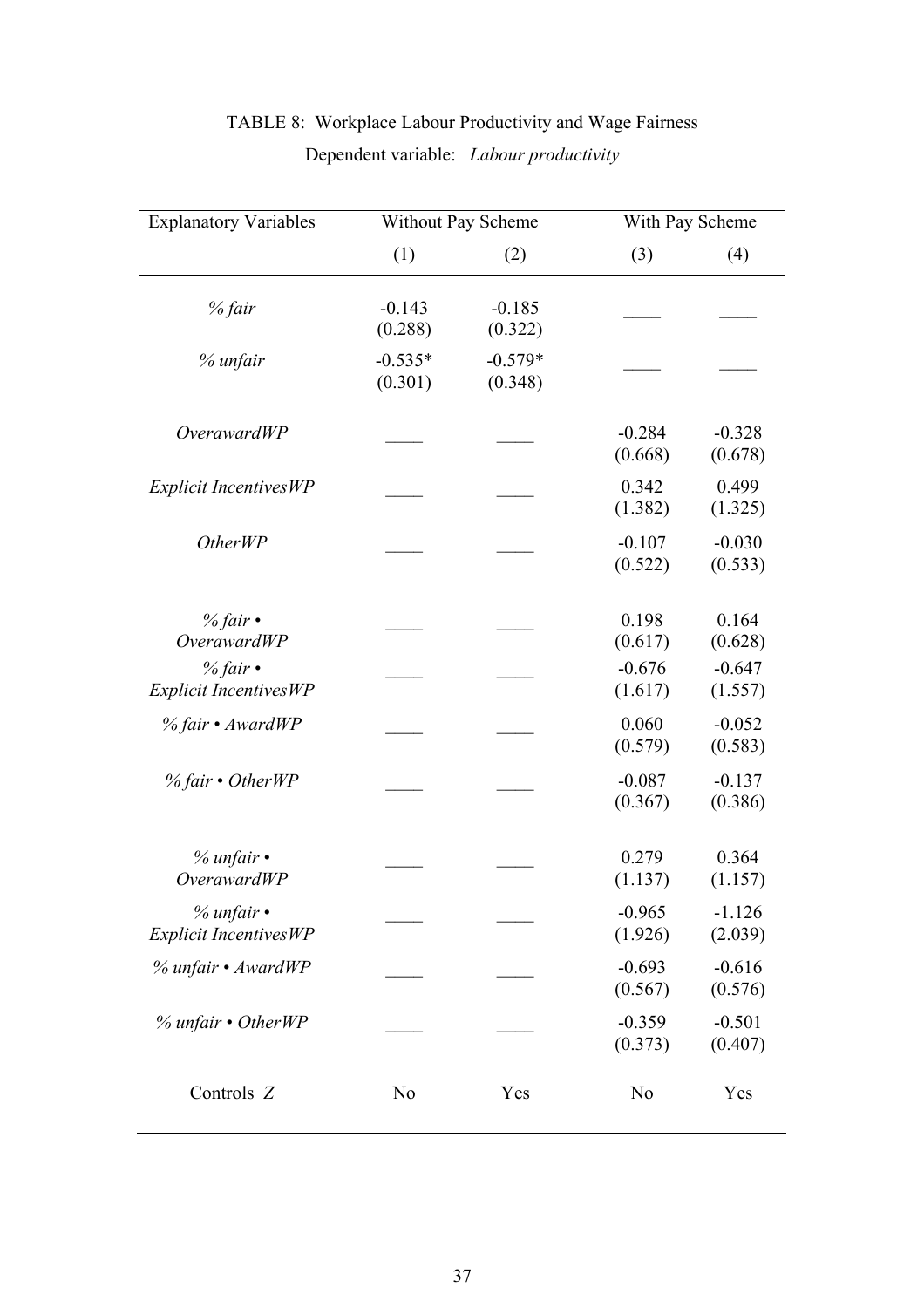| Log-likelihood<br>Model test | $-2216.2$<br>$\chi^2(2) =$<br>$496*$ | $-1906.1$<br>$\chi^2(27) =$<br>49 27*** | $-2034.8$<br>$\chi^2(11) =$<br>6.58 | $-1885.7$<br>$\chi^2(36) =$<br>$50.03*$ |
|------------------------------|--------------------------------------|-----------------------------------------|-------------------------------------|-----------------------------------------|
| Number of<br>workplaces      | 1660                                 | 1430                                    | 1520                                | 1413                                    |

Notes:

- 1. The *Labour productivity* variable captures the most senior workplace manager's response to the question: *"In your opinion, how does the level of labour productivity here compare with your major competitors?"* Responses coded as "A lot higher" =  $+2$ , "A little higher" =  $+1$ , "About the same" = 0, "A little lower" =  $-1$ , and "A lot lower" =  $-2$
- 2. Estimation method is ordered logit regression with robust variance matrix estimator.
- 3. \*, \*\*, and \*\*\* indicate significance at the ten, five, and one percent levels, respectively.
- 4. Robust standard errors are shown in parentheses.
- 5. Control variables  $Z_k$  same as those used in the wage regressions described in Section IV except I drop the 15 industry dummies which are unnecessary here. These controls are unnecessary since the workplace productivity comparison in the dependent variable is to other competitors presumably within the same industry.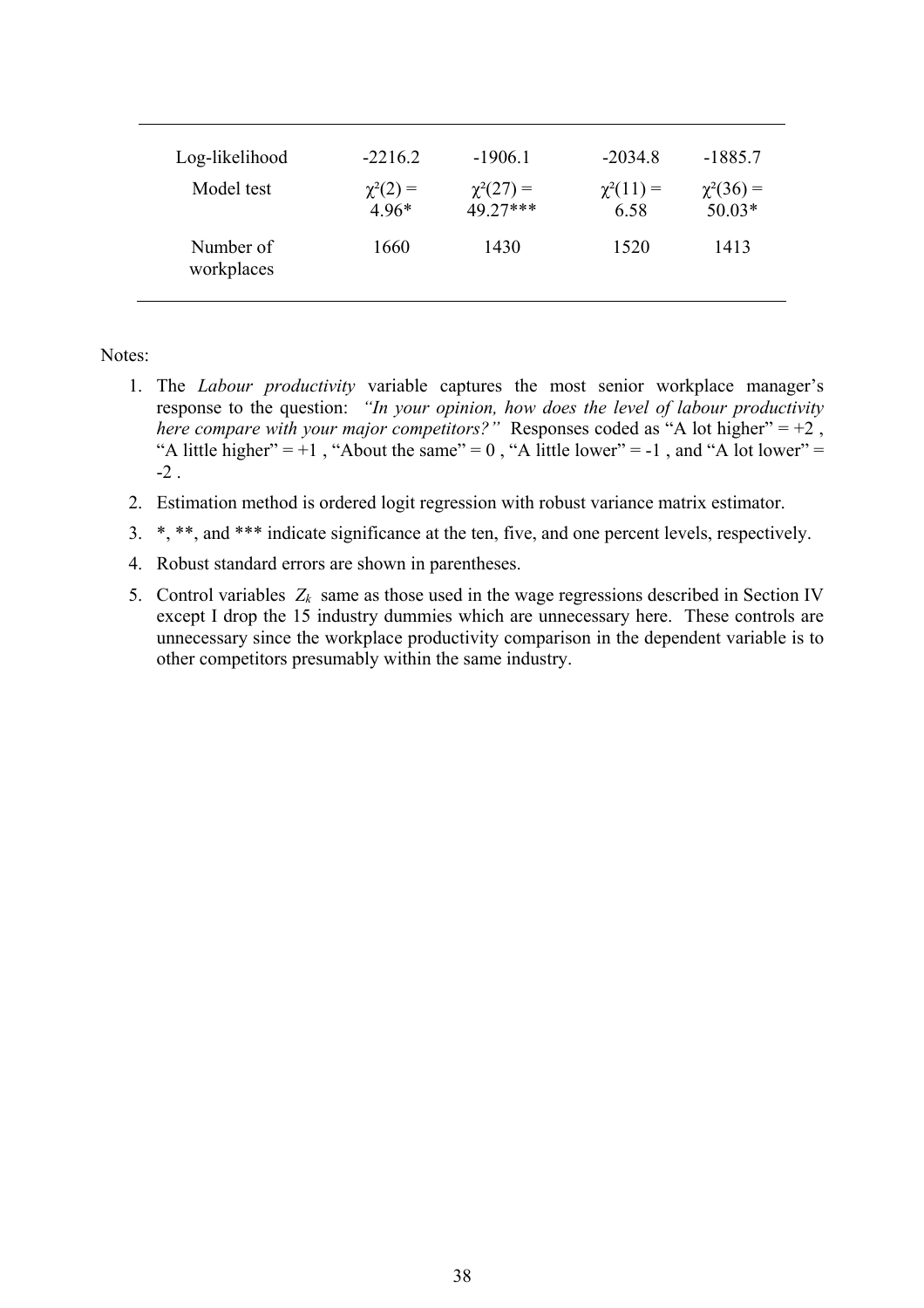| <b>Explanatory Variables</b>                       | Without Pay Scheme  |                     | With Pay Scheme     |                     |
|----------------------------------------------------|---------------------|---------------------|---------------------|---------------------|
|                                                    | (1)                 | (2)                 | (3)                 | (4)                 |
| % fair                                             | $-0.600$<br>(0.477) | $-0.188$<br>(0.488) |                     |                     |
| % unfair                                           | $-0.563$<br>(0.485) | $-0.556$<br>(0.539) |                     |                     |
| <i>OverawardWP</i>                                 |                     |                     | 1.034<br>(0.863)    | 1.424<br>(0.914)    |
| <b>Explicit IncentivesWP</b>                       |                     |                     | $-0.092$<br>(2.341) | 0.325<br>(2.331)    |
| Other <sub>WP</sub>                                |                     |                     | 0.031<br>(0.739)    | 0.356<br>(0.788)    |
| % fair $\cdot$<br><b>OverawardWP</b>               |                     |                     | $-1.090$<br>(0.834) | $-0.890$<br>(0.929) |
| $%$ fair•<br><b>Explicit IncentivesWP</b>          |                     |                     | $-0.161$<br>(2.281) | 0.795<br>(2.467)    |
| % fair • AwardWP                                   |                     |                     | $-0.714$<br>(0.733) | $-0.570$<br>(0.755) |
| $%$ fair • OtherWP                                 |                     |                     | 0.018<br>(0.623)    | 0.305<br>(0.688)    |
| $%$ unfair $\cdot$<br><i>OverawardWP</i>           |                     |                     | $-1.413$<br>(1.475) | $-1.389$<br>(1.592) |
| $%$ unfair $\cdot$<br><b>Explicit IncentivesWP</b> |                     |                     | 6.346<br>(5.942)    | 4.446<br>(4.458)    |
| % unfair • AwardWP                                 |                     |                     | $-0.471$<br>(0.784) | $-0.008$<br>(0.844) |
| % unfair • OtherWP                                 |                     |                     | $-0.395$<br>(0.659) | $-0.469$<br>(0.723) |
| Controls Z                                         | N <sub>o</sub>      | Yes                 | N <sub>0</sub>      | Yes                 |

# TABLE 9: Workplace Profitability and Wage Fairness Dependent variable: *Profitability*